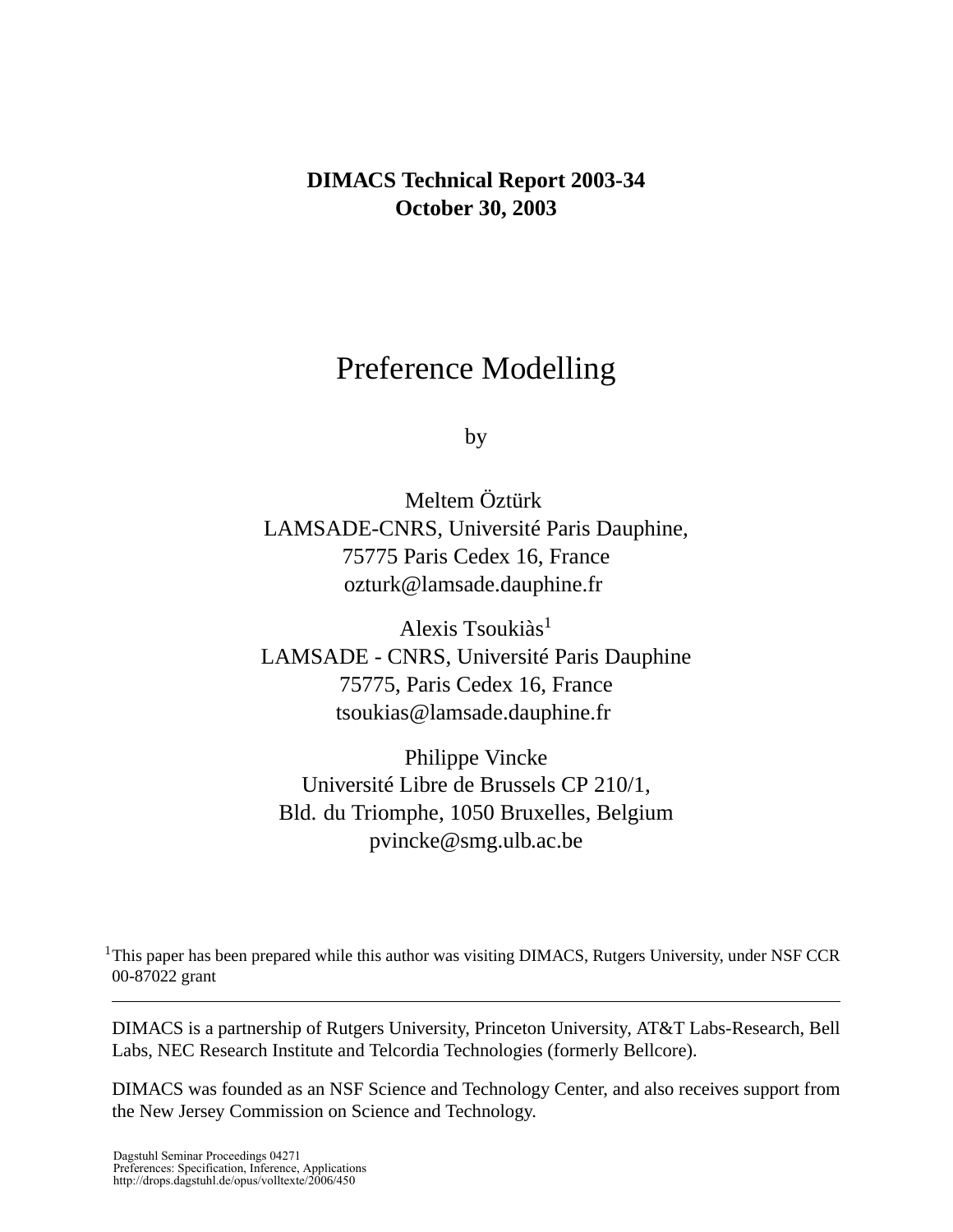#### **ABSTRACT**

This paper provides the reader with a presentation of preference modelling fundamental notions as well as some recent results in this field. Preference modelling is an inevitable step in a variety of fields: economy, sociology, psychology, mathematical programming, even medicine, archaeology, and obviously decision analysis. Our notation and some basic definitions, such as those of binary relation, properties and ordered sets, are presented at the beginning of the paper. We start by discussing different reasons for constructing a model or preference. We then go through a number of issues that influence the construction of preference models. Different formalisations besides classical logic such as fuzzy sets and non-classical logics become necessary. We then present different types of preference structures reflecting the behavior of a decision-maker: classical, extended and valued ones. It is relevant to have a numerical representation of preferences: functional representations, value functions. The concepts of thresholds and minimal representation are also introduced in this section. In section 7, we briefly explore the concept of deontic logic (logic of preference) and other formalisms associated with "compact representation of preferences" introduced for special purposes. We end the paper with some concluding remarks.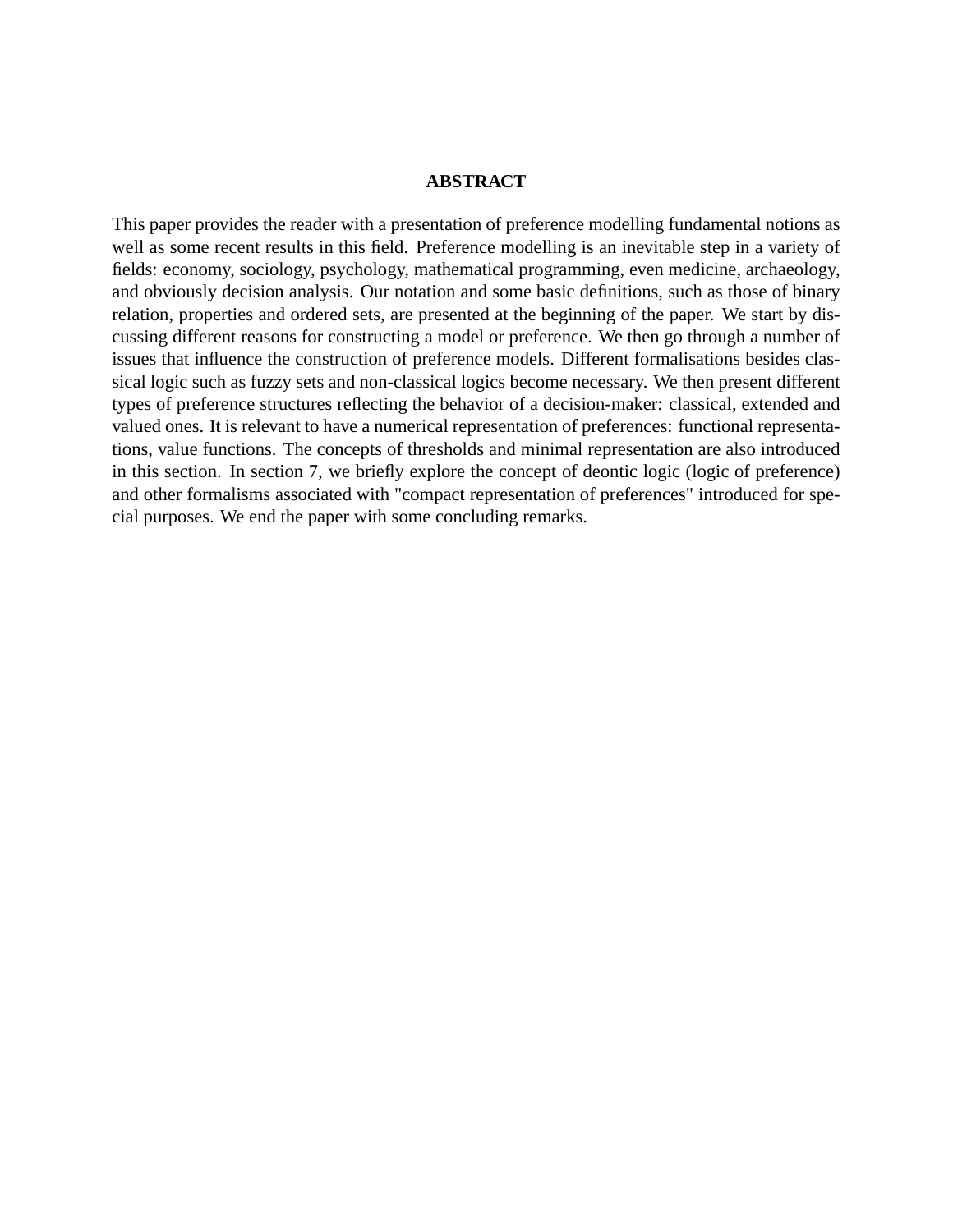## **Introduction**

The purpose of this paper is to present fundamental notions of preference modelling as well as some recent results in this field. Basic references on this issue can be considered: [75], [117], [163], [78], [165], [109], [183], [187], [159], [5].

The paper is organised as follows: The purpose for which formal models of preference and more generally of objects comparison are studied, is introduced in section 1. In section 2, we analyse the information used when such models are established and introduce different sources and types of uncertainty. Our notation and some basic definitions, such as those of binary relation, properties and ordered sets, are presented in section 3. Besides classical logic, different formalisms can be used in order to establish a preference model, such as fuzzy sets and non-classical logics. These are discussed in section 4. In section 5, we then present different types of preference structures reflecting the behavior of a decision-maker: classical, extended and valued ones. It appears relevant to have a numerical representation of preferences: functional representations, value functions and intervals. These are discussed in section 6. The concepts of thresholds and minimal representation are also introduced in this section. Finally, after briefly exploring the concept of deontic logic (logic of preference) and other related issued in section 7, we end the paper with some concluding remarks

## **1 Purpose**

Preference modelling is an inevitable step in a variety of fields. Scientists build models in order to better understand and to better represent a given situation; such models may also be used for more or less operational purposes (see [30]). It is often the case that it is necessary to compare objects in such models, basically in order to either establish if there is an order between the objects or to establish whether such objects are "near". Objects can be everything, from candidates to time intervals, from computer codes to medical patterns, from prospects (lotteries) to production systems. This is the reason why preference modelling is used in a great variety of fields such as economy ([9], [10], [11], [51]), sociology, psychology ([45], [42], [111], [110], [37]), political science ([15], [177]), artificial intelligence ([65]), computer science ([175],[187]), temporal logic (see [6]) and the interval satisfiability problem ([91, 148]) mathematical programming ([156], [155]), electronic business, medicine and biology ([22], [38], [113], [136], [107]), archaeology ([101]), and obviously decision analysis.

In this paper, we are going to focus on preference modelling for decision aiding purposes, although the results have a much wider validity.

Throughout this paper, we consider the case of somebody (possibly a decision-maker) who tries to compare objects taking into account different points of view. We denote the set of alternatives  $A$ , to be labelled a, b, c, ... and the set of points of view J, labelled  $j = 1, 2, ..., m$ . In this framework, a data  $q_i(a)$  corresponds to the evaluation of the alternative a from the point of view  $j \in J$ .

As already mentioned, comparing two objects can be seen as looking for one of the two following possible situations:

- object a is "before" object b, where "before" implies some kind of order between a and b, such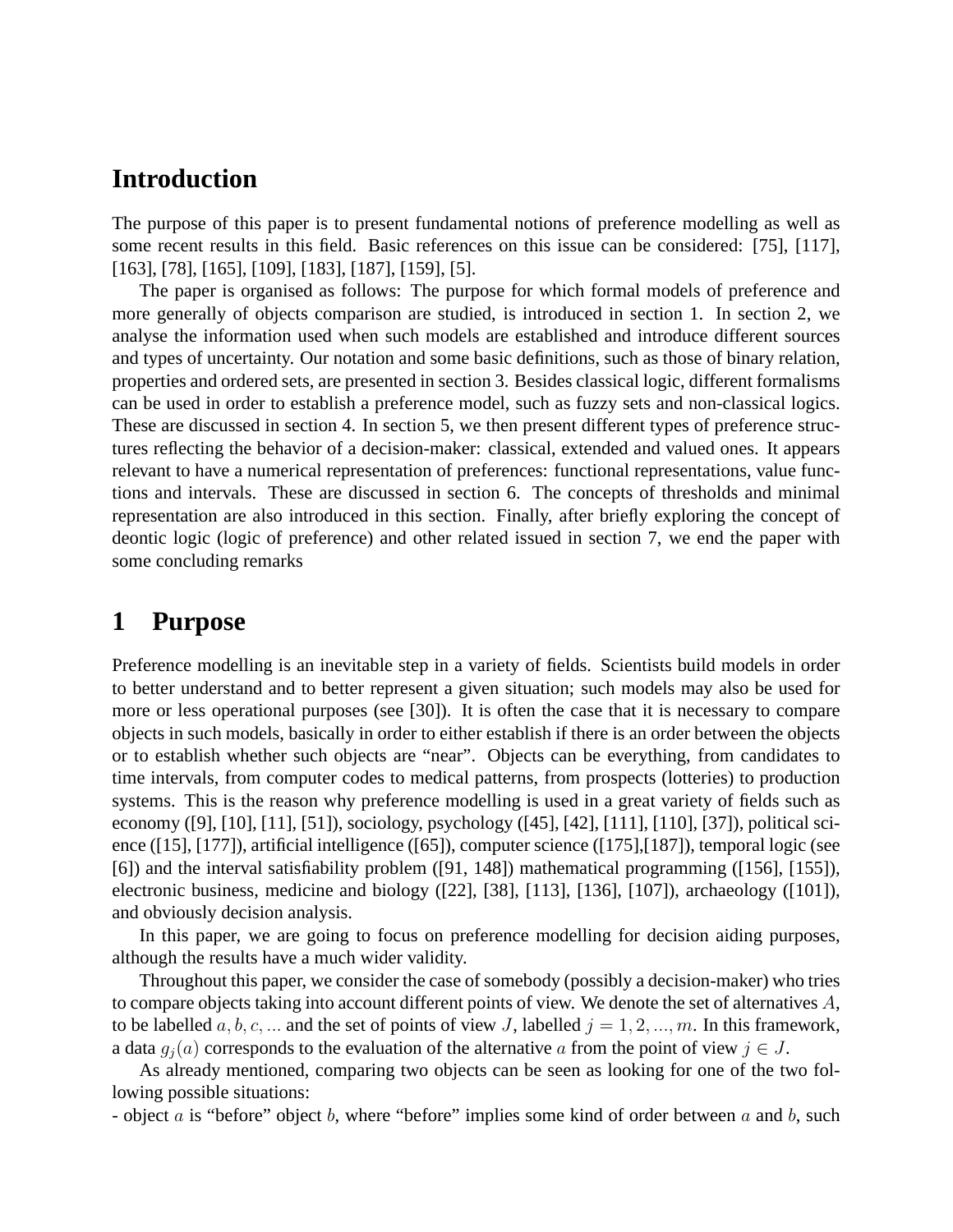an order referring either to a direct preference  $(a$  is preferred to  $b$ ) or being induced from a measurement and its associated scale ( $a$  occurs before  $b$ ,  $a$  is longer, bigger, more reliable, than  $b$ ); - object a is "near" object b, where "near" can be considered either as indifference (object a or object  $b$  will do equally well for some purpose), or as a similarity, or again could be induced by a measurement ( $a$  occurs simultaneously with  $b$ , they have the same length, weight, reliability).

The two above-mentioned "attitudes" (see [139]) are not exclusive. They just stand to show what type of problems we focus on. From a decision aiding point of view we traditionally focus on the first situation. Ordering relations is the natural basis for solving ranking or choice problems. The second situation is traditionally associated with problems where the aim is to be able to put together objects sharing a common feature in order to form "homogeneous" classes or categories (a classification problem).

The first case we focus on is the ordering relation: given the set  $A$ , establishing how each element of A compares to each other element of A from a "preference" point of view enables to obtain an order which might be used to make either a choice on the set A (identify the best) or to rank the set A. Of course, we have to consider whether it is possible to establish such an ordering relation and of what type (certain, uncertain, strong, weak etc.) for all pairs of elements of A. We also have to establish what "not preference" represents (indifference, incomparability etc.). In the following sections (namely in section 5), we are going to see that different options are available, leading to different so called preference structures.

In the second case we focus on the "nearness" relation since the issue here is to put together objects which ultimately are expected to be "near" (whatever the concept of "near" might represent). In such a case, there is also the problem how to consider objects which are "not near". Typical situations in this case include the problems of grouping, discriminating and assigning ([97])). A further distinction in such problems concerns the fact that the categories with which the objects might be associated could already exist or not and the fact that such categories might be ordered or not. Putting objects into non pre-existing non ordered categories is the typical classification problem, conversely, assigning objects to pre-existing ordered categories is known as the "sorting" problem ([147, 219, 152]).

It should be noted that although preference relations have been naturally associated to ranking and choice problem statements, such a separation can be argued. For instance, there are sorting procedures (which can be seen as classification problems) that use preference relations instead of "nearness" ones ([214, 124, 134]). The reason is the following: in order to establish that two objects belong to the same category we usually either try to check whether the two objects are "near" or whether they are near a "typical" object of the category (see for instance [152]). If, however, a category is described, not through its typical objects, but through its boundaries, then, in order to establish if an object belongs to such a category it might make sense to check whether such an object performs "better" than the "minimum", or "least" boundary of the category and that will introduce the use of a preference relation.

Recently Ngo The ([139]) claimed that decision aiding should not exclusively focus on preference relations, but also on "nearness relations", since quite often the problem statement to work with in a problem formulation is that of classification (on the existence of different problem statements and their meaning the reader is referred to [203, 170, 171, 52].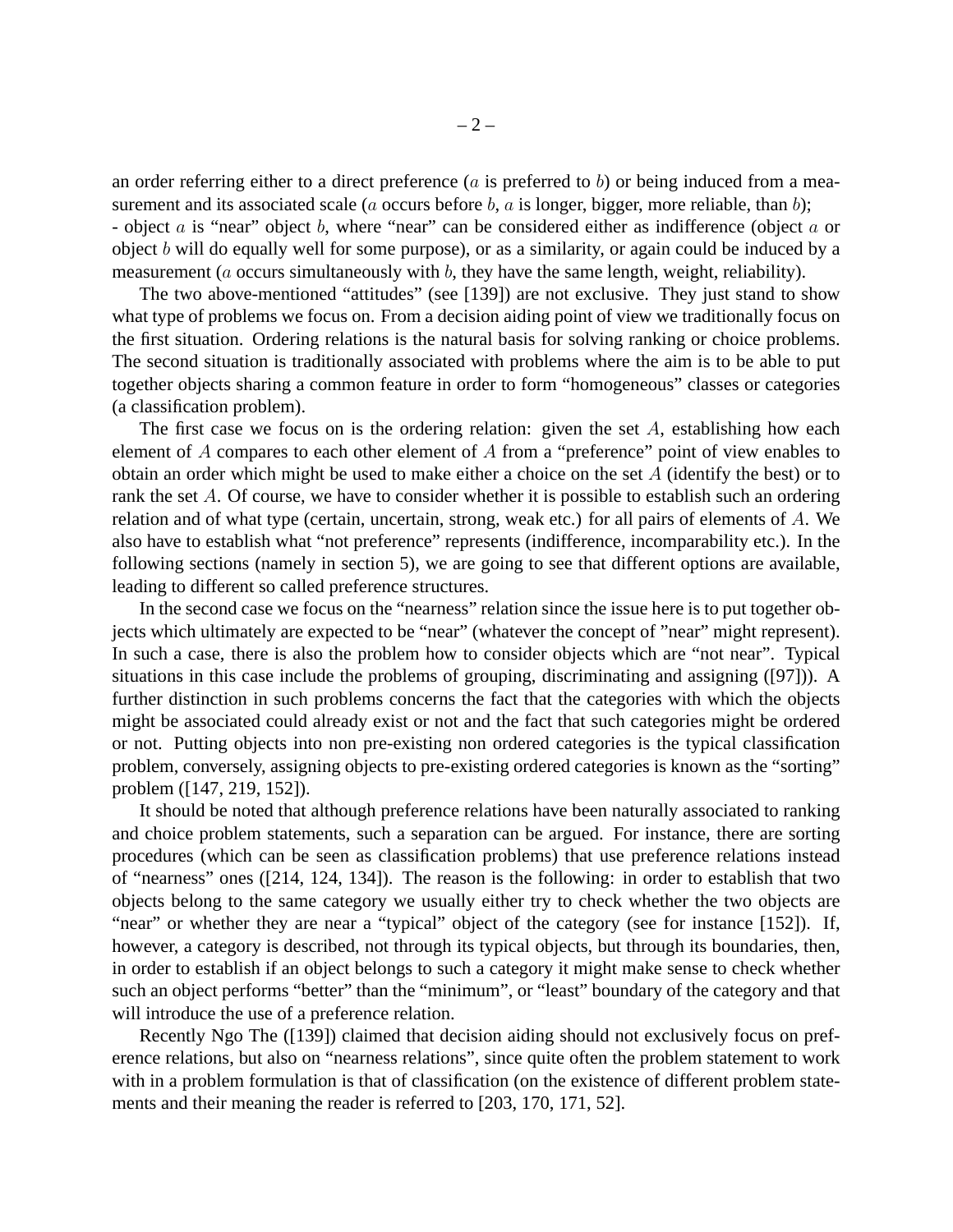### **2 Nature of Information**

As already mentioned, the purpose of our analysis is to present the literature associated with objects comparison for either a preference or a nearness relation. Nevertheless, such an operation is not always as intuitive as it might appear. Building up a model from reality is always an abstraction (see [28]). This can always be affected by the presence of uncertainty due to our imperfect knowledge of the world, our limited capability of observation and/or discrimination, the inevitable errors occurring in any human activity etc. ([168]). We call such an uncertainty exogenous. Besides, such an activity might generate uncertainty since it creates an approximation of reality, thus concealing some features of reality. We call this an endogenous uncertainty (see [189]).

As pointed out by Vincke ([204]) preference modelling can be seen as either the result of direct comparison (asking a decision-maker to compare two objects and to establish the relation between them) from which it might be possible to infer a numerical representation, or as the result of the induction of a preference relation from the knowledge of some "measures" associated to the compared objects.

In the first case, uncertainty can arise from the fact that the decision-maker might not be able to clearly state a preference relation for any pair of actions. We do not care why this may happen, we just consider the fact that the the decision-maker may reply when asked if "x is preferred to  $y$ ": yes, no, I do not know, yes and no, I am not sure, it might be, it is more preference than indifference, but ... etc.. The problem in such cases is how to take such replies into account when defining a model of preferences.

In the second case, we may have different situations such as: incomplete information (missing values for some objects), uncertain information (the value of an object lies within an interval to which an uncertainty distribution might be associated, but the precise value is unknown), ambiguous information (contradictory statements about the present state of an object). The problem here is how to establish a preference model on the basis of such information and to what extent the uncertainty associated with the original information will be propagated to the model and how.

Such uncertainties can be handled through the use of various formalisms (see section 4 of this paper). Two basic approaches can be distinguished (see also [71]).

1. Handling uncertain information and statements. In such a case, we consider that the concepts used in order to model preferences are well-known and that we could possibly be able to establish a preference relation without any uncertainty, but we consider this difficult to do in the present situation with the available information. A typical example is the following: we know that  $x$  is preferred to y if the price of x is lower than the price of y, but we know very little about the prices of x and y. In such cases we might use an uncertainty distribution (classical probability, ill-known probabilities, possibility distributions, see [75, 43, 106, 70]) in order to associate a numerical uncertainty with each statement.

2. Handling ambiguous concepts and linguistic variables. With such a perspective we consider that sentences such as "x is preferred to y" are ill-defined, since the concept of preference itself is ill-defined, independently from the available information. A typical example is a sentence of the type: "the largest the difference of price between x and y is, the strongest the preference is". Here we might know the prices of  $x$  and  $y$  perfectly, but the concept of preference is defined through a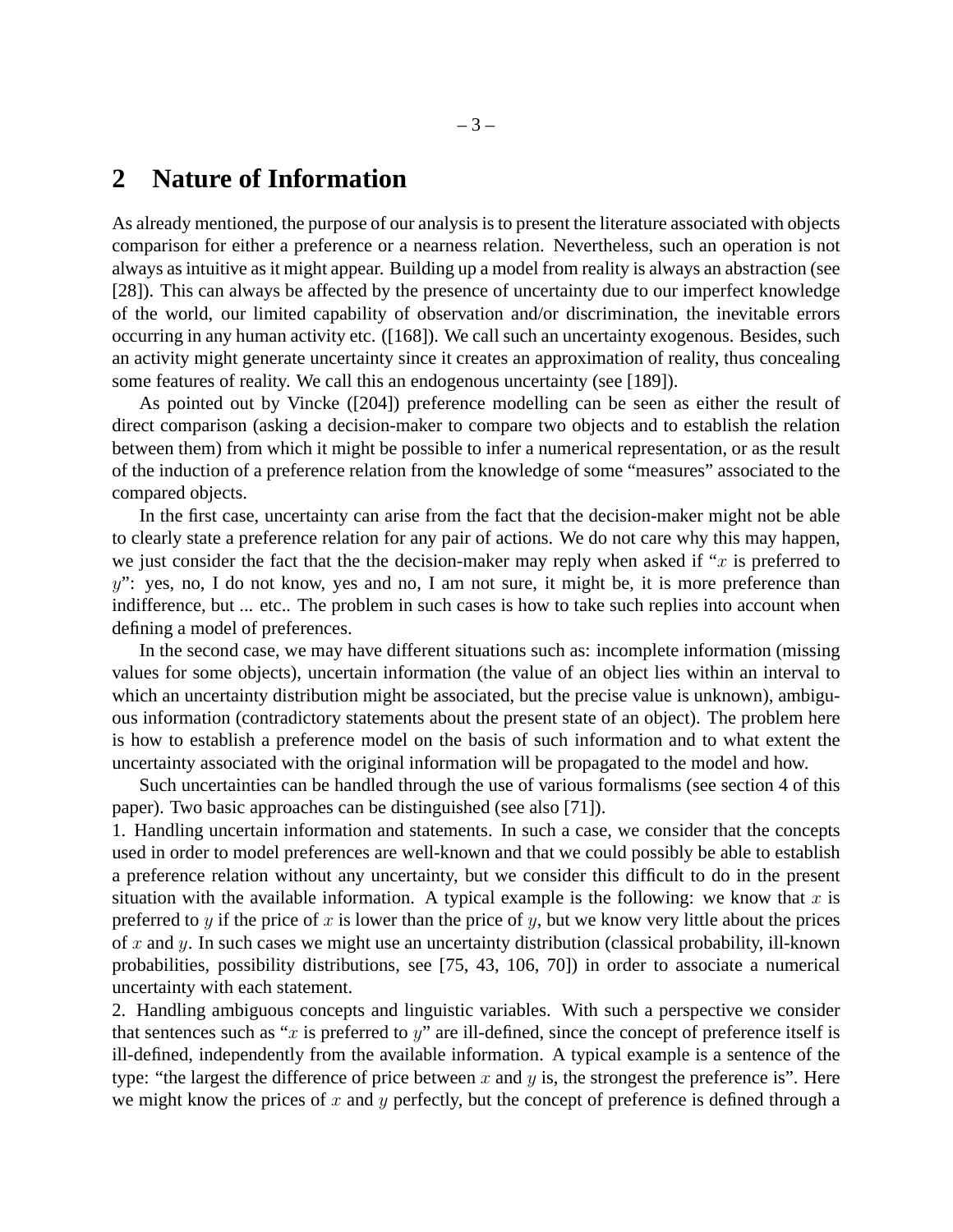continuous valuation. In such cases, we might use a multi-valued logic such that any preferential sentence obtains a truth value representing the "intensity of truth" of such a sentence. This should not be confused with the concept of "preference intensity", since such a concept is based on the idea of "measuring" preferences (as we do with temperature or with weight) and there is no "truth" dimension (see [117, 163, 162, 116]). On the other hand such a subtle theoretical distinction can be transparent in most practical cases since often happens that similar techniques are used under different approaches.

## **3 Notation and Basic Definitions**

The notion of binary relation appears for the first time in De Morgan's study ([49]) and is defined as a set of ordered pairs in Peirce's works ([149], [150], [151]). Some of the first work dedicated to the study of preference relations can be found in [72] and in [176] (more in general the concept of models of arbitrary relations will be introduced in [184], [185]). Throughout this paper, we adopt Roubens' and Vincke's notation ([165]).

**Definition 3.1 (Binary Relation).** *Let A be a finite set of elements (a, b, c,...,n), a binary relation R on the set A is a subset of the cartesian product A*×*A, that is, a set of ordered pairs (a, b) such that a and b are in A:*  $R \subseteq A \times A$ .

For an ordered pair  $(a, b)$  which belongs to R, we indifferently use the notations:

$$
(a, b) \in R
$$
 or aRb or  $R(a, b)$ 

Let  $R$  and  $T$  be two binary relations on the same set  $A$ . Some set operations are:

| The Inclusion : | $R \subseteq T$ if $aRb \longrightarrow aTb$                           |  |
|-----------------|------------------------------------------------------------------------|--|
| The Union:      | $a(R \cup T)b$ iff aRb or(inclusive) aTb                               |  |
|                 | The Intersection : $a(R \cap T)b$ iff aRb and aTb                      |  |
|                 | The Relative product : $a(R.T)b$ iff $\exists c \in A : aRc$ and $cTb$ |  |
|                 | $(aR^2b$ iff $aR.Rb)$                                                  |  |

When such concepts apply we respectively denote  $(R^a)$ ,  $(R^s)$ ,  $(\hat{R})$  the asymmetric, the symmetric and the complementary part of binary relation  $R$ :

> $aR^ab$  iff  $aRb$  and  $not(bRa)$  $aR<sup>s</sup>b$  iff  $aRb$  and  $bRa$  $a\hat{R}b$  iff  $not(aRb)$  and  $not(bRa)$

The complement ( $R^c$ ), the converse (the dual)( $\overline{R}$ ) and the co-dual ( $R^{cd}$ ) of R are respectively defined as follows:

> $aR<sup>c</sup>b$  iff  $not(aRb)$  $a\overline{R}b$  iff  $bRa$  $aR^{cd}b$  iff  $not(bRa)$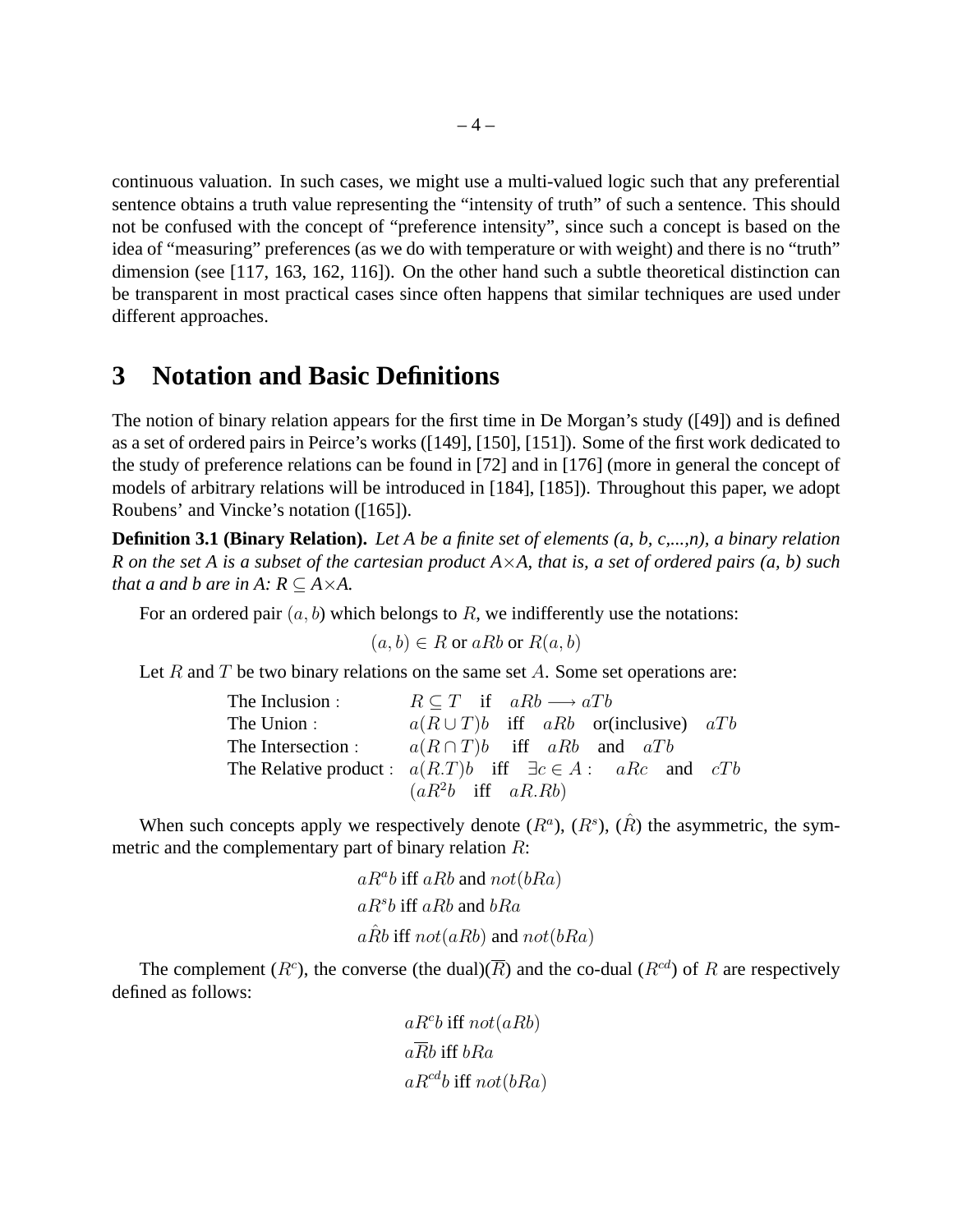

Figure 1: Graphical representation of R

The relation R is called

| reflexive,     | if $aRa$ , $\forall a \in A$                                                                       |
|----------------|----------------------------------------------------------------------------------------------------|
| irreflexive,   | if $a R^c a$ , $\forall a \in A$                                                                   |
| symmetric,     | if $aRb \longrightarrow bRa$ , $\forall a, b \in A$                                                |
| antisymmetric, | if $(aRb, bRa) \longrightarrow a = b$ , $\forall a, b \in A$                                       |
| asymmetric,    | if $aRb \longrightarrow bR^c a$ , $\forall a, b \in A$                                             |
| complete,      | if $(aRb$ or $bRa$ , $\forall a \neq b \in A$                                                      |
|                | strongly complete, if aRb or $bRa$ , $\forall a, b \in A$                                          |
| transitive,    | if $(aRb, bRc) \longrightarrow aRc$ , $\forall a, b, c \in A$                                      |
|                | negatively transitive, if $(aR^cb, bR^cc) \longrightarrow aR^cc$ , $\forall a, b, c \in A$         |
|                | negatively transitive, if $aRb \longrightarrow (aRc$ or $cRb$ , $\forall a, b, c \in A$            |
|                | semitransitive, if $(aRb, bRc) \longrightarrow (aRd \text{ or } dRc)$ , $\forall a, b, c, d \in A$ |
|                | Ferrers relation, if $(aRb, cRd) \rightarrow (aRd \text{ or } cRb)$ , $\forall a, b, c, d \in A$   |

The equivalence relation  $E$  associated with the relation  $R$  is a reflexive, symmetric and transitive relation, defined by:

$$
aEb \text{ iff } \forall a \in A \left\{ \begin{array}{l} aRc \iff bRc \\ cRa \iff cRb \end{array} \right.
$$

A binary relation R may be represented by a direct graph  $(A, R)$  where the nodes represent the elements of  $A$ , and the arcs, the relation  $R$ . Another way to represent a binary relation is to use a matrix  $M^R$ ; the element  $M^R_{ab}$  of the matrix (the intersection of the line associated to a and the column associated to b) is 1 if  $aRb$  and 0 if  $not(aRb)$ .

**Example 3.1.** *Let* R *be a binary relation defined on a set* A*, such that the set* A *and the relation* R *are defined as follows:*

 $A = \{a, b, c, d\}$  and  $R = \{(a, b), (b, d), (b, c), (c, a), (c, d), (d, b)\}$ 

The graphical and matrix representation of  $R$  are given in figures 1 and 2.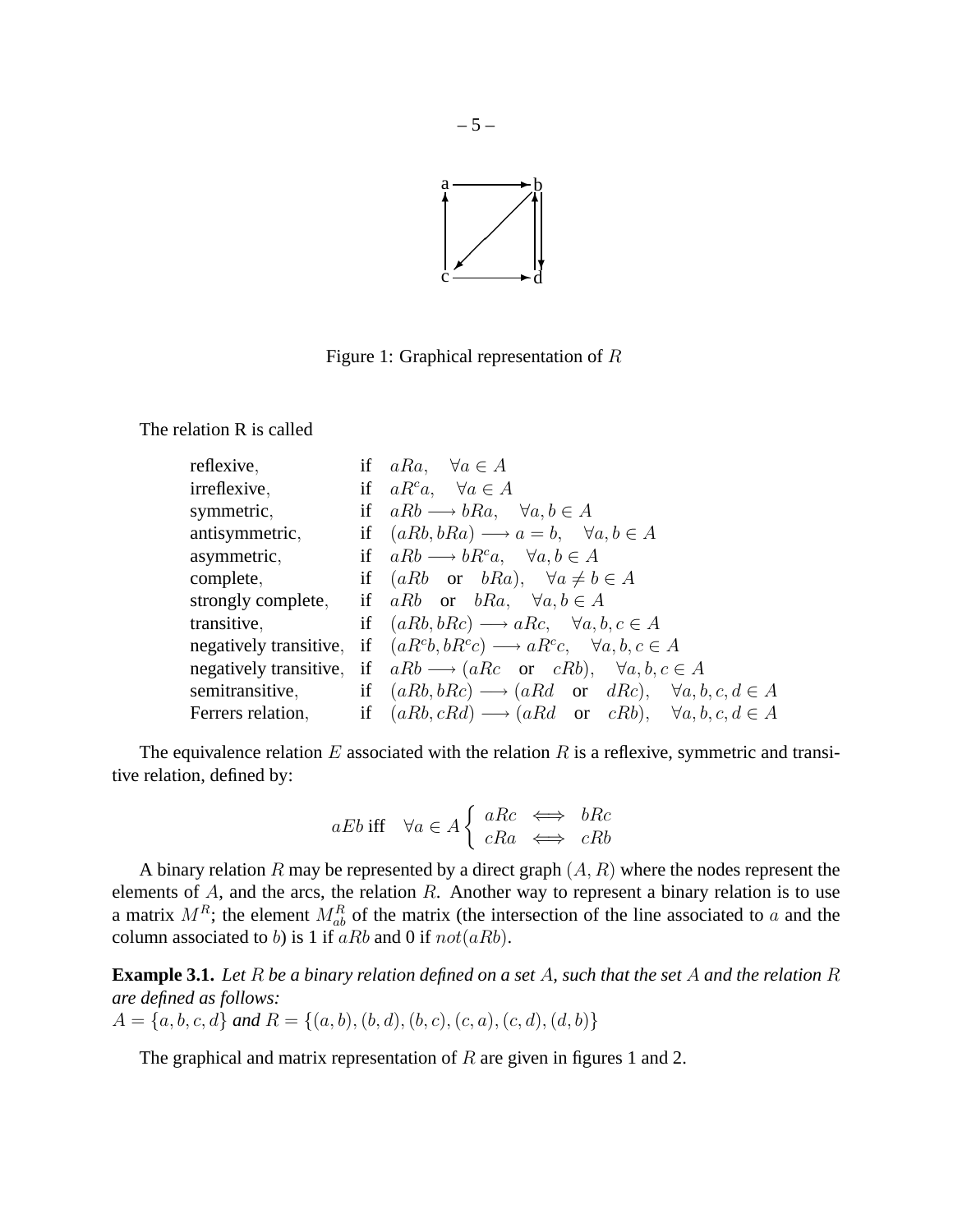|             | a | b | $\mathbf c$ | d |
|-------------|---|---|-------------|---|
| a           | 0 |   | 0           | N |
| b           | 0 | 0 |             |   |
| $\mathbf c$ |   | 0 | 0           |   |
| d           | 0 |   | $\theta$    | 0 |

Figure 2: Matrix representation of R

### **4 Languages**

Preference models are formal representations of comparisons of objects. As such they have to be established through the use of a formal and abstract language capturing both the structure of the world being described and the manipulations of it. It seems natural to consider formal logic as such a language. However, as already mentioned in the previous sections, the real world might be such that classical formal logic might appear too rigid to allow the definition of useful and expressive models. For this purpose, in this section, we introduce some further formalisms which extend the expressiveness of classical logic, while keeping most of its calculus properties.

### **4.1 Classical Logic**

The interested reader can use two references: [126, 199] as introductory books to the use and the semantics of classical logic. All classic books mentioned in this paper, implicitly or explicitly use classical logic, since binary relations are just sets and the calculus of sets is algebraically equivalent to truth calculus. Indeed the semantics of logical formulas as established by [184], [185], show the equivalence between membership of an element to a set and truth of the associate sentence.

Building a binary preference relation, a valuation of any proposition takes the values  $\{0, 1\}$ :

$$
\mu(aRb)=1 \text{ iff } aRb \text{ is true}
$$
  

$$
\mu(aRb)=0 \text{ iff } aRb \text{ is false.}
$$

The reader will note that all notations introduced in the previous section are based on the above concept. He/she should also note that when we write "a preference relation P is a subset of  $A \times A$ ", we introduce a formal structure where the universe of discourse is  $A \times A$  and P is the model of the sentence "x in relation P with y", that is, P is the set of all elements of  $A \times A$  (ordered pairs of x and  $y$ ) for which the sentence is true.

The above semantic can be in sharp contrast with decision analysis experience. For this purpose we will briefly introduce two more semantics: fuzzy sets and four-valued logic.

### **4.2 Fuzzy Sets**

In this section, we provide a survey of basic notions of fuzzy set theory. We present definitions of connectives and several valued binary relation properties in order to be able to use this theory in the field of decision analysis. Basic references for this section include [218], [70], [180], [84].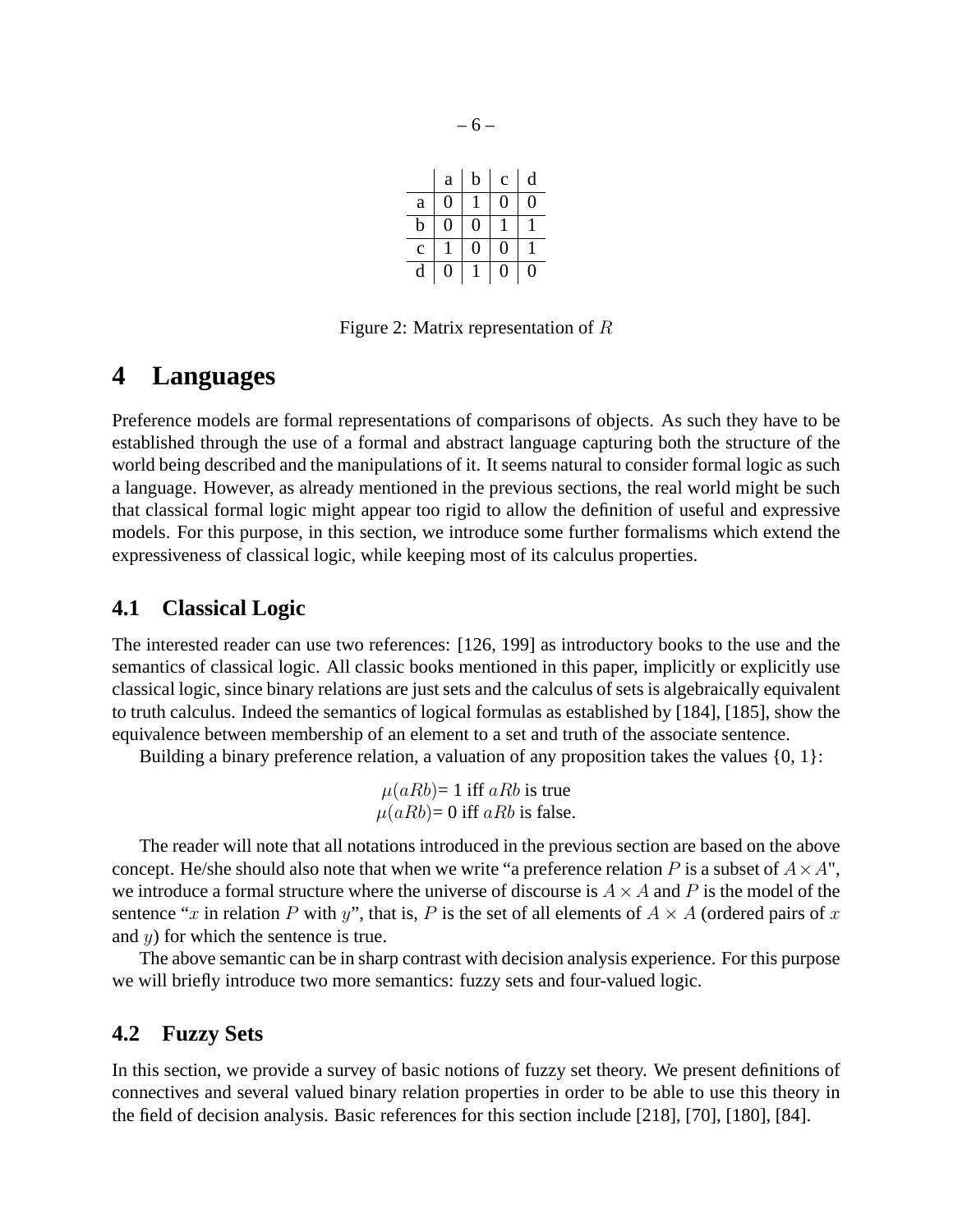Fuzzy sets were first introduced by Zadeh ([216], [217]). The concept and the associated logics were further developed by other researchers: [92], [114], [115], [128], [129], [137], [142], [67].

Fuzzy measures can be introduced for two different uses: either they can represent a concept imprecisely known (although well defined) or a concept which is vaguely perceived such as in the case of a linguistic variable. In the first case they represent possible values, while in the second they are better understood as a continuous truth valuation (in the interval  $[0, 1]$ ). To be more precise:

- in the first case we associate a possibility distribution (an ordinal distribution of uncertainty) to classical logic formulas;

- in the second case we have a multi-valued logic where the semantics allow values in the entire interval  $[0, 1]$ .

A fuzzy set can be associated either with the set of alternatives considered in a decision aiding model (consider the case where objects are represented by fuzzy numbers) or with the preference relations. In decision analysis we may consider four possibilities  $1$ :

- Alternatives with crisp values and crisp preference relations
- Alternatives with crisp values and fuzzy preference relations
- Alternatives with fuzzy values and crisp preference relations (defuzzification, [122] with gravity center, [213] with means interval)
- Alternatives with fuzzy values and fuzzy preference relations (possibility graphs, [69] four fuzzy dominance index, [166]); but in this paper we are going to focus on fuzzy preference relations

In the following we introduce the definitions required for the rest of the paper.

**Definition 4.1 (Fuzzy Set).** *A fuzzy set (or a fuzzy subset) F on a set*  $\Omega$  *is defined by the result of an application:*

$$
\mu_F : \Omega \longrightarrow [0,1]
$$

*where*  $\forall x \in \Omega$ ,  $\mu(x)$  *is the membership degree of x to F.* 

 $1$ Lets take an example: Imagine that we have to choose one car between two. We have to know the performance of each car in order to establish the relation of preference:

- in the first case, the performance of each car is known and noted between 1 and 10 ( $p(car1) = 8$  and  $p(car2) = 8$ 5); the relation of preference is known too (car1 is preferred to car2:  $car1Pcar2$  ( $\mu (car1Pcar2) = 1$ ))
- in the second case, the performance of each car is known and noted between 1 and 10  $(p(car1) = 8$  and  $p(car2) = 7$ ; we are not sur about the preference relation that is why the relation of preference is fuzzy  $(\mu(car1P car2) = 0.75)$
- in the third case, the performance of each car is fuzzy (in this case the performances of each car will be defined by fuzzy numbers ; in this case we can use triangular or trapezoidal fuzzy number to represent the performance); the relation of preference is crisp (car1 is preferred to car2:  $car1Pcar2$  ( $\mu (car1Pcar2) = 1$ ))
- in the fourth case, the performance of each car is fuzzy (in this case the performances of each car will be defined by fuzzy numbers ); the relation of preference is fuzzy too  $((\mu(c\alpha r1Pear2) = 0.75))$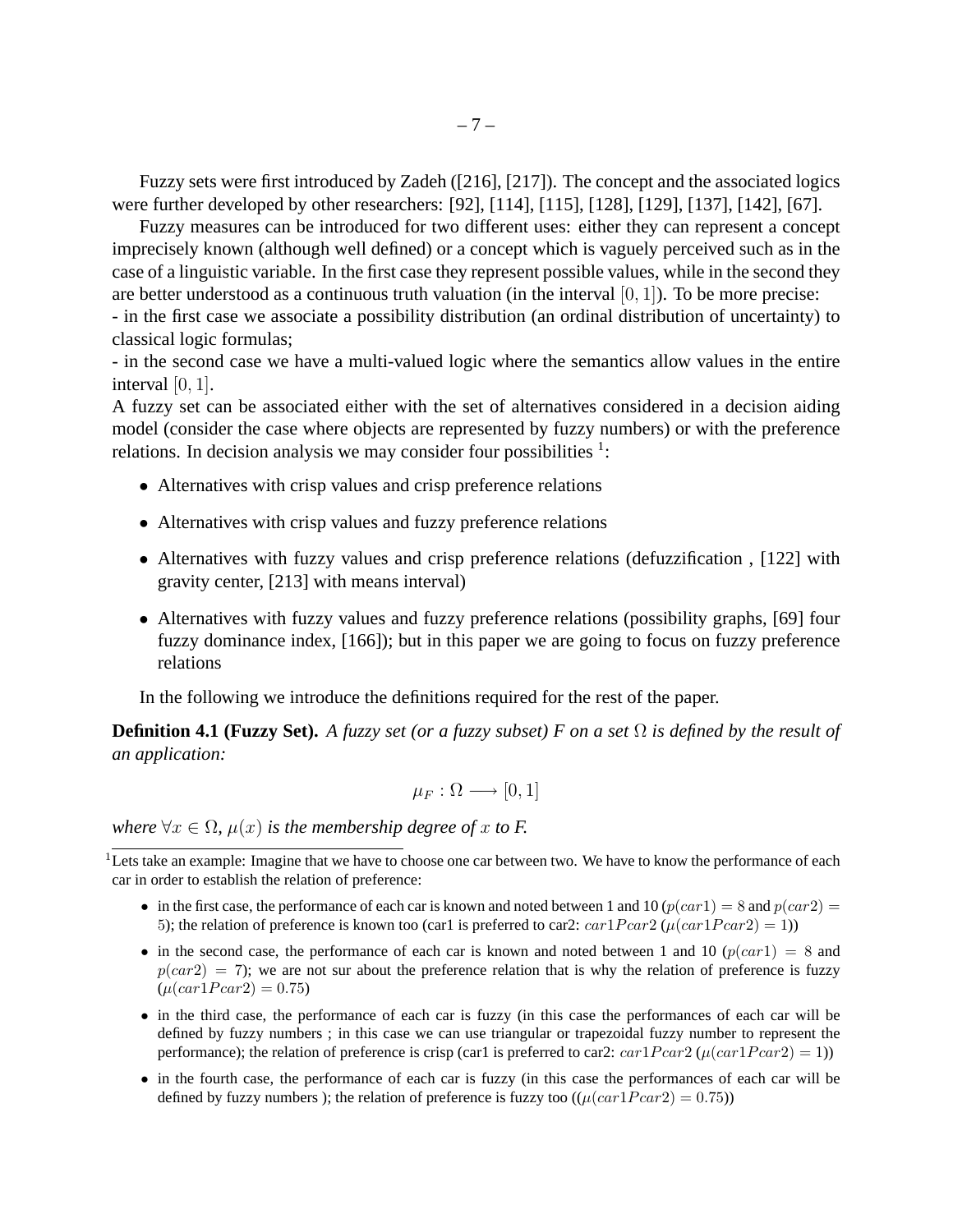**Definition 4.2 (Negation).** A function n: [0, 1]  $\rightarrow$  [0, 1] is a negation if and only if it is non*increasing and :*  $n(0) = 1$  and  $n(1) = 0$ 

If the negation n is strictly decreasing and continuous then it is called *strict*.

In the following we investigate the two basic classes of operators, the operators for the intersection (triangular norms called t-norms) and the union (triangular conorms called t-conorms or s-norms) of fuzzy sets:

**Definition 4.3 (t-norm).** *A function T:* [0, 1]<sup>2</sup>  $\longrightarrow$  [0, 1] is a triangular norm (t-norm), if and only *if it satisfies the four conditions:*

*Equivalence Condition:*  $T(1, x) = x \,\forall x \in [0, 1]$ *T* is commutative:  $T(x, y) = T(y, x) \forall x, y \in [0, 1]$ *T* is nondecreasing in both elements:  $T(x, y) \leq T(u, v)$  for all  $0 \leq x \leq u \leq 1$  and  $0 \leq y \leq v \leq 1$ *T* is associative:  $T(x, T(y, z)) = T(T(x, y), z) \forall x, y, z \in [0, 1]$ 

The function T define a general class of intersection operators for fuzzy sets.

**Definition 4.4 (t-conorm).** *A function S:*  $[0, 1]^2 \rightarrow [0, 1]$  *is a (t-conorm), if and only if it satisfies the four conditions:*

*Equivalence Condition:*  $S(0, x) = x \,\forall x \in [0, 1]$ *S* is commutative:  $S(x, y) = S(y, x) \forall x, y \in [0, 1]$ *S* is nondecreasing in both elements:  $S(x, y) \leq S(u, v)$  for all  $0 \leq x \leq u \leq 1$  and  $0 \leq y \leq v \leq 1$ *S* is associative:  $S(x, S(y, z)) = S(S(x, y), z) \forall x, y, z \in [0, 1]$ 

T-norms and t-conorms are related by duality. For suitable negation operators<sup>2</sup> pairs of t-norms and t-conorms satisfy the generalisation of the De Morgan law:

**Definition 4.5 (De Morgan Triples ).** *Suppose that T is a t-norm, S is a t-conorm and n is a strict negation.*  $\langle T, S, n \rangle$  *is a De Morgan triple if and only if:* 

$$
n(S(x, y)) = T(n(x), n(y))
$$

Such a definition extends De Morgan's law to the case of fuzzy sets. There exist different proposed De Morgan triples: [60], [89], [174], [212], [68], [209], [215].

The more frequent t-norms and t-conorms and negations are presented in table 1.

We make use of De Morgan's triplet  $\langle T, S, n \rangle$  in order to extend the definitions of the operators and properties introduced above in crisp cases. First, we give the definitions of operators of implication  $I_T$  and equivalence  $E_T$ :

$$
I_T(x, y) = \sup\{z \in [0, 1] : T(x, z) \le y\}
$$
  

$$
E_T(x, y) = T(I_T(x, y), I_T(y, x)
$$

<sup>&</sup>lt;sup>2</sup> a suitable one can be the complement operator defined:  $n(\mu(x)) = 1 - \mu(x)$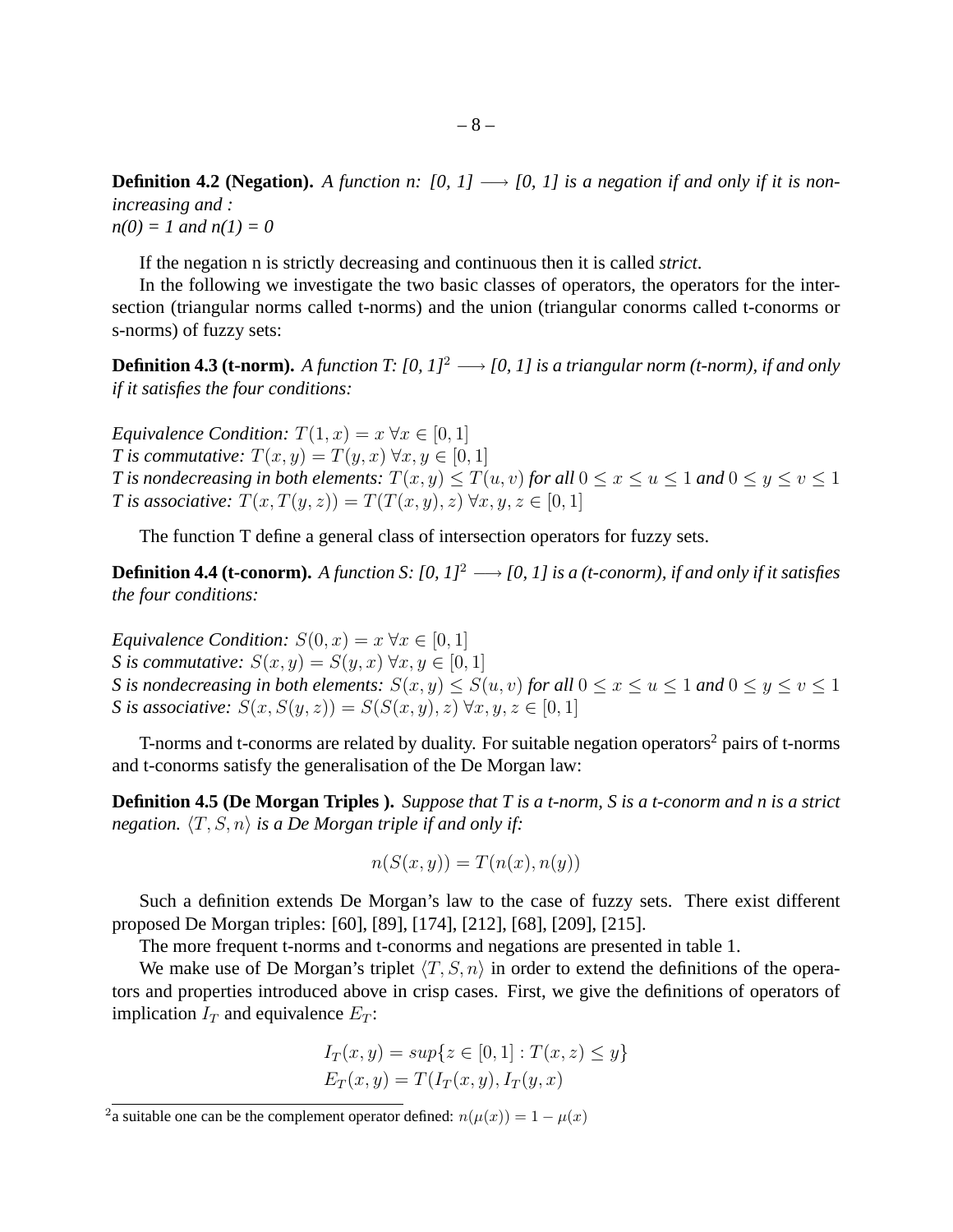Table 1: Principal t-norms, t-conorms and negations

| <b>Names</b>             | t-norms                                  | t-conorms                    |
|--------------------------|------------------------------------------|------------------------------|
| Zadeh                    | min(x, y)                                | max(x, y)                    |
| probabilistic            | $x * y$                                  | $x + y - xy$                 |
| Lukasiewicz              | $max(x + y - 1, 0)$                      | $min(x+y,1)$                 |
| Hamacher( $\gamma > 0$ ) | (xy)/                                    | $(x+y+xy-(1-\gamma)xy)$      |
|                          | $(\gamma + (1 - \gamma)(x + y - xy))$    | $(1-(1-\gamma)xy)$           |
| Yager( $p > 0$ )         | $max(1-((1-x)^p+(1-y)^p)^{1/p},0)$       | $min((x^p+y^p)^{1/p},1)$     |
| Weber( $\lambda > -1$ )  | $max((x+y-1+\lambda xy)/(1+\lambda),0))$ | $min(x + y + \lambda xy, 1)$ |
| drastic                  | x if $y=1$                               | x if $y=0$                   |
|                          | y if $x=1$                               | y if $x=0$                   |
|                          | $0$ if not                               | 1 ifnot                      |

Since preference modelling makes use of binary relations, we extend the definitions of binary relation properties to the valued case. For the sake of simplicity  $\mu(R(x, y))$  will be denoted  $R(x, y)$ : a valued binary relation  $R(x, y)$  is  $(\forall a, b, c, d \in A)$ 

| reflexive,               | if $R(a,a) = 1$                                           |
|--------------------------|-----------------------------------------------------------|
| irreflexive,             | if $R(a,a) = 0$                                           |
| symmetric,               | if $R(a,b) = R(b,a)$                                      |
| T-antisymmetric,         | if $a \neq b \longrightarrow T(R(a, b), R(b, a)) = 0$     |
| T-asymmetric,            | if $T(R(a, b), R(b, a)) = 0$                              |
| S-complete,              | if $a \neq b$ $\longrightarrow$ $S(R(a, b), R(b, a)) = 1$ |
| S-strongly complete,     | if $S(R(a, b), R(b, a)) = 1$                              |
| T-transitive,            | if $T(R(a, c), R(c, b)) \leq R(a, b)$                     |
| negatively S-transitive, | if $R(a, b) \le S(R(a, c), R(c, b))$                      |
| T-S-semitransitive,      | if $T(R(a, d), R(d, b)) \leq S(R(a, c), R(c, b))$         |
| T-S-Ferrers relation,    | if $T(R(a, b), R(c, d)) \leq S(R(a, d), R(c, b))$         |

Different instances of De Morgan triplets will provide different definitions for each property.

The equivalence relation is one of the most-used relations in decision analysis and is defined in fuzzy set theory as follows:

**Definition 4.6 (Equivalence Relation).** *A function E :* [0, 1]<sup>2</sup>  $\longrightarrow$  [0, 1] is an equivalence if and *only if it satisfies:*  $E(x, y) = E(y, x) \forall x, y \in [0, 1]$  $E(0, 1) = E(1, 0) = 0$ 

 $E(x, x) = 1 \forall x \in [0, 1]$  $x \leq x' \leq y' \leq y \Longrightarrow E(x, y) \leq E(x', y')$ 

In section 5.3, some results obtained by the use of fuzzy set theory are represented.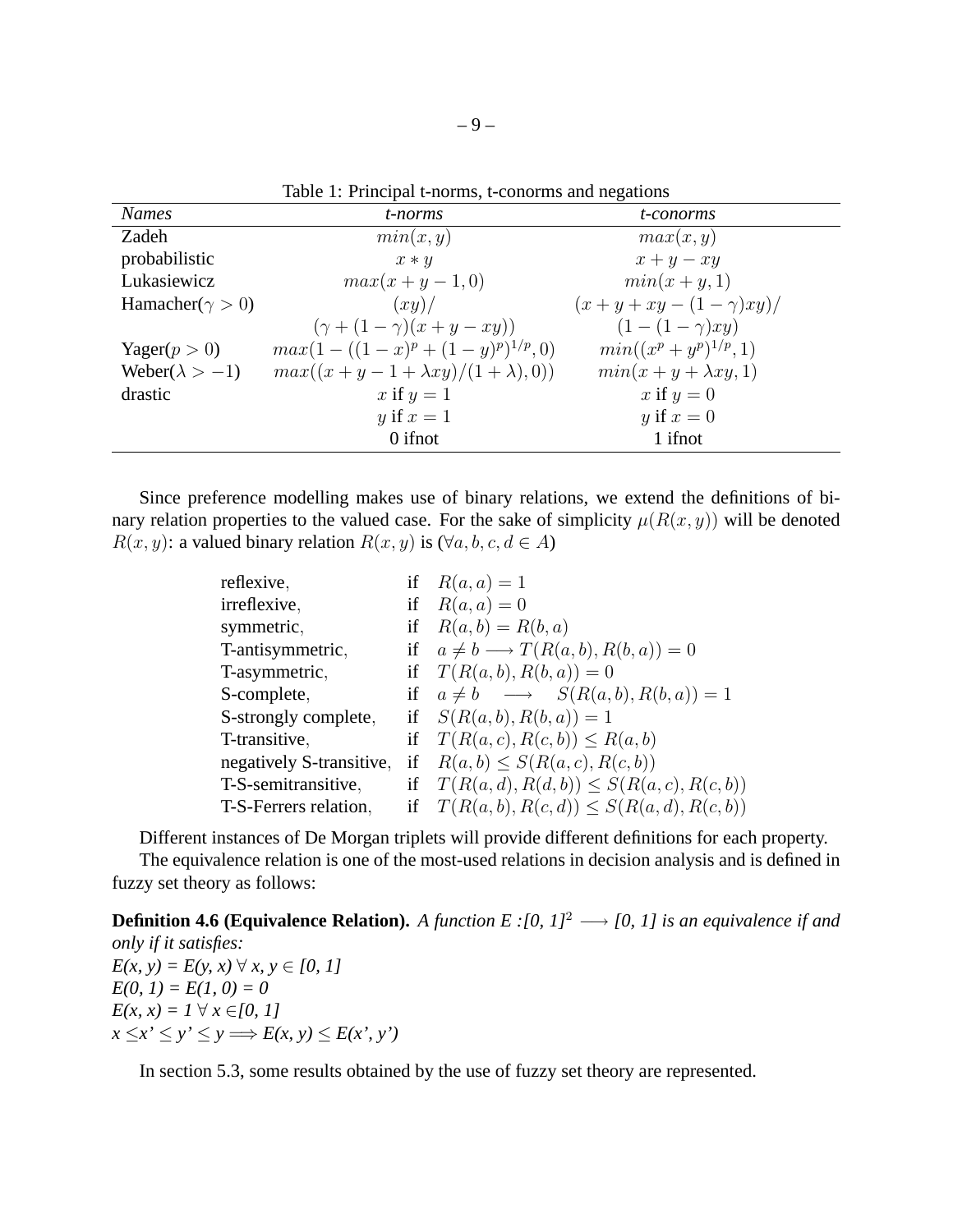### **4.3 Four-valued Logics**

When we compare objects, it might be the case that it is not possible to establish precisely whether a certain relation holds or not. The problem is that such a hesitation can be due either to incomplete information (missing values, unknown replies, unwillingness to reply etc.) or to contradictory information (conflicting evaluation dimensions, conflicting reasons for and against the relation, inconsistent replies etc.). For instance, consider the query "is Anaxagoras intelligent?" If you know who Anaxagoras is you may reply "yes" (you came to know that he is a Greek philosopher) or "no" (you discover he is a dog). But if you know nothing you will reply "I do not know" due to your ignorance (on this particular issue). If on the other hand you came to know both that Anaxagoras is a philosopher and a dog you might again reply "I do not know", not due to ignorance, but to inconsistent information. Such different reasons for hesitation can be captured through four-valued logics allowing for different truth values for four above-mentioned cases. Such logics were first studied in [66] and introduced in the literature in [17] and [18]. Further literature on such logics can be found in [23], [73], [87], [83], [112], [186], [8], [190].

In the case of preference modelling, the use of such logics was first suggested in [188] and [54]. Such logics extend the semantics of classical logic through two hypotheses:

- the complement of a first order formula does not necessarily coincide with its negation;

- truth values are only partially ordered (in a bilattice), thus allowing the definition of a boolean algebra on the set of truth values.

The result is that using such logics, it is possible to formally characterise different states of hesitation when preferences are modelled (see [193], [194]. Further more, using such a formalism, it becomes possible to generalise the concordance/discordance principle (used in several decision aiding methods) as shown in [191] and several characterisation problems can be solved (see for instance [195]). Recently (see [157], [88]) it has been suggested to use the extension of such logics for continuous valuations.

## **5 Preference Structures**

**Definition 5.1 (Preference Structure).** *A preference structure is a collection of binary relations defined on the set A and such that:*

*- for each couple a, b in A; at least one relation is satisfied*

*- for each couple a, b in A; if one relation is satisfied, another one cannot be satisfied.*

In other terms a preference structure defines a partition<sup>3</sup> of the set  $A \times A$ . In general it is recommended to have two other hypotheses with this definition (also denoted as fundamental relational system of preferences):

• Each preference relation in a preference structure is uniquely characterized by its properties (symmetry, transitivity, etc..)

<sup>&</sup>lt;sup>3</sup> to have a partition of the set  $A \times A$ , the inverse of the asymmetric relation must be considered too.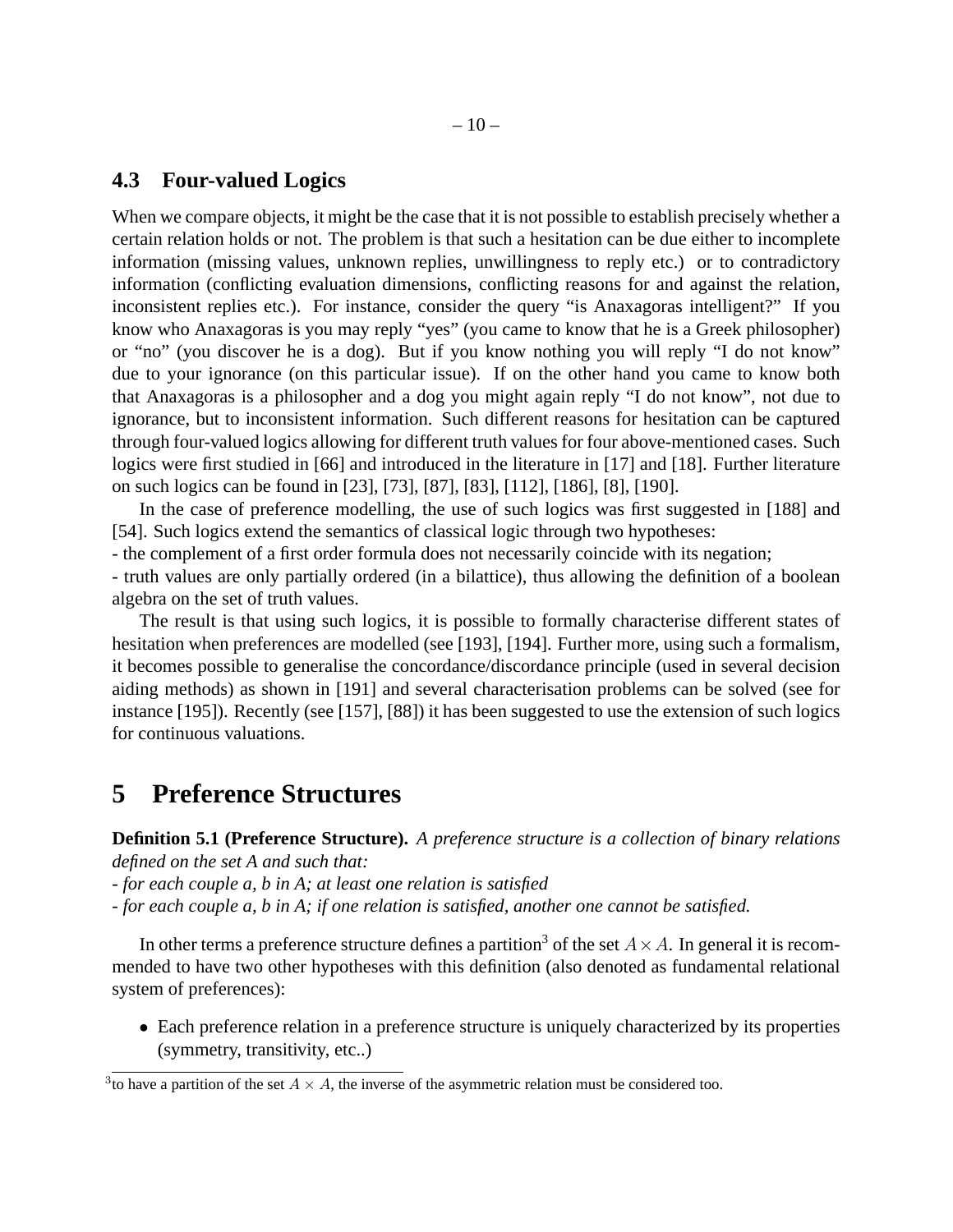• For each preference structure, there exists a unique relation from which the different relations composing the preference structure can be deduced. Any preference structure on the set A can thus be characterised by a unique binary relation  $R$  in the sense that the collection of the binary relations are be defined through the combinations of the epistemic states of this characteristic relation<sup>4</sup>.

### **5.1**  $\langle P, I \rangle$  **Structures**

The most traditional preference model considers that the decision-maker confronted with a pair of distinct elements of a set A, either:

-clearly prefers one element to the other,

or

-feels indifferent about them.

The subset of ordered pairs  $(a, b)$  belonging to  $A \times A$  such that the statement "a is preferred to b" is true, is called *preference relation* and is denoted by P.

The subset of pairs  $(a, b)$  belonging to  $A \times A$  such that the statement "a and b are indifferent" is true, is called *indifference relation* and is denoted by I (I being considered the complement of  $P \cup P^{-1}$  with respect to  $A \times A$ ).

In the literature, there are two different ways of defining a specific preference structure:

- the first defines it by the properties of the binary relations of the relation set;

- the second uses the properties of the characteristic relation. In the rest of the section, we give definitions in both ways.

**Definition 5.2** ( $\langle$  **P, I**  $\rangle$  **Structure).** *A*  $\langle$  *P, I* $\rangle$  *structure on the set A is a pair*  $\langle$  *P, I* $\rangle$  *of relations on A such that:*

- *P is asymmetric,*
- *I is reflexive, symmetric.*

The characteristic relation R of a  $\langle P, I \rangle$  structure can be defined as a combination of the relations  $P$  and  $I$  as :

$$
aRb \text{ iff } a(P \cup I)b \tag{1}
$$

In this case  $P$  and  $I$  can be defined from  $R$  as follows:

$$
aPb \text{ iff } aRb \text{ and } bR^c a \tag{2}
$$

$$
aIb \text{ iff } aRb \text{ and } bRa \tag{3}
$$

The construction of *orders* is of a particular interest, especially in decision analysis since they allow an easy operational use of such preference structures. We begin by representing the most

<sup>&</sup>lt;sup>4</sup>While several authors prefer using both of them, there are others for which one is sufficient. For example Fishburn does not require the use of preference structures with a characteristic relation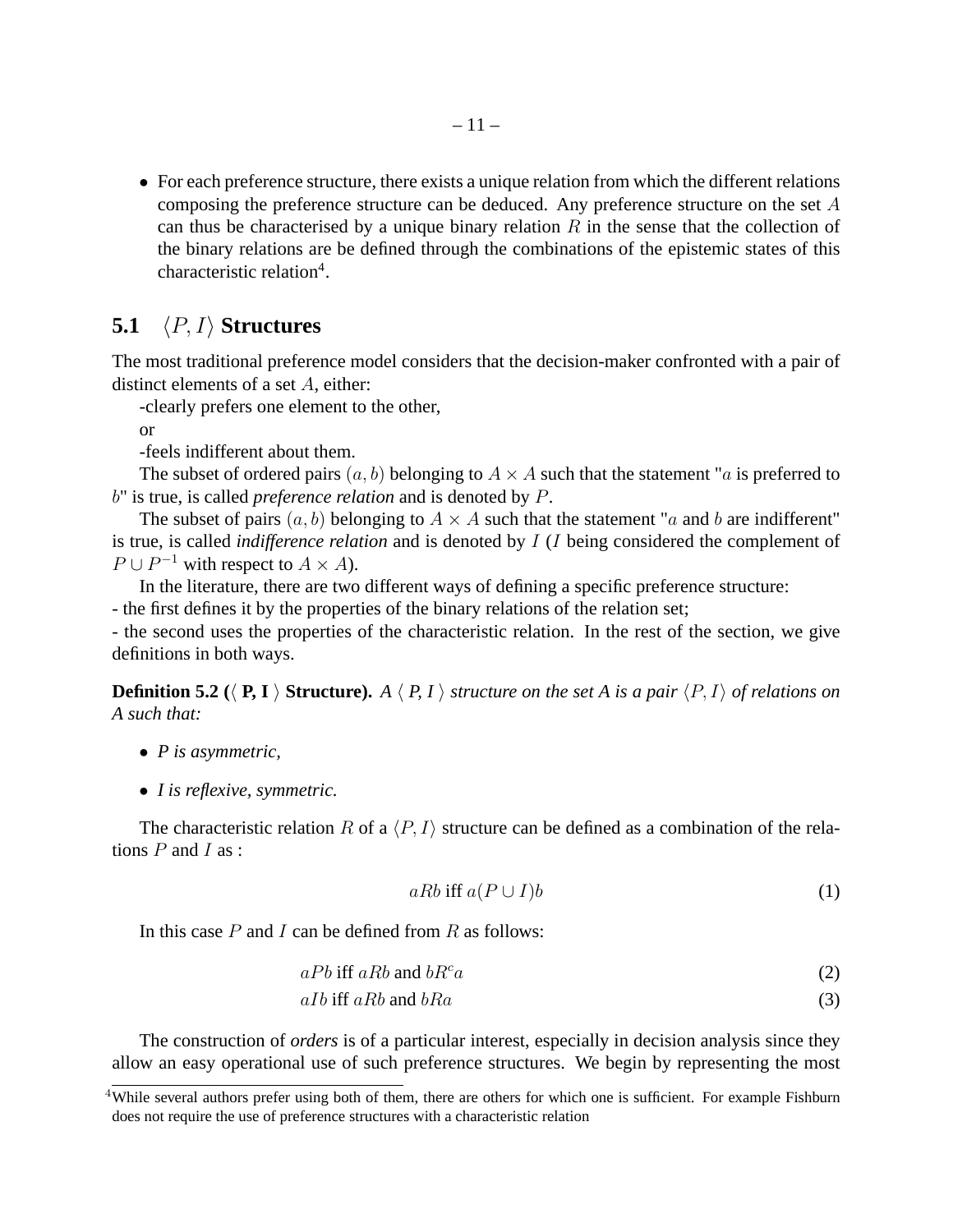elementary orders (weak order, complete order). To define such structures we add properties to the relations  $P$  and  $I$  (namely different forms of transitivity).

**Definition 5.3 (Total Order).** *Let R be a binary relation on the set A, R being a characteristic relation of*  $\langle P, I \rangle$ *, the following definitions are equivalent: i. R is a total order. ii. R is reflexive, antisymmetric, complete and transitive iii.*  $\sqrt{ }$  $\int$  $\mathcal{L}$  $I = \{(a, a), \forall a \in A\}$ *P is transitive P* ∪ *I is reflexive and complete iv.*  $\sqrt{ }$  $\int$  $\mathcal{L}$ *P is transitive P*  $I \subset P$  (or equivalently  $I P \subset P$ ) *P* ∪ *I is reflexive and complete*

With this relation, we have an indifference between any two objects only if they are identical. The total order structure consists of an arrangement of objects from the best one to the worst one without any ex aequo.

In the literature, one can find different terms associated with this structure: total order, complete order, simple order or linear order.

**Definition 5.4 (Weak Order).** *Let R be a binary relation on the set A, R being a characteristic relation of*  $\langle P, I \rangle$ *, the following definitions are equivalent:* 

*i. R is a weak order ii. R is reflexive, strongly complete and transitive iii.*  $\sqrt{ }$  $\int$  $\mathcal{L}$ *I is transitive P is transitive P* ∪ *I is reflexive and complete*

This structure is also called complete preorder or total preorder. In this structure, indifference is an equivalence relation. The associated order is indeed a total order of the equivalence (indifference) classes of A.

The first two structures consider indifference as a transitive relation. This is empirically falsifiable. Literature studies on the intransitivity of indifference show this; undoubtedly the most famous is that of  $[123]$ , which gives the example of a cup of sweetened tea.<sup>5</sup> Before him,  $[9]$ , [90], [74], [96] and [160] already suggested this phenomenon. For historical commentary on the subject, see [82]. Relaxing the property of transitivity of indifference results in two well-known structures: semi-orders and interval orders.

<sup>&</sup>lt;sup>5</sup>one can be indifferent between a cup of tea with n milligrams of sugar and one with  $n + 1$  milligrams of sugar, if one admits the transitivity of the indifference, after a certain step of transitivity, one will have the indifference between a cup of tea with n milligram of sugar and that with  $n + N$  milligram of sugar with N large enough, even if there is a very great difference of taste between the two; which is contradictory with the concept of indifference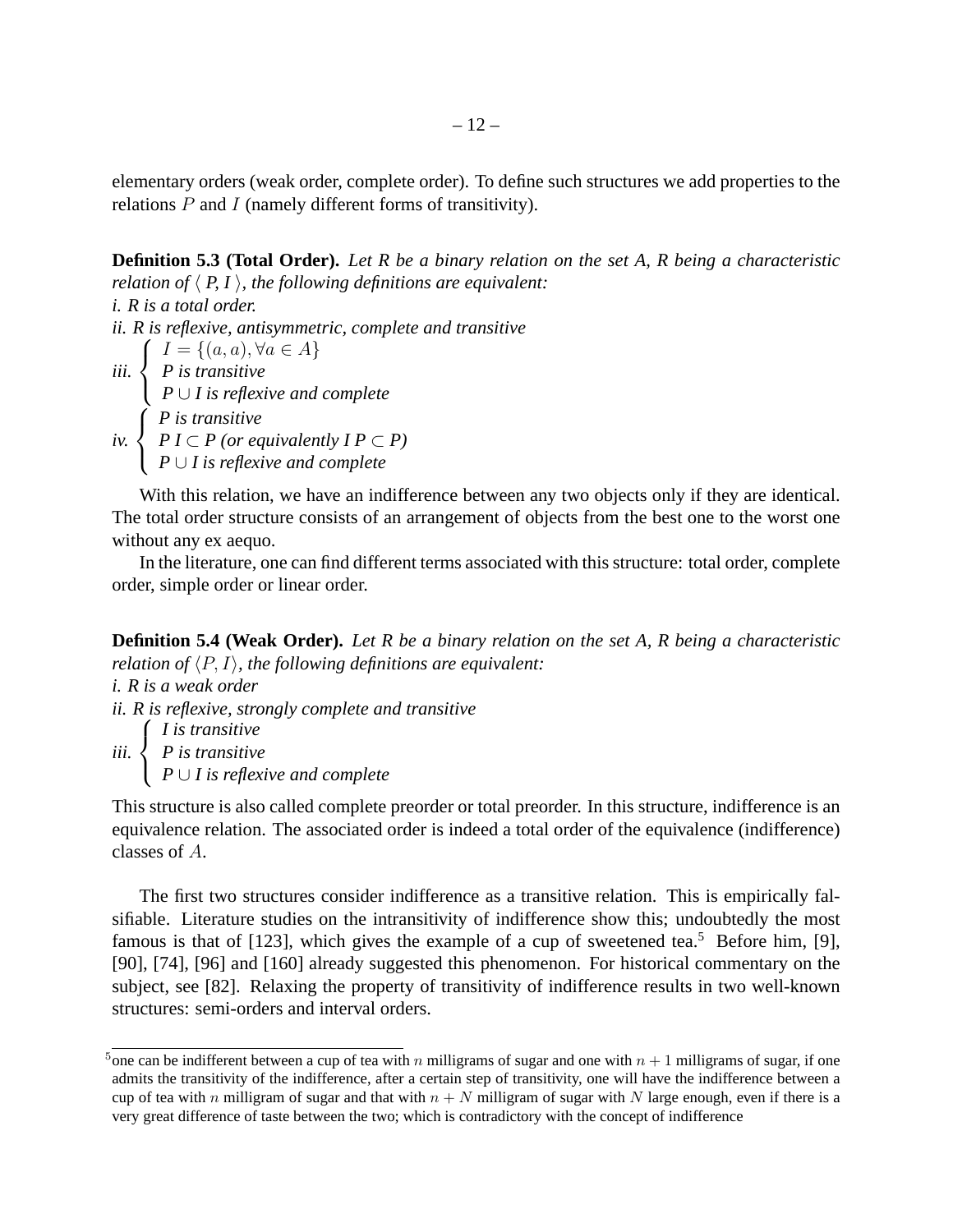**Definition 5.5 (Semiorder).** *Let R be a binary relation on the set A, R being a characteristic relation of*  $\langle P, I \rangle$ *, the following definitions are equivalent:* 

*i. R is a semiorder ii. R is reflexive, complete, Ferrers relation and semitransitive iii.*  $\sqrt{ }$  $\int$  $\mathcal{L}$  $P.I.P \subset P$  $P^2 \cap I^2 = \emptyset$ *P* ∪ *I is reflexive and complete iv.*  $\sqrt{ }$  $\int$  $\mathcal{L}$  $P.I.P \subset P$  $P^2I \subset P$  *(or equivalently*  $IP^2 \subset P$ *) P* ∪ *I is reflexive and complete*

**Definition 5.6 (Interval Order (IO)).** *Let R be a binary relation on the set A, R being a characteristic relation of*  $\langle P, I \rangle$ *, the following definitions are equivalent: i. R is an interval order ii. R is reflexive, complete and Ferrers relation iii.*  $\left\{ \begin{array}{c} P.I.P \subset P \\ P \cup I \text{ is met} \end{array} \right.$ *P* ∪ *I is reflexive and complete*

A detailed study of this structure can be found in [159], [130], [78]. It is easy to see that this structure generalizes all the structures previously introduced.

Can we relax transitivity of preference? Although it might appear counterintuitive there is empirical evidence that such a situation can occur: [125], [197]. Similar work can be found in: [77], [80], [79], [205], [29], [31], [33], [32].

### **5.2 Extended Structures**

The  $\langle P, I \rangle$  structures presented in the previous section neither take into account all the decisionmaker's attitudes, nor all possible situations. In the literature, there are two non exclusive ways to extend such structures:

- Introduction of several distinct preference relations representing (or more) hesitation(s) between preference and indifference;

- Introduction of one or more situations of incomparability.

#### **5.2.1 Several Preference Relations**

One can wish to give more freedom to the decision-maker and allow more detailed preference models, introducing one or more intermediate relations between indifference and preference. Such relations might represent one or more zones of ambiguity and/or uncertainty where it is difficult to make a distinction between preference and indifference. Another way to interpret such "intermediate" relations is to consider them as different "degrees of preference intensity". From a technical point of view these structures are similar and we are not going to further discuss such semantics.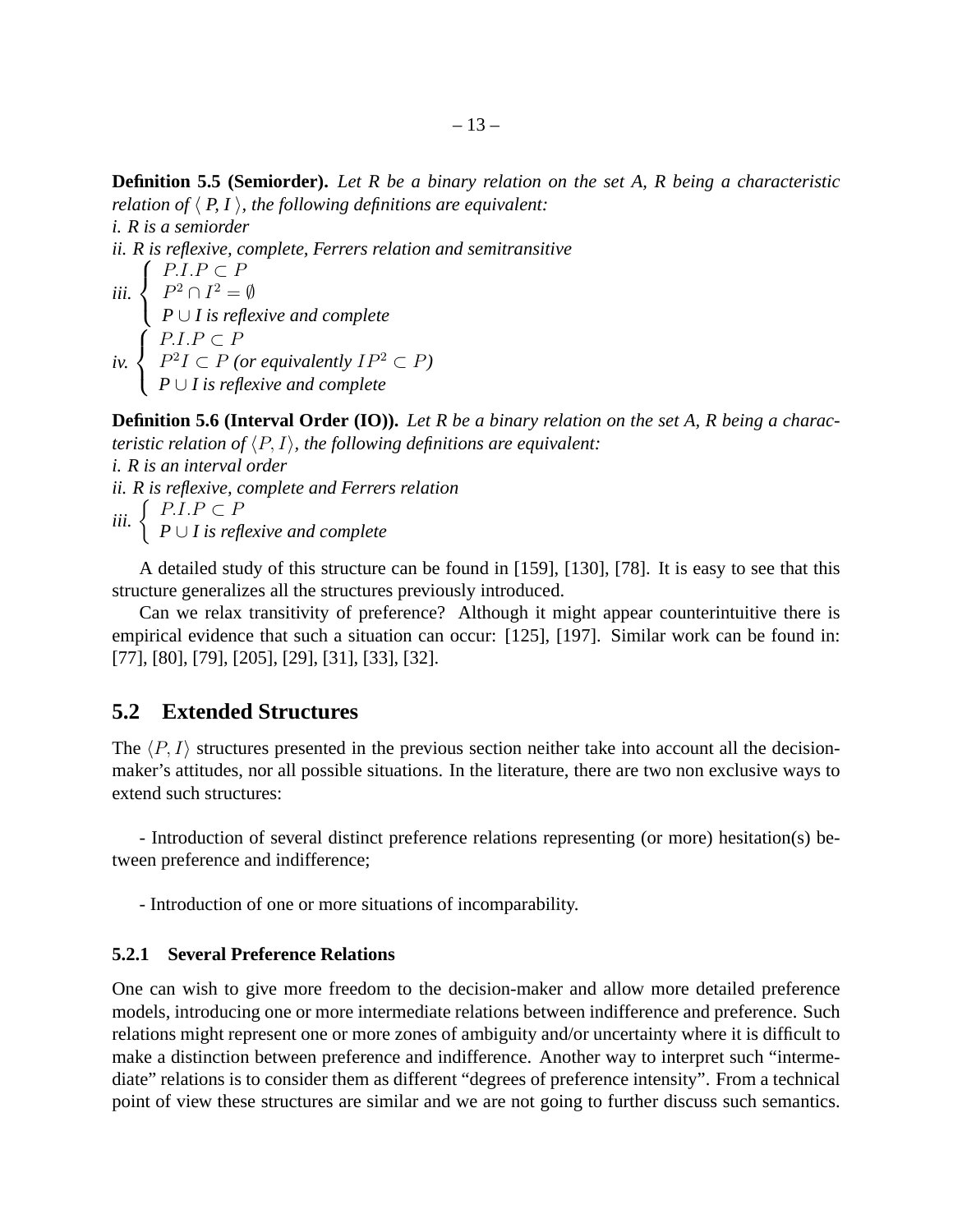We distinguish two cases: one where only one such intermediate relation is introduced (usually called weak preference and denoted by  $Q$ ), and another where several such intermediate relations are introduced.

1.  $\langle P, Q, I \rangle$  preference structures. In such structures we introduce one more preference relation, denoted by Q which is an asymmetric and irreflexive binary relation. The usual properties of preference structures hold. Usually such structures arise from the use of thresholds when objects with numerical values are compared or, equivalently, when objects whose values are intervals are compared. The reader who wants to have more information on thresholds can go to section 6.1. where all definitions and representation theorems are given.

 $\langle P, Q, I \rangle$  preference structures have been generally discussed in [202]. Two cases are studied in the literature:

 $-$  PQI interval orders and semi-orders (for their characterisation see [196]). The detection of such structures has been shown to be a polynomial problem (see [141]).

- double threshold orders (for their characterisation see [202], [195]) and more precisely pseudo-orders (see [172], [173]).

One of the difficulties of such structures is that it is impossible to define  $P$ ,  $Q$  and  $I$  from a single characteristic relation  $R$  as is the case for other conventional preference structures.

2.  $\langle P_1, \cdots, P_n \rangle$  preference structures. Practically, such structures generalise the previous situation where just one intermediate relation was considered. Again, such structures arise when multiple thresholds are used in order to compare numerical values of objects. The problem was first introduced in [47] and then extensively studied in [164], [57], [59], see also [198], [133], [3], [58]. Typically such structures concern the coherent representation of multiple interval orders. The particular case of multiple semi-orders was studied in [55].

### **5.2.2 Incomparability**

In the classical preference structures presented in the previous section, the decision-maker is supposed to be able to compare the alternatives (we can have  $aPb$ ,  $bPa$  or  $aIb$ ). But certain situations, such as lack of information, uncertainty, ambiguity, multi-dimensional and conflicting preferences, can create incomparability between alternatives. Within this framework, the partial structures use a third symmetric and irreflexive relation  $J(aJb \Longleftrightarrow not(aPb), not(bPa), not(aIb), not(aQb), not(bQa)),$ called incomparability, to deal with this kind of situation. To have a partial structure  $\langle P, I, J \rangle$  or  $\langle P, Q, I, J \rangle$ , we add to the definitions of the preceding structures ( total order, weak order, semiorder, interval order and pseudo-order), the relation of incomparability ( $J \neq \emptyset$ ); and we obtain respectively partial order, partial preorder (quasi-order), partial semi-order, partial interval order and partial pseudo-order ([165]).

**Definition 5.7 (Partial Order).** *Let R be a binary relation*  $(R = P \cup I)$  *on the set A, R being a characteristic relation of*  $\langle P, I, J \rangle$ *, the following definitions are equivalent: i. R is a partial order.*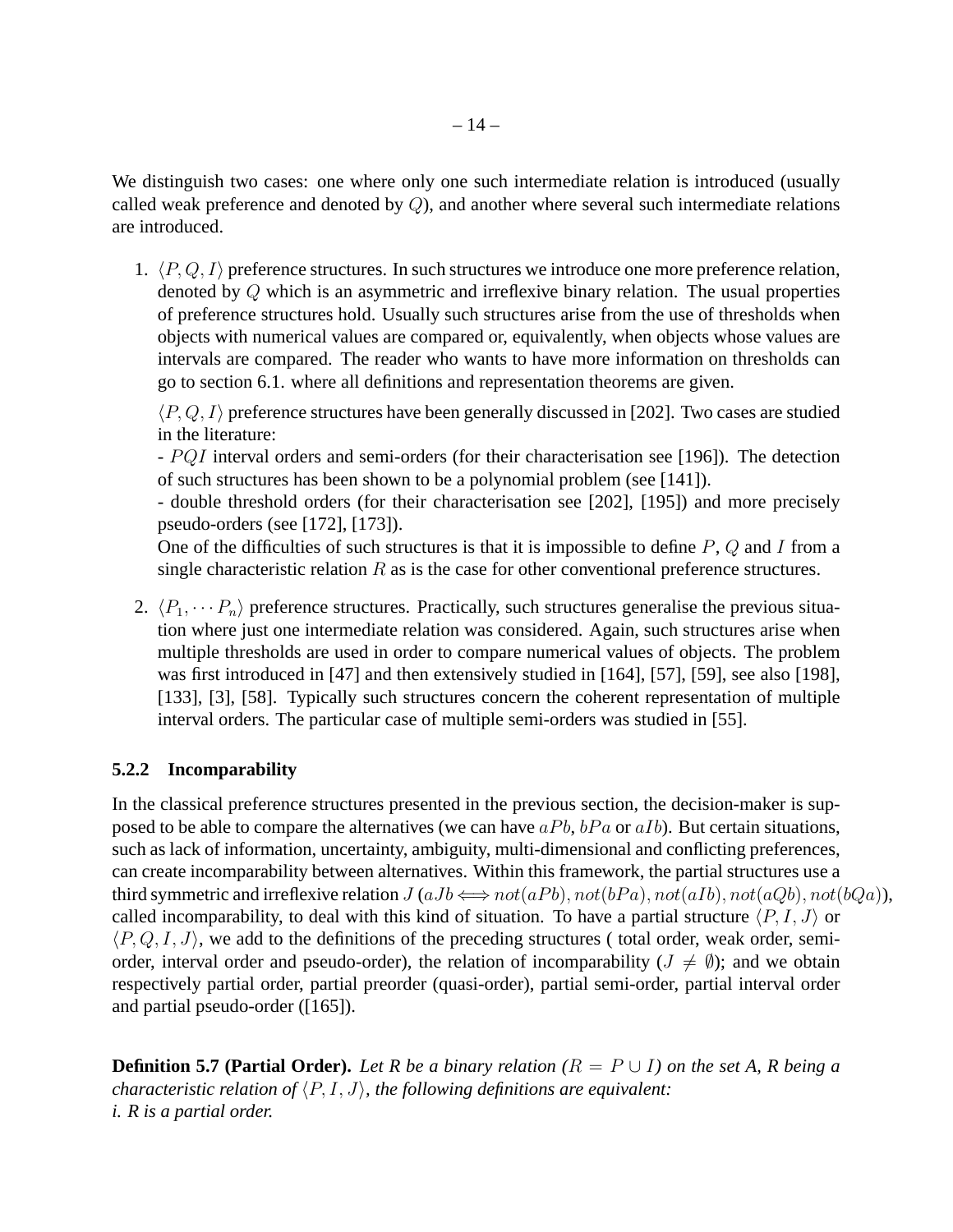*ii. R is reflexive, antisymmetric, transitive iii. P is asymmetric, transitive*  $\overline{\mathcal{L}}$ *I is reflexive, symmetric J is irreflexive and symmetric*  $I = \{(a, a), \forall a \in A\}$ 

**Definition 5.8 (quasi-order).** Let R be a binary relation  $(R = P \cup I)$  on the set A, R being a *characteristic relation of*  $\langle P, I, J \rangle$ *, the following definitions are equivalent:* 

*i. R is a quasi-order. ii. R is reflexive, transitive iii. P is asymmetric, transitive*  $\overline{\mathcal{L}}$ *I is reflexive, symmetric and transitive J is irreflexive and symmetric*  $(P.I \cup I.P) \subset P$ 

A fundamental result ([72], [78]) shows that every partial order (resp. partial preorder) on a finite set can be obtained as an intersection of a finite number of total orders (resp. total preorders, see [25]).

A further analysis of the concept of incomparability can be found in [193] and [194]. In these papers it is shown that the number of preference relations that can be introduced in a preference structure, so that it can be represented through a characteristic binary relation, depends on the semantics of the language used for modelling. In other terms, when classical logic is used in order to model preferences, no more than three different relations can be established (if one characteristic relation is used). The introduction of a four-valued logic allows to extend the number of independently defined relations to 10, thus introducing different types of incomparability (and hesitation) due to the different combination of positive and negative reasons (see [191]). It is therefore possible with such a language to consider an incomparability due to ignorance separately from one due to conflicting information.

### **5.3 Valued Structures**

In this section, we present situations where preferences between objets are defined by a valued preference relation such that  $\mu(R(a, b))$  represents either the intensity or the credibility of the preference of a over  $b^6$  or the proportion of people who prefer a to b or the number of times that  $a$  is preferred to  $b$ . In this section, we make use of results cited in [84] and [153]. To simplify the notation, the valued relation  $\mu(R(a, b))$  is denoted  $R(a, b)$  in the rest of this section. We begin by giving a definition of a valued relation:

#### **Definition 5.9 (Valued Relation).** *:*

*A valued relation R on the set A is a mapping from the cartesian product*  $A \times A$  *onto a bounded subset of* R*, often the interval [0,1].*

 $6$ this value can be given directly by the decision-maker or calculated by using different concepts, such values (indices) are widely used in many mcda methods such as ELECTRE, PROMETHEE ([169],[35])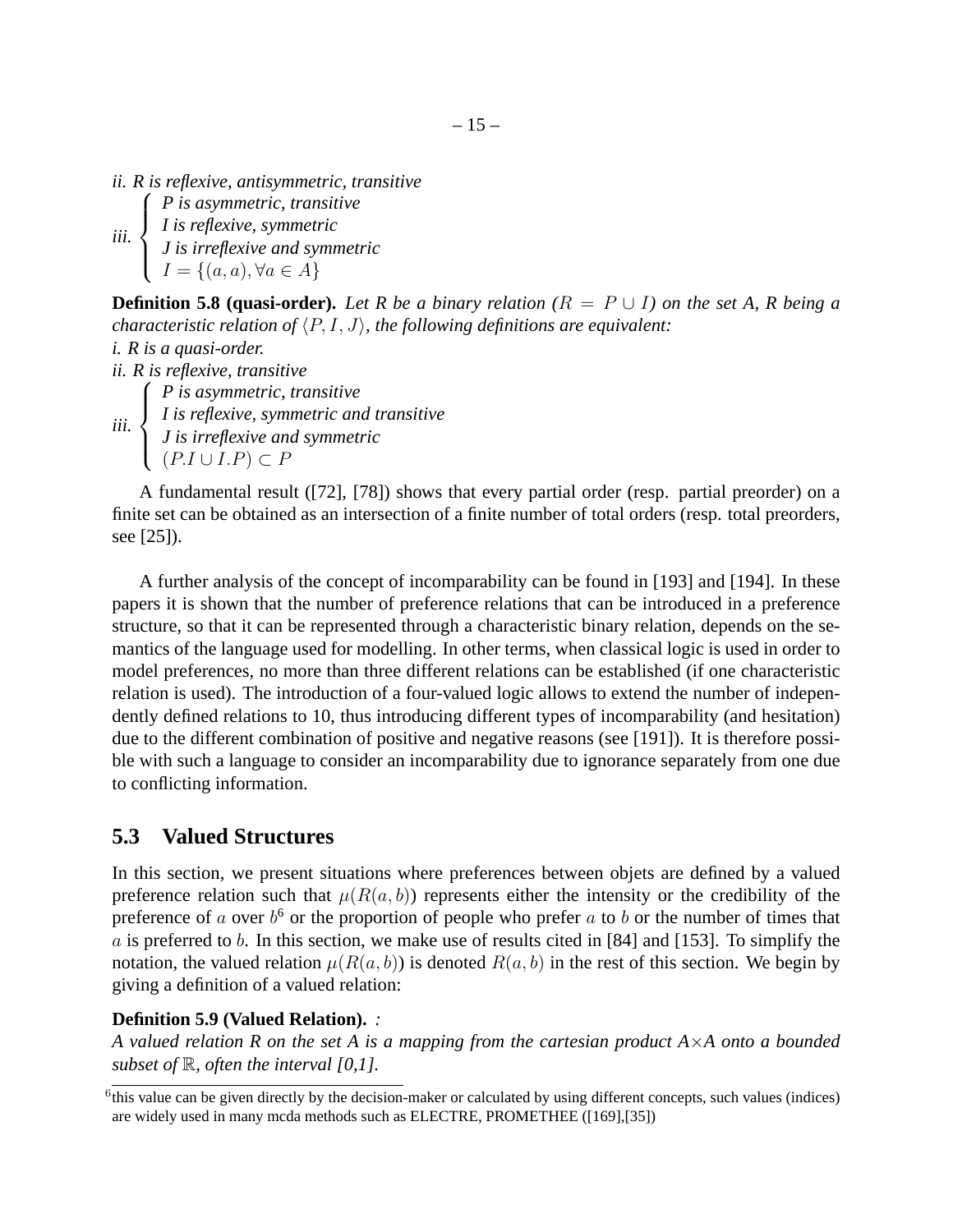**Remark 5.1.** *A valued relation can be interpreted as a family of crisp nested relations. With such an interpretation, each* α*-cut level of a fuzzy relation corresponds to a different crisp nested relation.*

In this section, we show some results obtained by the use of fuzzy set theory as a language which is capable to deal with uncertainty. The seminal paper by Orlovsky ([145]) can be considered as the first attempt to use fuzzy set theory in preference modelling. Roy in [167] will also make use of the concept of fuzzy relations in trying to establish the nature of a pseudo-order. In his paper Orlovsky defines the strict preference relation and the indifference relation with the use of Lukasiewicz and min t-norms. After him, a number of researchers were interested in the use of fuzzy sets in decision aiding, most of these works are published in the journal Fuzzy Sets and Systems.

In the following we give some definitions of fuzzy ordered sets. We derive the following definitions from the properties listed in section 4.2:

**Definition 5.10 (Fuzzy Total Order).** *A binary relation R on the set A, is a fuzzy total order iff: - R is antisymmetric, strongly complete and T-transitive*

**Definition 5.11 (Fuzzy Weak Order).** *A binary relation R on the set A is a fuzzy weak order iff: - R is strongly complete and transitive*

**Definition 5.12 (Fuzzy Semi-order).** *A binary relation R on the set A is a fuzzy semi-order iff: - R is strongly complete, a Ferrers relation and semitransitive*

**Definition 5.13 (Fuzzy Interval Order (IO)).** *A binary relation R on the set A is a fuzzy interval order iff:*

*- R is a strongly complete Ferrers relation*

**Definition 5.14 (Fuzzy Partial Order).** *A binary relation R on the set A is a fuzzy partial order iff:*

*- R is antisymmetric reflexive and T-transitive*

**Definition 5.15 (Fuzzy Partial Preorder ).** *A binary relation R on the set A is a fuzzy partial preorder iff:*

*- R is reflexive and T-transitive*

All the definitions above are given in terms of the characteristic relation  $R$ . The second step is to define valued preference relations (valued strict preference, valued indifference and valued incomparability) in terms of the characteristic relation ([85], [86], [84], [146], [154]). For this, equations 1- 3 are interpreted in terms of fuzzy logical operations:

$$
P(a,b) = T[R(a,b), nR(b,a)]
$$
\n<sup>(4)</sup>

$$
I(a, b) = T[R(a, b), R(b, a)]
$$
\n(5)

$$
R(a, b) = S[P(a, b), I(a, b)]
$$
 (6)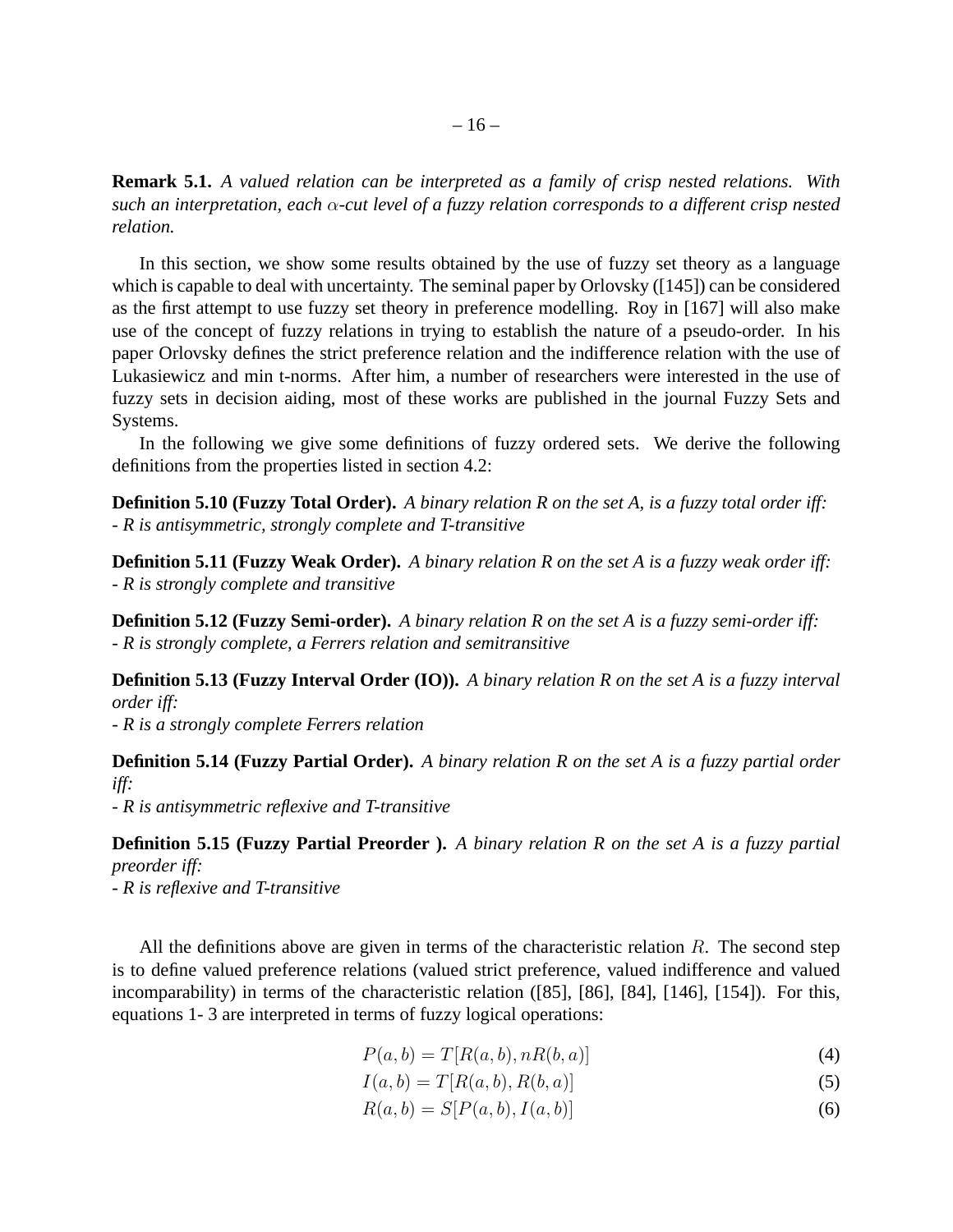However, it is impossible to obtain a result satisfying these three equations using a De Morgan triplet. [7], [84] present this result as an impossibility theorem that proves the non-existence of a single, consistent many-valued logic as a logic of preference. A way to deal with this contradiction is to consider some axioms to define  $\langle P, I, J \rangle$ . Fodor, Ovchinnikov, Roubens propose to define three general axioms that they call Independence of Irrelevant Alternatives (IA), Positive Association (PA), Symmetry (SY). With their axioms, the following propositions hold:

**Proposition 5.1 (Fuzzy Weak Order).** *if*  $\langle P, I \rangle$  *is a fuzzy weak order then:* 

*- P is a fuzzy strict partial order*

*- I is a fuzzy similarity relation (reflexive, symmetric, transitive)*

**Proposition 5.2 (Fuzzy Semi-order).** *if*  $\langle P, I \rangle$  *is a fuzzy semi-order then:* 

*- P is a fuzzy strict partial order*

*- I is not transitive*

#### **Proposition 5.3 (Fuzzy Interval Order (IO)).** *if*  $\langle P, I \rangle$  *is a fuzzy interval order then:*

*- P is a fuzzy strict partial order*

*- I is not transitive*

De Baets, Van de Walle and Kerre ([48], [200], [201]) define the valued preference relations without considering a characteristic relation:

> *P* is *T*-asymmetric  $(P \cap_T P^{-1}) = \emptyset$ I is reflexive and J is irreflexive  $(I(a, a)=1, J(a, a)=0 \ \forall a \in A)$ I and J are symmetric ( $I = I^{-1}$ ,  $J = J^{-1}$ )  $P \cap_T I = \emptyset, P \cap_T J = \emptyset, I \cap_T J = \emptyset$  $P \cup_T P^{-1} \cup_T I \cup_T A \times A$

With a continuous t-norm and without zero divisors, these properties are satisfied only in crisp case. To deal with this problem, we have to consider a continuous t-norm with zero divisor.

In multiple criteria decision aiding, we can make use of fuzzy sets in different ways. One of these helps to construct a valued preference relation from the crisp values of alternatives on each criteria. We cite the proposition of Perny and Roy ([154]) as an example here. They define a fuzzy outranking relation R from a real valued function  $\theta$  defined on  $\mathbb{R} \times \mathbb{R}$ , such that  $R(a, b) =$  $\theta(q(a), q(b))$  verifies the following conditions for all a, b in A:

 $\forall y \in X, \quad \theta(x, y)$  is a nondecreasing function of x (7)

$$
\forall x \in X, \quad \theta(x, y) \quad \text{is a nonincreasing function of } y \tag{8}
$$

 $\forall z \in X, \quad \theta(z, z) = 1$  (9)

The resulting relation  $R$  is a fuzzy semi-order (i.e. reflexive, complete, semi-transitive and Ferrers fuzzy relation). Roy (1978) proposed in Electre III to define the outranking relation  $R$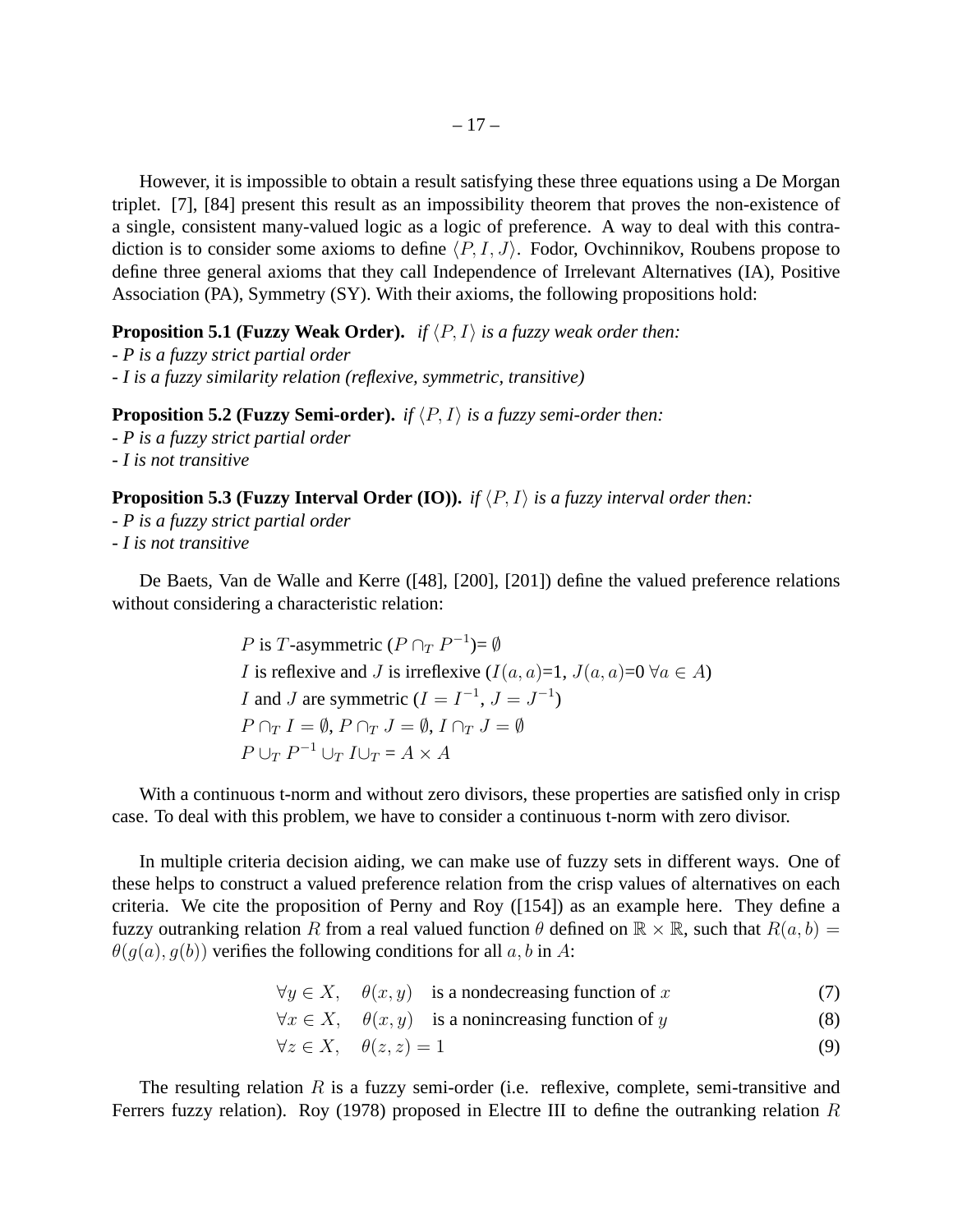characterized by a function  $\theta$  for each criterion as follows:

$$
\theta(x,y) = \frac{p(x) - \min\{y - x, p(x)\}}{p(x) - \min\{y - x, q(x)\}}
$$

Where  $p(x)$  and  $q(x)$  are thresholds of the selected criteria.

We may work with alternatives representing some imprecision or ambiguity for a criterion. In this case, we make use of fuzzy sets to define the evaluation of the alternative related to the criterion. In the ordered pair  $\{x, \mu_j^a\}$ ,  $\mu_j^a$  represents the grade of membership of x for alternative a related to the criterion j. The fuzzy set  $\mu$  is supposed to be normal  $(sup_x(\mu_j^a) = 1)$  and convex  $(\forall x, y, z \in \mathbb{R}, y \in [x, z], \mu_j^a(y) \le \min\{\mu_j^a(x), \mu_j^a(z)\})$ . The credibility of the preference of a over  $b$  is obtained from the comparison of the fuzzy intervals (normal, convex fuzzy sets) of  $a$  and  $b$ with some conditions:

- The method used should be sensitive to the specific range and shape of the grades of membership.

- The method should be independent of the irrelevant alternatives.

-The method should satisfy transitivity.

Fodor and Roubens ([84]) propose to use two procedures.

In the first one, the credibility of the preference of a over b for j is defined as the possibility that  $a \geq b$ :

$$
\Pi_j(a \ge b) = \bigvee_{x \ge y} [\mu_j^a(x) \wedge \mu_j^b(y)] = \sup_{x \ge y} [min(\mu_j^a(x), \mu_j^b(y))]
$$
\n(10)

The credibility as defined by 10 is a fuzzy interval order ( $\Pi_j$  is reflexive, complete and a Ferrers relation) and

$$
min(\Pi_j(a, b), \Pi_j(b, a)) = sup_xmin(\mu_j^a(x), \mu_j^b(x))
$$

In the case of a symmetrical fuzzy interval  $(\mu^a)$ , the parameters of the fuzzy interval can be defined in terms of the valuation  $g_i(a)$  and thresholds  $p(g_i(a))$  and  $q(g_i(a))$ . Some examples using trapezoidal fuzzy numbers can be found in the work of Fodor and Roubens.

The second procedure proposed by Fodor and Roubens makes use of the shapes of membership functions, satisfies the three axioms cited at the beginning of the section and gives the credibility of preference and indifference as follows:

$$
P_j(a,b) = R_j^d(a,b) = 1 - \Pi_j(b \ge a) = N_j(a > b)
$$
\n(11)

$$
I_j(a,b) = min[\Pi_j(a \ge b), \Pi_j(b \ge a)] \tag{12}
$$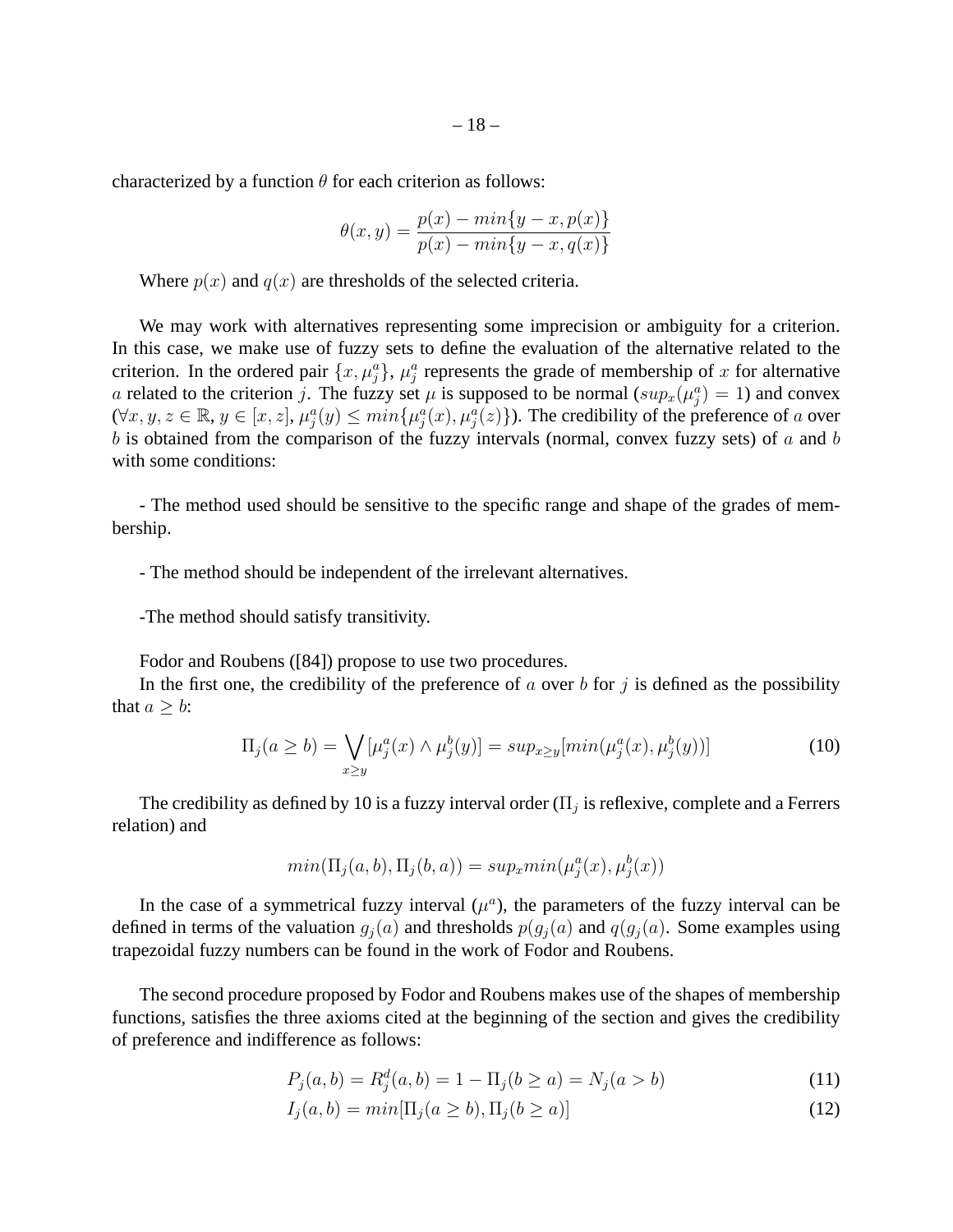Where  $\Pi$  (the possibility degree) and N (the necessity degree) are two dual distributions of the possibility theory that are related to each other with the equality:  $\Pi(A) = 1 - N(A)$  (see [71] for an axiomatic definition of the theory of possibility).

### **6 Domains and Numerical Representations**

In this section we present a number of results concerning the numerical representation of the preference structures introduced in the previous section. This is an important operational problem. Given a set A and a set of preference relations holding between the elements of A, it is important to know whether such preferences fit a precise preference structure admitting a numerical representation. If this is the case, it is possible to replace the elements of A with their numerical values and then work with these. Otherwise, when to the set  $A$  is already associated a numerical representation (for instance a measure), it is important to test which preference structure should be applied in order to faithfully interpret the decision-maker's preferences ([204]).

#### **6.1 Representation Theorems**

**Theorem 6.1 (Total Order).** Let  $R = \langle P, I \rangle$  be a reflexive relation on a finite set A, the following *definitions are equivalent:*

*i. R is a total order structure (see 5.3)*

*ii.*  $\exists g: A \mapsto \mathbb{R}^+$  $\int$ *satisfying for*  $\forall a, b \in A$ *:* aPb iff  $g(a) > g(b)$  $a \neq b \implies g(a) \neq g(b)$ *iii.*  $\exists g: A \mapsto \mathbb{R}^+$  $\int$ *satisfying for* ∀a, b ∈ A*:* aRb *iff*  $g(a) > g(b)$  $a \neq b \implies g(a) \neq g(b)$ 

In the infinite not enumerable case, it can be impossible to find a numerical representation of a total order. For a detailed discussion on the subject, see [16]. The necessary and sufficient conditions to have a numerical representation for a total order are present in many works: [50], [75], [117], [36].

**Theorem 6.2 (Weak Order).** Let  $R = \langle P, I \rangle$  be a reflexive relation on a finite set A, the following *definitions are equivalent:*

*i. R is a weak order structure (see 5.4)*

*ii.* ∃ *g*:  $A \mapsto \mathbb{R}^+$  *satisfying for*  $\forall a, b \in A$ *:*  $\int aPb$  *iff*  $g(a) > g(b)$ aIb iff  $g(a) = g(b)$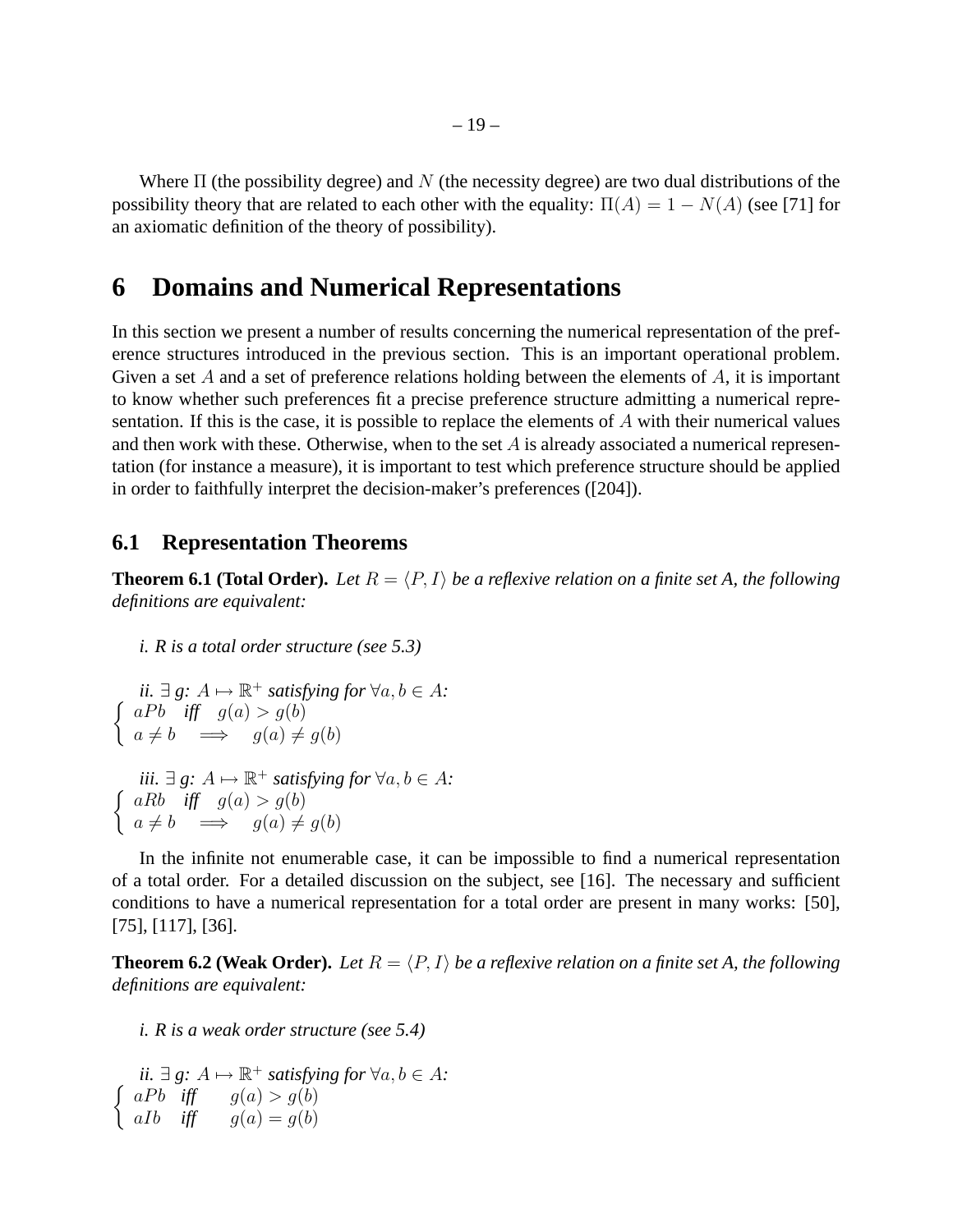*iii.*  $\exists g: A \mapsto \mathbb{R}^+$  *satisfying for*  $\forall a, b \in A$ *:* aRb *iff*  $q(a) > q(b)$ 

**Remark 6.1.** *Numerical representations of preference structures are not unique. All monotonic strictly increasing transformations of the function g can be interpreted as equivalent numerical representations*<sup>7</sup> *.*

Intransitivity of indifference or the appearance of intermediate hesitation relations is due to the use of thresholds that can be constant or dependent on the value of the objects under comparison (in this case values of the threshold might obey further coherence conditions).

**Theorem 6.3 (Semi-Order).** Let  $R = \langle P, I \rangle$  be a binary relation on a finite set A, the following *definitions are equivalent:*

*i. R is a semi-order structure (see 5.5)*

 $ii.\exists g: A \mapsto \mathbb{R}^+$  $\int$ *and a constant*  $q \geq 0$  *satisfying*  $\forall a, b \in A$ *:*  $aPb$  *iff*  $g(a) > g(b) + q$  $aIb$  *iff*  $|g(a) - g(b)| \leq q$ 

*iii.*  $\exists g: A \mapsto \mathbb{R}^+$  *and a constant*  $q \geq 0$  *satisfying*  $\forall a, b \in A$ *:* aRb *iff*  $g(a) \ge g(b) - q$ 

*iv.* 
$$
\exists g: A \mapsto \mathbb{R}^+
$$
 and  $\exists q: \mathbb{R} \mapsto \mathbb{R}^+$  satisfying  $\forall a, b \in A$ :  
\n
$$
\begin{cases}\n aRb & \text{iff} \quad g(a) \ge g(b) - q(g(b)) \\
 (g(a) > g(b)) & \longrightarrow \quad (g(a) + q(g(a)) \ge g(b) + q(g(b)))\n\end{cases}
$$

For the proofs of these theorems see [176], [78], [182], [159].

The threshold represents a quantity for which any difference smaller than this one is not significant for the preference relation. As we can see, the threshold is not necessarily constant, but if it is not, it must satisfy the inequality which defines a coherence condition.

Here too, the representation of a semi-order is not unique and all monotonic increasing transformations of g appear as admissible representations provided the condition that the function  $q$  also obeys the same transformation <sup>8</sup>.

**Theorem 6.4 (PI Interval Order).** Let  $R = \langle P, I \rangle$  be a binary relation on a finite set A, the *following definitions are equivalent:*

*i. R is an interval order structure (see 5.6)*

$$
\begin{cases}\n\text{ii. } \exists \ g \colon A \mapsto \mathbb{R}^+ \text{ satisfying } \forall a, b \in A: \\
\text{aPb} \quad \text{iff} \quad g(a) > g(b) + q(b) \\
\text{aIb} \quad \text{iff} \quad g(a) \le g(b) + q(b) \\
g(b) \le g(a) + q(a)\n\end{cases}
$$

<sup>7</sup> the function g defines an ordinal scale for both structures

<sup>8</sup>but in this case the scale defined by g is more complex than an ordinal scale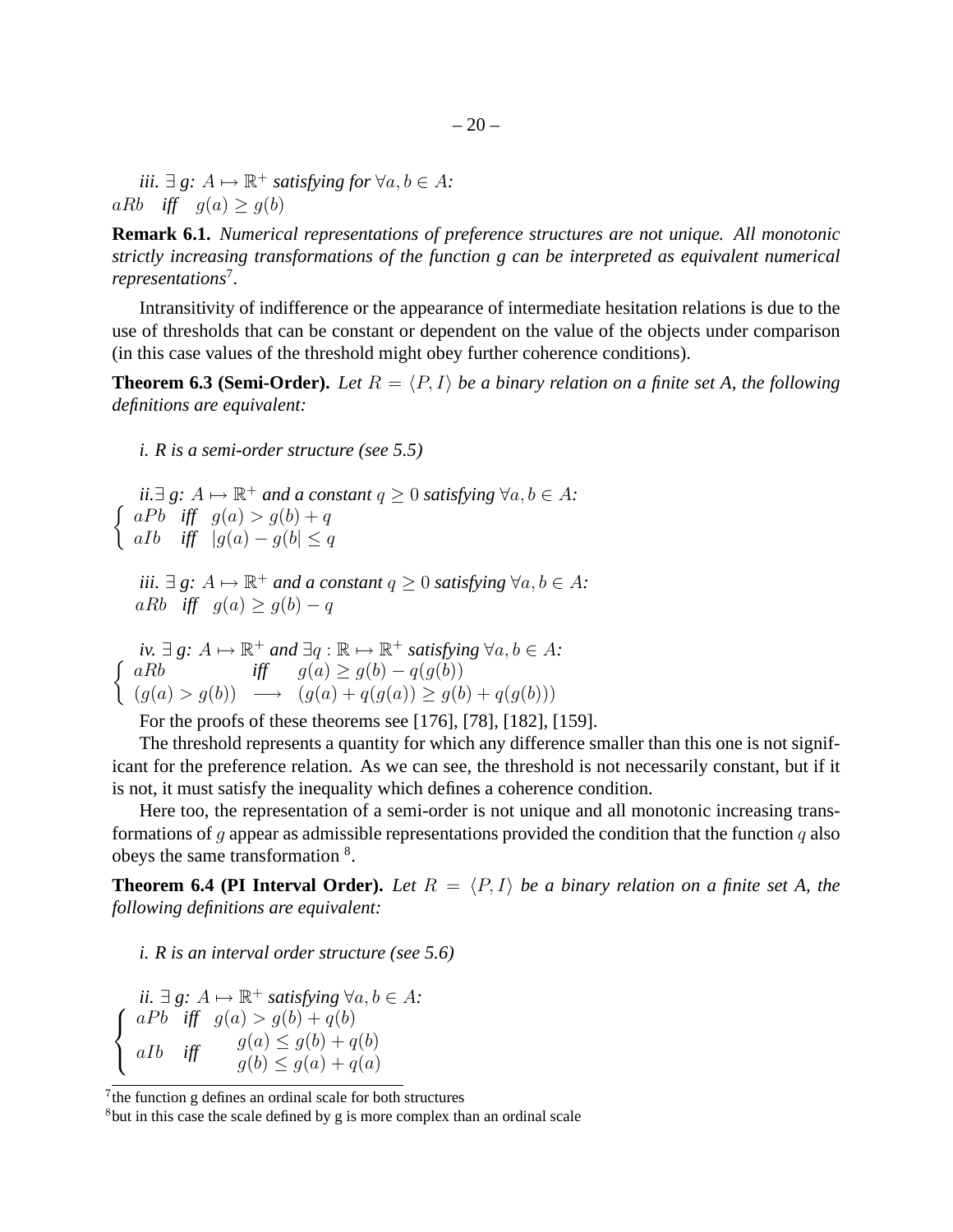It should be noted that the main difference between an interval order and a semi-order is the existence of a coherence condition on the value of the threshold. One can further generalise the structure of interval order, by defining a threshold depending on both of the two alternatives. As a result, the asymmetric part appears without circuit: [3], [4],[181], [2], [53], [5]. For extensions on the use of thresholds see [81], [132], [98]. For the extension of the numerical representation of interval orders in the case A is infinite not denumerable see [76], [40], [36], [144], [138].

We can now see the representation theorems concerning preference structures allowing an intermediate preference relation  $(Q)$ . Before that, let us mention that numerical representations with thresholds are equivalent to numerical representations of intervals. It is sufficient to note that associating a value  $q(x)$  and a strictly positive value  $q(q(x))$  to each element x of A is equivalent to associating two values:  $l(x) = q(x)$  (representing the left extreme of an interval) and  $r(x) = g(x) + q(g(x))$  (representing the right extreme of the interval to each x; obviously:  $r(x) > l(x)$  always holds).

**Theorem 6.5 (PQI Interval Orders).** Let  $R = \langle P, Q, I \rangle$  be a relation on a finite set A, the *following definitions are equivalent:*

*i. R is a PQI interval Order*

 $\sqrt{ }$  $\int$ 

 $\overline{\mathcal{L}}$ 

*ii.There exists a partial order* L *such that: 1*) *I* = *L*  $\cup$  *R*  $\cup$  *I<sub>d</sub> where I<sub>d</sub>* = {(*x, x*)*, x*  $\in$  *A*} *and R* = *L*<sup>-1</sup>*; 2*)  $(P \cup Q \cup L)$ .  $P \subset P$ ; *3)*  $P(P \cup Q \cup R) \subset P$ ; *4)* (P ∪ Q ∪ L).Q ⊂ P ∪ Q ∪ L *; 5)* Q.(P ∪ Q ∪ R) ⊂ P ∪ Q ∪ R*. iii.*  $\exists$  *l,r:*  $A \mapsto \mathbb{R}^+$  *satisfying:*  $r(a) \geq l(a)$ aPb iff  $l(a) > r(b)$  $aQb$  *iff*  $r(a) > r(b) \ge l(a) \ge l(b)$ aIb  $\qquad \qquad \text{iff} \quad r(a) \ge r(b) \ge l(a) \quad \text{or} \quad r(b) \ge r(a) \ge l(a) \ge l(b)$ 

For proofs, further theory on the numerical representation and algorithmic issues associated with such a structure see [196], [141], [140].

**Theorem 6.6 (Double Threshold Order).** Let  $R = \langle P, Q, I \rangle$  be a relation on a finite set A, the *following definitions are equivalent:*

*i. R is a double Threshold Order (see [202])*

$$
ii. \begin{cases} Q.I.Q \subset Q \cup P \\ P.I.P \subset P \\ Q.I.P \subset P \\ P.Q^{-1}.P \subset P \end{cases}
$$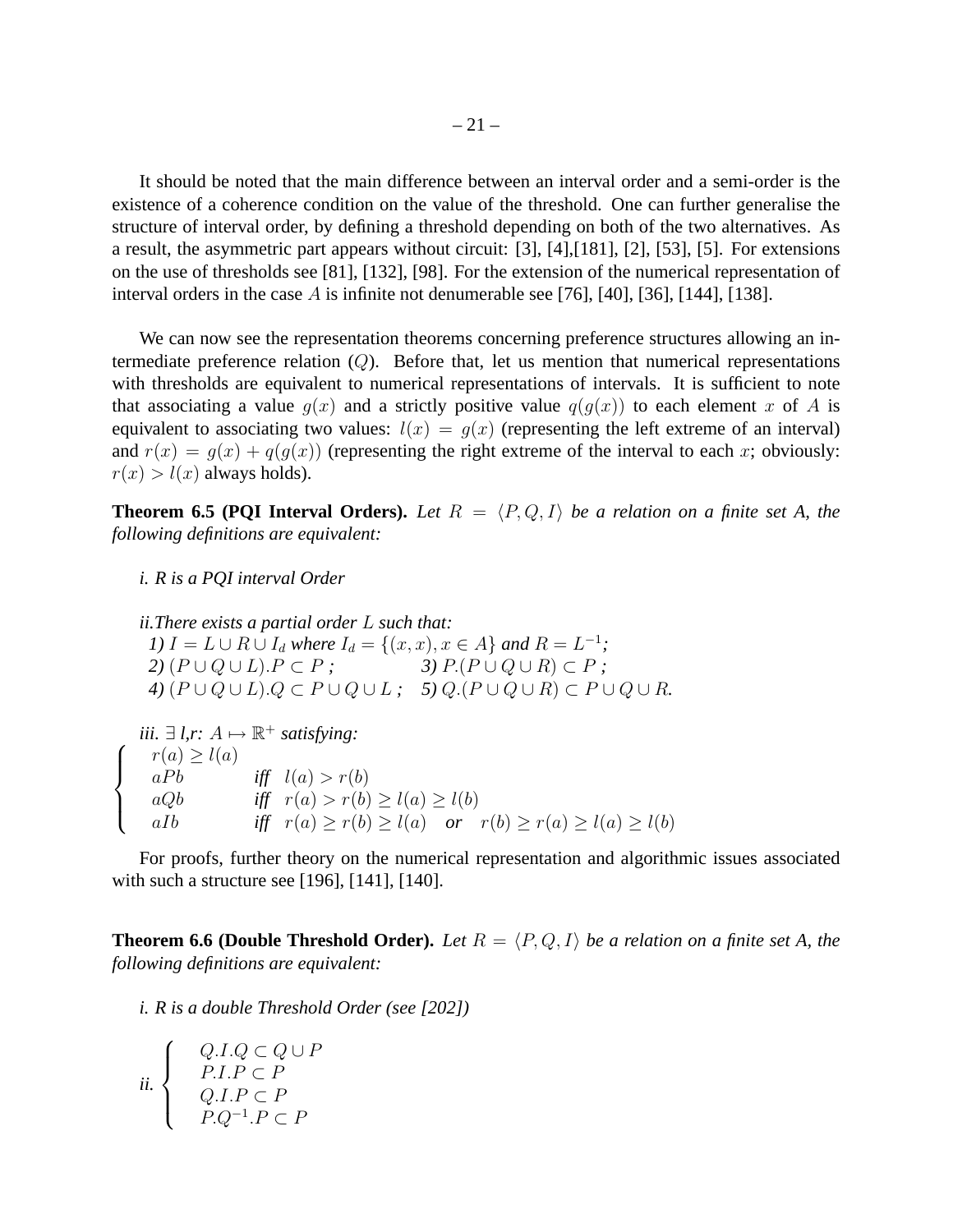*iii.*  $\exists g, q, p: A \mapsto \mathbb{R}^+$  *satisfying:*  $\sqrt{ }$  $\int$  $\mathcal{L}$  $aPb$  *iff*  $g(a) > g(b) + p(b)$  $aQb$  *iff*  $g(b) + p(b) \ge g(a) > g(b) + q(b)$  $aIb$  *iff*  $g(b) + q(b) > g(a) > g(b) - q(a)$ 

**Theorem 6.7 (pseudo-order).** Let  $R = \langle P, Q, I \rangle$  be a relation on a finite set A, the following *definitions are equivalent:*

*i. R is a pseudo-order*

*ii.*  $\sqrt{ }$  $\int$  $\overline{\mathcal{L}}$ *is a double threshold order*  $\langle (P \cup Q), I \rangle$  is a semi-order  $\langle P, (Q \cup I \cup Q^{-1})\rangle$ *is a semi-order*  $P.I.Q \subset P$ 

*iii.*  $\sqrt{ }$  $\int$  $\mathcal{L}$ *is a double threshold order*  $g(a) > g(b) \Longleftrightarrow$   $g(a) + q(a) > g(b) + q(b)$  $g(a) + p(a) > g(b) + p(b)$ 

A pseudo-order is a particular case of double threshold order, such that the thresholds fulfil a coherence condition. It should be noted however, that such a coherence is not sufficient in order to obtain two constant thresholds. This is due to different ways in which the two functions can be defined (see [59]). For the existence of multiple constant thresholds see [55].

For partial structures of preference, the functional representations admit the same formulas, but equivalences are replaced by implications. In the following, we present a numerical representation of a partial order and a quasi-order examples:

**Theorem 6.8 (Partial Order).** *If*  $\langle P, I, J \rangle$  *presents a partial order structure,then*  $\exists g: A \mapsto \mathbb{R}^+$ *such that:*  $\begin{cases} aPb & \implies g(a) > g(b) \end{cases}$ 

**Theorem 6.9 (Partial Weak order).** *If*  $\langle P, I, J \rangle$  *presents a partial weak order structure, then*  $\exists g$ :  $A \mapsto \mathbb{R}^+$  $\int$ *such that:*  $aPb \implies g(a) > g(b)$ 

 $aIb \implies g(a) = g(b)$ 

The detection of the dimension of a partial order  $9$  is a NP hard problem ([57], [78]).

**Remark 6.2.** *In the preference modelling used in decision aiding, there exist two different approaches: In the first one, the evaluations of alternatives are known (they can be crisp or fuzzy)*

 $9$ when it is a partial order of dimension 2, the detection can be made in a polynomial time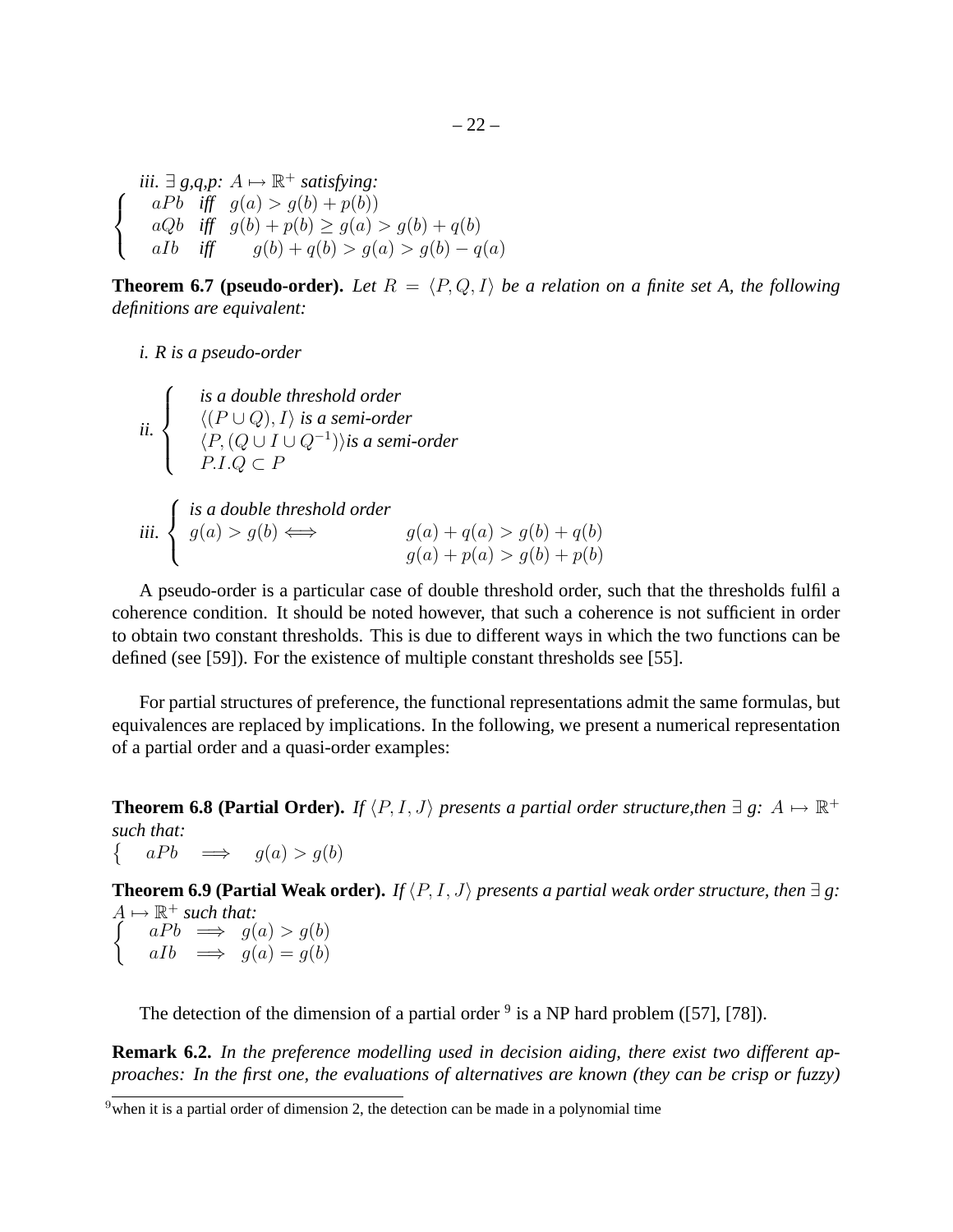*and we try to reach conclusions about the preferences between the alternatives. For the second one, the preferences between alternatives (pairwise comparison) are given by an expert (or by a group of experts), and we try to define an evaluation of the alternatives that can be useful. The first approach uses the inverse implication of the equivalences presented above (for example for a total order we have*  $g(a) > g(b) \longrightarrow aPb$  *); and the second one the other implication of it (for the same example, we have*  $aPb \longrightarrow g(a) > g(b)$ *)* 

**Remark 6.3.** *There is a body of research on the approximation of a preference structure by another one; here we cite some studies on the research of a total order with a minimum distance to a tournament (complete and antisymmetric relation): [179], [24], [131], [14], [13], [39], [105],*

### **6.2 Minimal Representation**

In some decision aiding situations, the only available preferential information can be the kind of preference relation holding between each pair of alternatives. In such a case we can try to build a numerical representation of each alternative by choosing a particular functional representation of the ordered set in question and associating this with the known qualitative relations.

This section aims at studying some minimal or parsimonious representations of ordered sets, which can be helpful for this kind of situation. Particularly, given a countable set  $A$  and a preference relation  $R \subseteq A \times A$ , we are interested to find a numerical representation  $\hat{f} \in \mathcal{F} = \{f :$  $A \mapsto \mathbb{R}$ , f homomorph to  $R$ , such that for all  $x \in A$ ,  $\hat{f}$  is minimal.

#### **6.2.1 Total Order, Weak order**

The way to build a minimal representation for a total order or a weak order is obvious since the preference and the indifference relations are transitive: The idea is to minimize the value of the difference  $g(a) - g(b)$  for all a, b in A. To do this we can define a unit  $k = min_{a,b \in A}(g(a) - g(b))$ and the minimal evaluation  $m = min_{a \in A}(g(a))$ . The algorithm will be:

- Choose any value for k and m, e.g.  $k = 1$ ,  $m = 0$ ;
- Find the alternative i which is dominated by all the other alternatives  $j$  in  $A$  and evaluate it by  $g(i) = m$
- For all the alternatives l for which we have  $li$ , note  $g(l) = g(i)$
- Find the alternative i' which is dominated by all the alternatives j' in  $A \{i\}$  and evaluate it by  $g(i') = m + k$
- For all the alternatives l' for which we have l'Ii', note  $g(l') = g(i')$
- Stop when all the alternatives are evaluated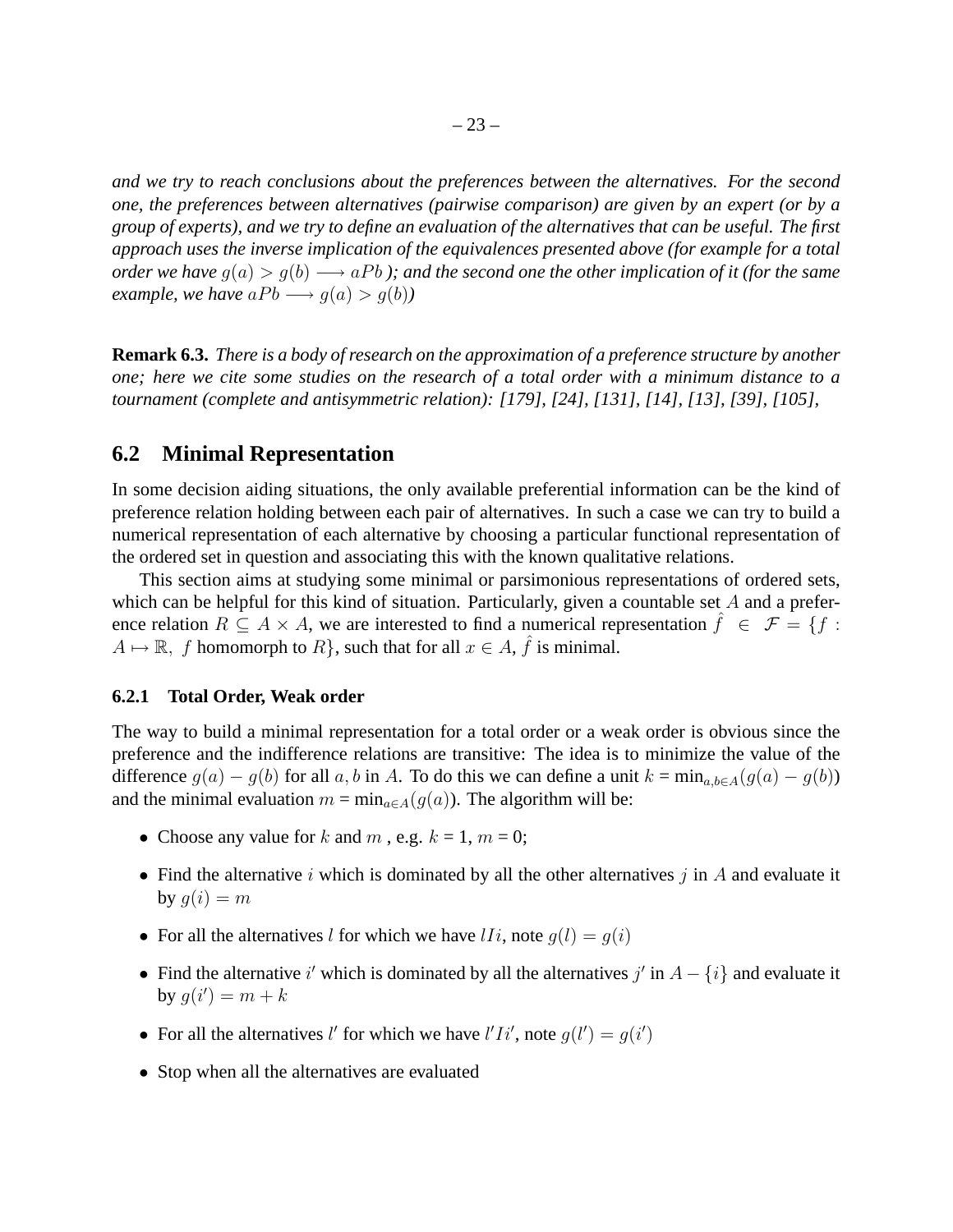#### **6.2.2 Semi-order**

The first study on the minimal representation of semi-orders was done in [158] who proved its existence and proposed an algorithm to build it. One can find more information about this in [56], [127], [159] and [139]. Pirlot uses an equivalent definition of the semi-order which uses a second positive constant: *Total Semi-order*: A reflexive relation  $R = (P, I)$  on a finite set A is a semi-order iff there exists a real function g, defined on A, a non negative constant q and a positive constant  $\varepsilon$ such that  $\forall a, b \in A$ 

$$
\begin{cases}\n aPb & \text{iff } g(a) > g(b) + q + \varepsilon \\
 aIb & \text{iff } |g(a) - g(b)| \le q\n\end{cases}
$$

Such a triple  $(g, q, \varepsilon)$  is called an  $\varepsilon$  – representation of  $(P, I)$ . Any representation  $(q, q)$ , as in the definition of semi-order given in 5.1, yields an  $\varepsilon$ -representation where

$$
\varepsilon = \min_{(a,b)\in P}(g(a) - g(b) - q)
$$

Let  $(A, R)$  be an associated to the semi-order  $R = (P, I)$ , we denote  $G(q, \varepsilon)$  the valued graph obtained by giving the value  $(q + \varepsilon)$  to the arcs P and  $(-q)$  to the arcs I.

**Theorem 6.10.** *: If R=(P, I) is a semi-order on the finite set A, there exists an*  $\varepsilon$ *-representation with threshold q iff:*

$$
\frac{q}{\varepsilon} \ge \alpha = \max_C \{ \frac{|C \cap P|}{|C \cap I| - |C \cap P|}, \ C \text{ circuit of (A, R)} \}
$$

*where* |C ∩ P| *(resp.* |C ∩ I|*), represents the number of arcs P (resp. I) in the circuit C of the graph (A, R).*

An algorithm to find a numerical representation of a semi-order is as follows:

- Choose any value for  $\epsilon k$ , e.g.  $\epsilon = 1$ ;
- Choose a large enough value of  $\frac{q}{\varepsilon}$  (e.g.  $\frac{q}{\varepsilon} = |P|$ ;
- Solve the maximal value path problem in the graph  $G(q, \varepsilon)$  (e.g. by using the Bellman algorithm, see [120]).

Denote by  $g_{q,\varepsilon}$ , the solution of the maximal path problem in  $G(q,\varepsilon)$ ; we have:

$$
g_{q,\varepsilon} \le g(a) \forall a \in A
$$

**Example 6.1.** *We consider the example given by Pirlot and Vincke ([159]): Let*  $S = (P, I)$  *be a semiorder on*  $A = \{a, b, c\}$  *defined by*  $P = \{(a, c)\}.$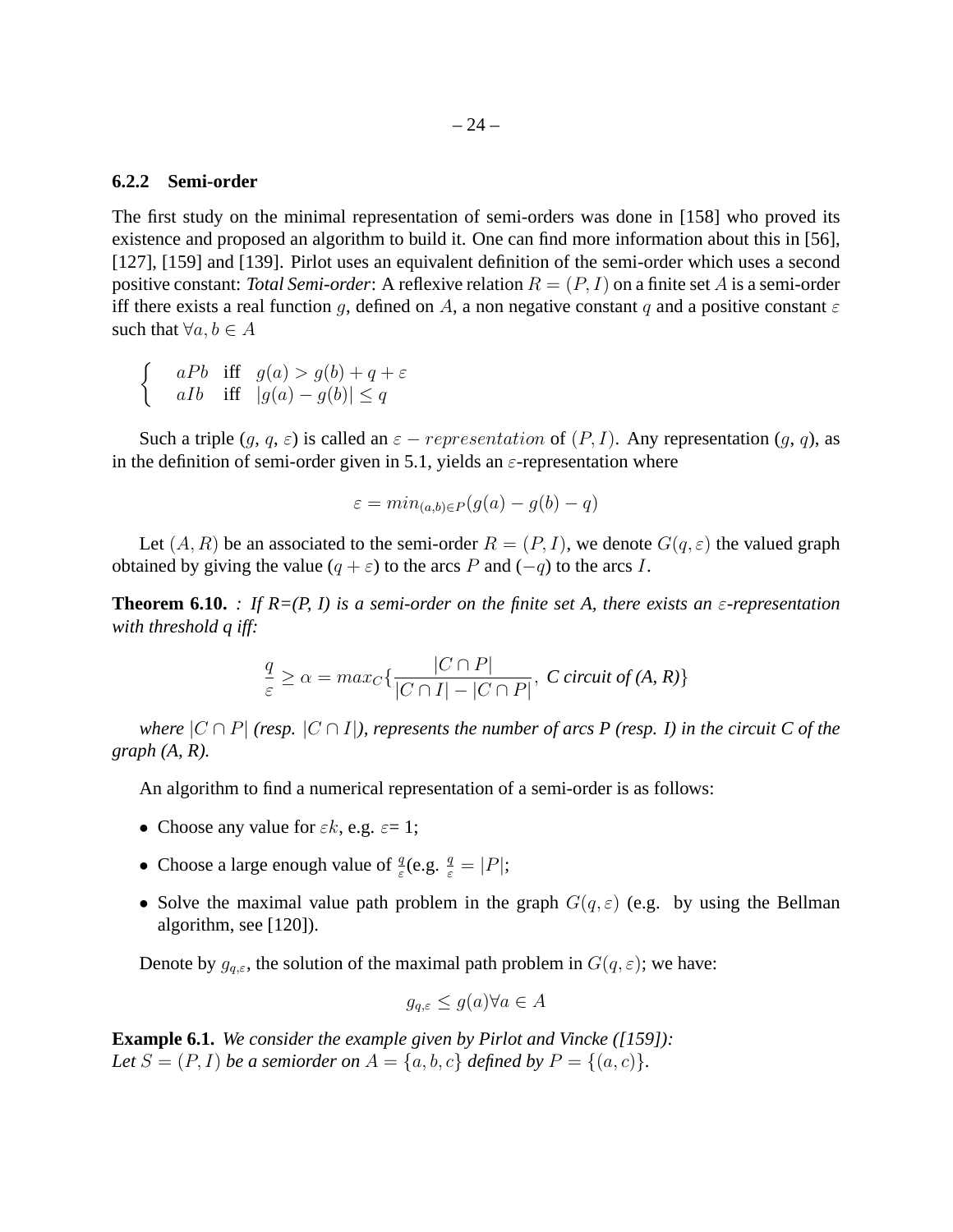

Figure 3: Graphical representation of the semiorder

|         |           | a    | h   | Ċ   |
|---------|-----------|------|-----|-----|
| $q=1$   | $g_1 = 1$ | 2    |     |     |
| $q=1$   | $g_2=1$   | 9.5  | 8.5 | 7.5 |
| $q=2.5$ | $g_3=1$   | 3.5  |     |     |
| $q=2.5$ | $g_4 = 1$ | 10.5 | 8.5 |     |
| $q=2.5$ | $g_5 = 1$ | 3.5  | 2.5 |     |

Table 2: Various  $\varepsilon$ -representations with  $\varepsilon$ =1

The first inequality of 6.2.2 gives the following equations:

$$
g(a) \ge g(c) + q + \varepsilon
$$
  
\n
$$
g(a) \ge g(b) - q
$$
  
\n
$$
g(b) \ge g(a) - q
$$
  
\n
$$
g(b) \ge g(c) - q
$$
  
\n
$$
g(c) \ge g(b) - q
$$

Figure 3 shows the graphical representation of this semiorder.

As the non-trivial circuit  $C = \{(a, c), (c, b), (b, a)\}\$ is  $-q+\varepsilon$  ( $-q+\varepsilon = (q+\varepsilon) + (-q) + (-q)$ ), necessary and sufficient conditions for the existence of an  $\varepsilon$ -representation is  $q \geq \varepsilon$ . The table2 provides an example of possible numerical representation of this semiorder:

**Definition 6.1.** A representation  $(g^*, q^*, \varepsilon)$  is minimal in the set of all non-negative  $\varepsilon$ -representations  $(g, q, \varepsilon)$  of a semiorder iff  $\forall a \in A$   $g^*(a) \leq g(a)$ .

**Theorem 6.11.** *The representation*  $(g_{q^*,\varepsilon}, q^*, \varepsilon)$  *is minimal in the set of all*  $\varepsilon$ -representations of a *semiorder R.*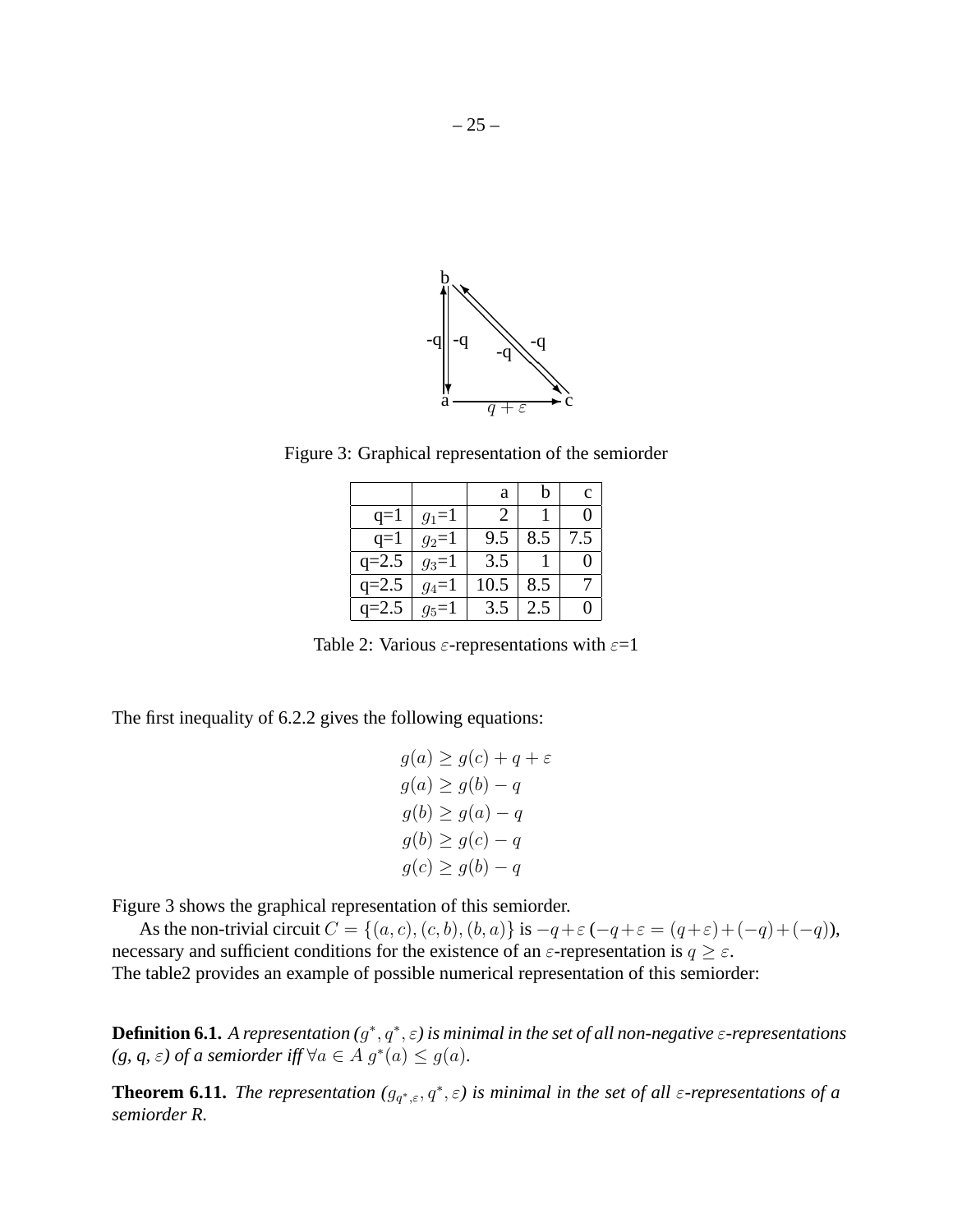#### **6.2.3 Interval Order**

An interval can be represented by two real functions  $l$  and  $r$  on the finite set  $A$  which satisfy:

$$
(\forall a \in A, l(a) \le r(a))^{10}
$$

**Definition 6.2.** *A reflexive relation*  $R = (P \cup I)$  *on a finite set A is an interval order iff there exists a pair of functions l, r: A*  $\longrightarrow$   $R^+$  *and a positive constant*  $\varepsilon$  *such that*  $\forall a, b \in A$ 

 $\int$  *aPb iff*  $l(a) > r(b) + q + \varepsilon$ aIb if  $l(a) \ge r(b)$  and  $l(b) \ge r(a)$ 

*Such a triplet (l, r,*  $\varepsilon$ *) is called an*  $\varepsilon$ -representation of the interval order  $P \cup I$ .

**Definition 6.3.** *The*  $\varepsilon$ -representation  $(l^*, r^*, \varepsilon)$  of the interval order  $P \cup I$  is minimal iff for any *other*  $\varepsilon$ *-representation* (*l, r,*  $\varepsilon$ *)* we have,  $\forall a \in A$ ,

$$
l^*(a) \le l(a)
$$
  

$$
r^*(a) \le r(a)
$$

**Theorem 6.12.** For any interval order  $P \cup I$ , there exists a minimal  $\varepsilon$ -representation ( $l^*, r^*, \varepsilon$ ); the *values of* l <sup>∗</sup> *and* r <sup>∗</sup> *are integral multiples of* ε*.*

## **7 Logic of Preferences**

The increasing importance of preference modelling immediately interested people from other disciplines, particularly logicians and philosophers. The strict relation with deontic logic (see [1]) raised some questions such as:

- does a general logic exist where any preferences can be represented and used?

- if yes, what is the language and what are the axioms?

- is it possible, via this formalisation, to give a definition of bad or good as absolute values?

It is clear that this attempt had a clear positivist and normative objective: to define the one wellformed logic that people should follow when expressing preferences. The first work on the subject is the one by [94], but it is Von Wright's book ([207]) that tries to give the first axiomatisation of a logic of preferences. Inspired by this work some important contributions have been made ([102], [42], [41], [161], [100], [99]). Influence of this idea can also be found in [108] and [162], but in related fields (statistics and value theory respectively). The discussion apparently was concluded by [208], but [103], [104] continued on later on [95] and [210], [211] also worked on this.

The general idea can be presented as follows. At least two questions should be clarified: preferences among what? How should preferences be understood? Von Wright ([207]) argues that

<sup>&</sup>lt;sup>10</sup>One can imagine that  $l(a)$  represents the evaluation of the alternative  $a(g(a))$  which is the left limit of the interval and  $r(a)$  represents the value of  $(q(a) + q(a))$  which is the right limit of the interval. One can remark that a semi-order is an interval order with a constant length.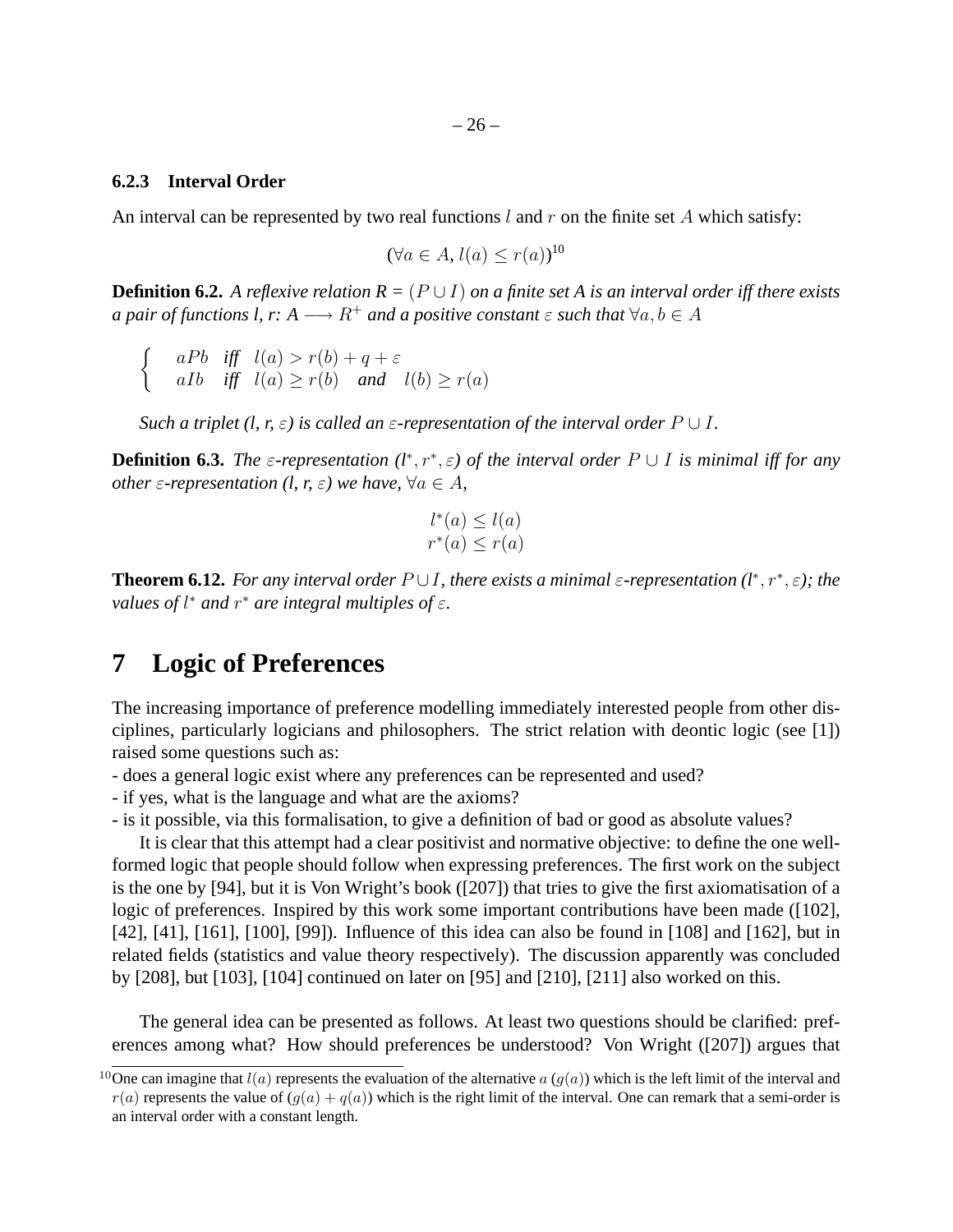preferences can be distinguished as extrinsic and intrinsic. The first ones are derived as *a reason from a specific purpose*, while the second ones are *self-referential* to an actor expressing the preferences. In this sense intrinsic preferences are the expression of the actor's system of values of the actor. Moreover, preferences can be expressed for different things, the most general being (following Von Wright) *"states of affairs"*. That is, the expression "a is preferred to b" should be understood as the preference of a state (a world) where  $a$  occurs (whatever  $a$  represents: sentences, objects, relations etc.) over a state where b occurs. On the basis of Von Wright expressed a theory based on five axioms:

$$
A^{W}1. \forall x, y \ p(x, y) \rightarrow \neg p(y, x)
$$
  
\n
$$
A^{W}2. \forall x, y, z \ p(x, y) \land p(y, z) \rightarrow p(x, z)
$$
  
\n
$$
A^{W}3. p(a, b) \equiv p(a \land \neg b, \neg a \land b)
$$
  
\n
$$
A^{W}4. p(a \lor b, c) \equiv p(a \land b \land \neg c, \neg a \land \neg b \land c) \land p(a \land \neg b \land \neg c, \neg a \land \neg b \land c) \land p(\neg a \land b \land \neg c, \neg a \land \neg b \land c)
$$
  
\n
$$
A^{W}5. p(a, b) \equiv p(a \land c, b \land c) \land p(a \land \neg c, b \land \neg c)
$$

The first two axioms are asymmetry and transitivity of the preference relation, while the following three axioms face the problem of combinations of states of affairs. The use of specific elements instead of the variables and quantifiers reflects the fact that von Wright considered the axioms not as logical ones, but as "reasoning principles". This distinction has important consequences on the calculus level. In the first two axioms, preference is considered as a binary relation (therefore the use of a predicate), in the three "principles", preference is a proposition. Von Wright does not make this distinction directly, considering the expression  $aPb(p(a, b))$  in our notation) as a well-formed formulation of his logic. However, this does not change the problem since the first two axioms are referred to the binary relation and the others are not. The difference appears if one tries to introduce quantifications; in this case the three principles appear to be weak. The problem with this axiomatisation is that empirical observation of human behavior provides counterexamples of these axioms. Moreover, from a philosophical point of view (following the normative objective that this approach assumed), a logic of intrinsic preferences about general states of affairs should allow to define what is good (the always preferred?) and what is bad (the always not preferred?). But this axiomatization fails to enable such a definition.

Chisholm and Sosa ([42]) rejected axioms  $A^{W}3$  to  $A^{W}5$  and built an alternative axiomatization based on the concepts of *"good"* and *"intrinsically better"*. Their idea is to postulate the concept of good and to axiomatize preferences consequently. So a *good* state of affairs is one that is always preferred to its negation  $(p(a, \neg a))$ ; Chisholm and Sosa, use this definition only for its operational potential as they argue that it does not capture the whole concept of "good"). In this case we have:

A<sup>S</sup>1. 
$$
\forall x, y \ p(x, y) \rightarrow \neg p(y, x)
$$
  
\nA<sup>S</sup>2.  $\forall x, y, z \ \neg p(x, y) \land \neg p(y, z) \rightarrow \neg p(x, z)$   
\nA<sup>S</sup>3.  $\forall x, y \ \neg p(x, \neg x) \land \neg p(\neg x, x) \land \neg p(y, \neg y) \land \neg p(\neg y, y) \rightarrow \neg p(y, x) \land \neg p(x, y)$   
\nA<sup>S</sup>4.  $\forall x, y \ p(x, y) \land \neg p(y, \neg y) \land \neg p(\neg y, y) \rightarrow p(x, \neg x)$   
\nA<sup>S</sup>5.  $\forall x, y \ p(y, \neg x) \land \neg p(y, \neg y) \land \neg p(\neg y, y) \rightarrow p(x, \neg x)$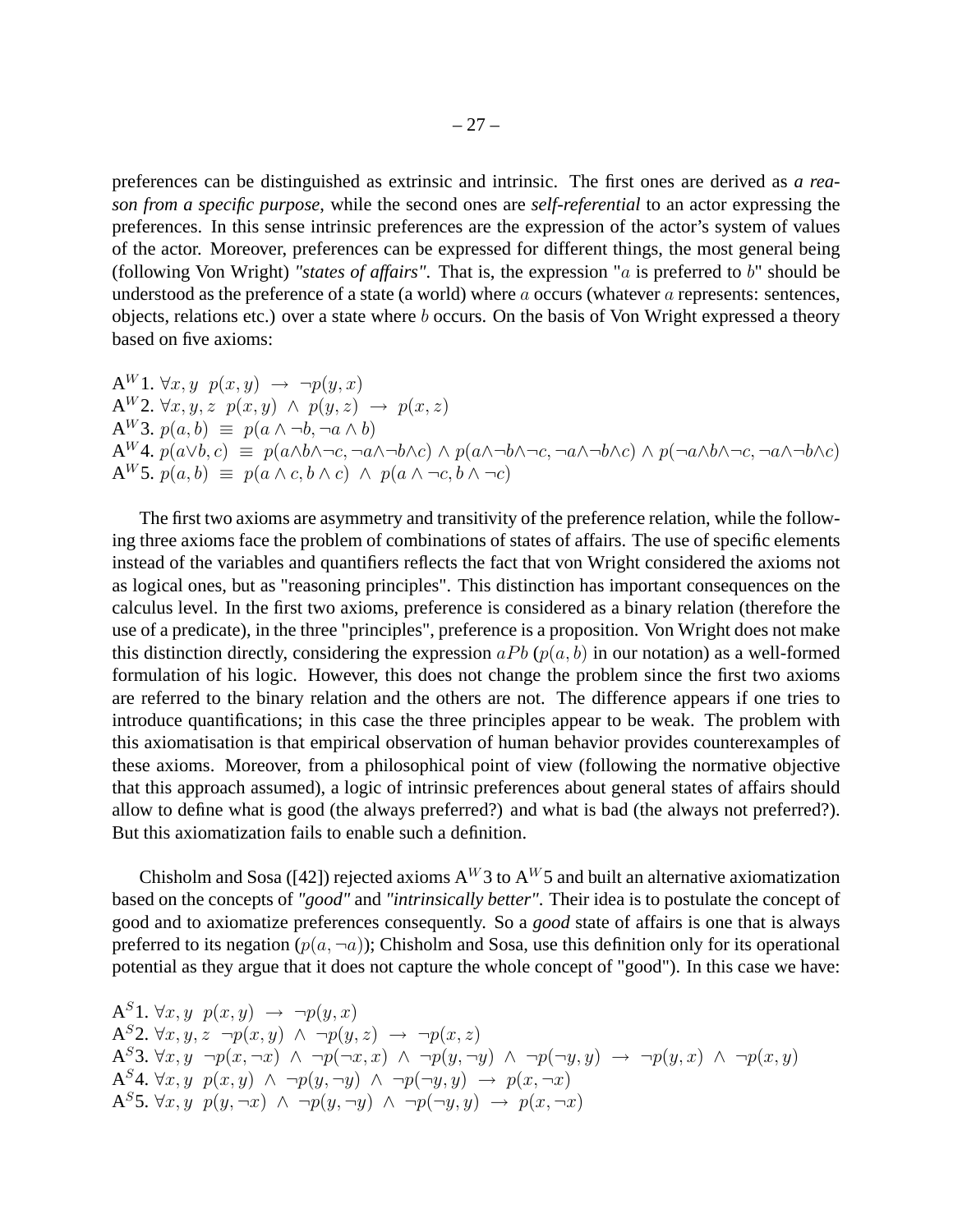Again in this axiomatisation there are counterexamples of the axioms. The assumption of the concept of good can be argued as it allows circularities in the definitions of preferences between combinations of states of affairs. This criticism leaded ([100]) to consider only two fundamental, universally recognised axioms:

$$
AH1. \forall x, y, z \ s(x, y) \land s(y, z) \rightarrow s(x, z)
$$
  

$$
AH2. \forall x, y \ s(x, y) \lor s(y, x)
$$

where s is a "large preference relation" and two specific preference relations are defined,  $p$  (strict preference) and  $i$  (indifference):

 $D<sup>H</sup>1. \forall x, y \ p(x, y) \equiv s(x, y) \land \neg s(y, x)$  $D^H2. \ \forall x, y \ i(x, y) \equiv s(x, y) \ \wedge \ s(y, x)$ 

He also introduces two more axioms, although he recognises their controversial nature:

 $A^H$ 3.  $\forall x, y, z \ s(x, y) \land s(x, z) \rightarrow s(x, y \lor z)$  $A^H 4. \ \forall x, y, z \ s(x, z) \ \land \ s(y, z) \ \rightarrow \ s(x \lor y, z)$ 

Von Wright in his reply ([208]), trying to argue for his theory, introduced a more general frame to define intrinsic *"holistic"* preferences or as he called them *"ceteris paribus"* preferences. In this approach he considers a set S of states where the elements are the ones of A ( $n$  elements) and all the  $2^n$  combinations of these elements. Given two states s and t (elementary or combinations of m states of S) you have  $i$  ( $i = 2^{n-m}$ ) combinations  $C_i$  of the other states. You call an s-world any state that holds when s holds. A combination  $C_i$  of states is also a state so you can define it in the same way a  $C_i$ -world. Von Wright gives two definitions (strong and weak) of preference:

1. (strong): s is preferred to t under the circumstances  $C_i$  **iff** every  $C_i$ -world that is also an s-world and not a t-world is preferred to every  $C_i$ -world that is also t-world and not s-world.

2. (weak): s is preferred to t under the circumstances  $C_i$  **iff** some  $C_i$ -world that is an s-world is preferred to a  $C_i$ -world that is a t-world, but a  $C_i$ -world that is a t-world that is preferred to a  $C_i$ -world that is an s-world does not exist.

Now  $s$  is *"ceteris paribus"* preferred to  $t$  **iff** it is preferred under all  $C_i$ . We leave the discussion to the interested reader, but we point out that, with these definitions, it is difficult to axiomatize both transitivity and complete comparability unless they are assumed as necessary truths for "coherence" and "rationality" (see [208]).

It can be concluded that the philosophical discussion about preferences failed the objective to give a unifying frame of generalized preference relations that could hold for any kind of states, based on a well-defined axiomatization (for an interesting discussion see [135]). It is still difficult (if not impossible) to give a definition of good or bad in absolute terms based on reasoning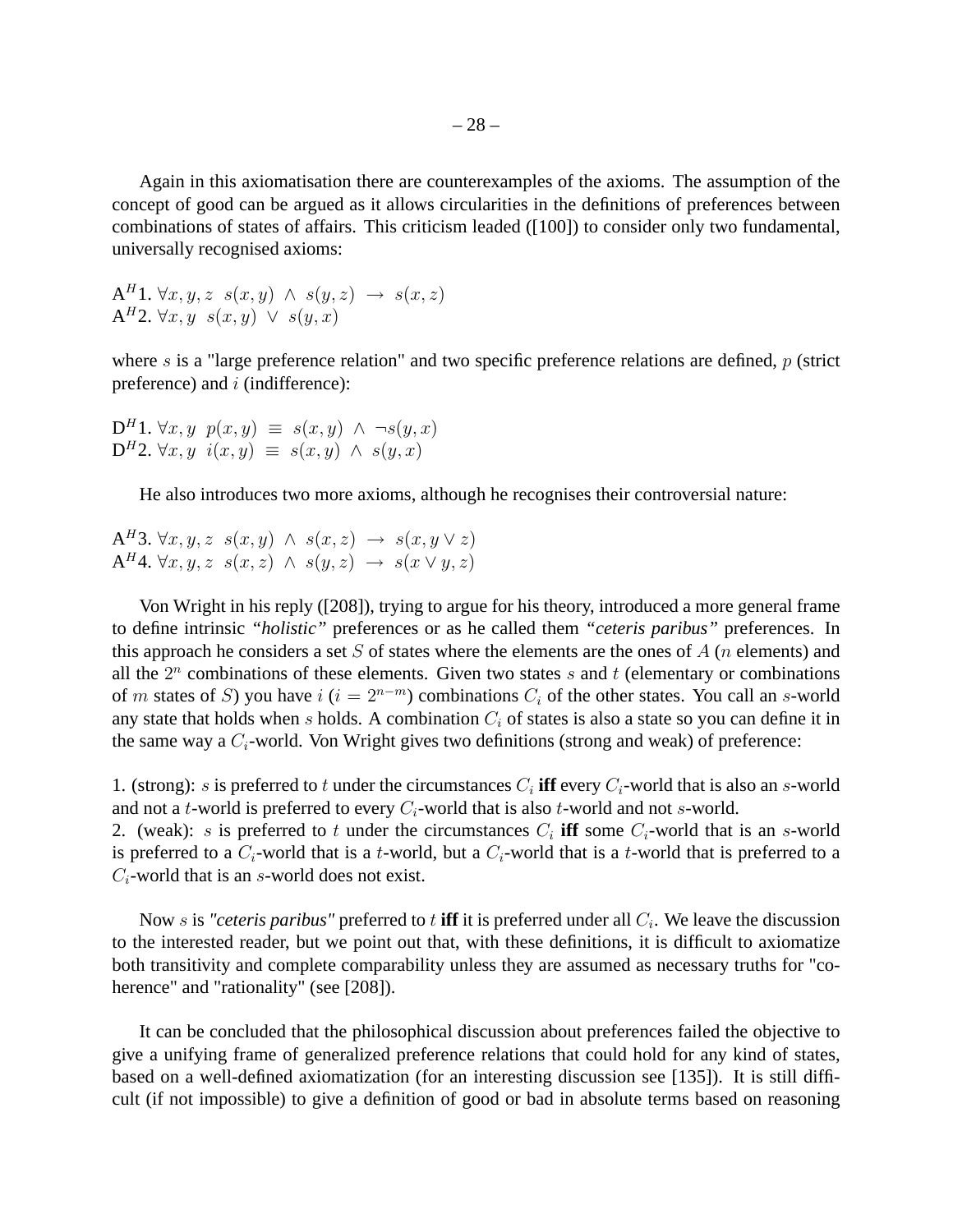about preferences and the properties of these relations are not unanimously accepted as axioms of preference modelling. For more recent advances in deontic logic see [143].

More recently, Von Wright's ideas and the discussion about "logical representation of preferences" attracted attention again. This is due to problems found in the field of Artificial Intelligence field due to essentially two reasons:

- the necessity to introduce some "preferential reasoning" (see [26], [27], [34], [62], [63], [64], [118], [121], [178]);

- the large dimension of the sets to which such a reasoning might apply, thus demanding a compact representation of preferences (see [21], [19], [20], [61], [119])

## **8 Conclusion**

We hope that this paper on preference modelling, gave the non-specialist reader a general idea of the field by providing a list of the most important references of a very vast and technical literature. In this paper, we have tried to present the necessary technical support for the reader to understand most of the relevant literature. One can note that our survey does not interpret all the questions related to preference modelling. Let us mention some of them:

- How to get and validate preference information ([206]), [12]

- Relation between preference modelling and the problem of signifiance in measurement theory  $([163])$ 

- Statistical analysis of preferential data ([44], [93])

- Interrogations on the relations between preferences and the value system, and the nature of these values( [37], [46], [192], [207]).

## **References**

- [1] L. Åqvist. Deontic logic. In D. Gabbay and F. Guenther, editors, *Handbook of Philosophical Logic, vol II*, pages 605–714. D. Reidel, Dordrecht, 1986.
- [2] M. Abbas. Any complete preference structure without circuit admits an interval representation. *Theory and Decision*, 39:115–126, 1995.
- [3] M. Abbas and Ph. Vincke. Preference structures and threshold models. *Journal of Multi-Criteria Decision Analysis*, 2:171–178, 1993.
- [4] R. Agaev and F. Aleskerov. Interval choice: Classic and general cases. *Mathematical Social Sciences*, 26:249–272, 1993.
- [5] F. Aleskerov and B. Monjardet. *Utility Maximization, Choice and Preference*. Springer-Verlag, Heidelberg, 2002.
- [6] J.F Allen. Maintaining knowledge about temporal intervals. *Journal of the ACM*, 26:832– 843, 1983.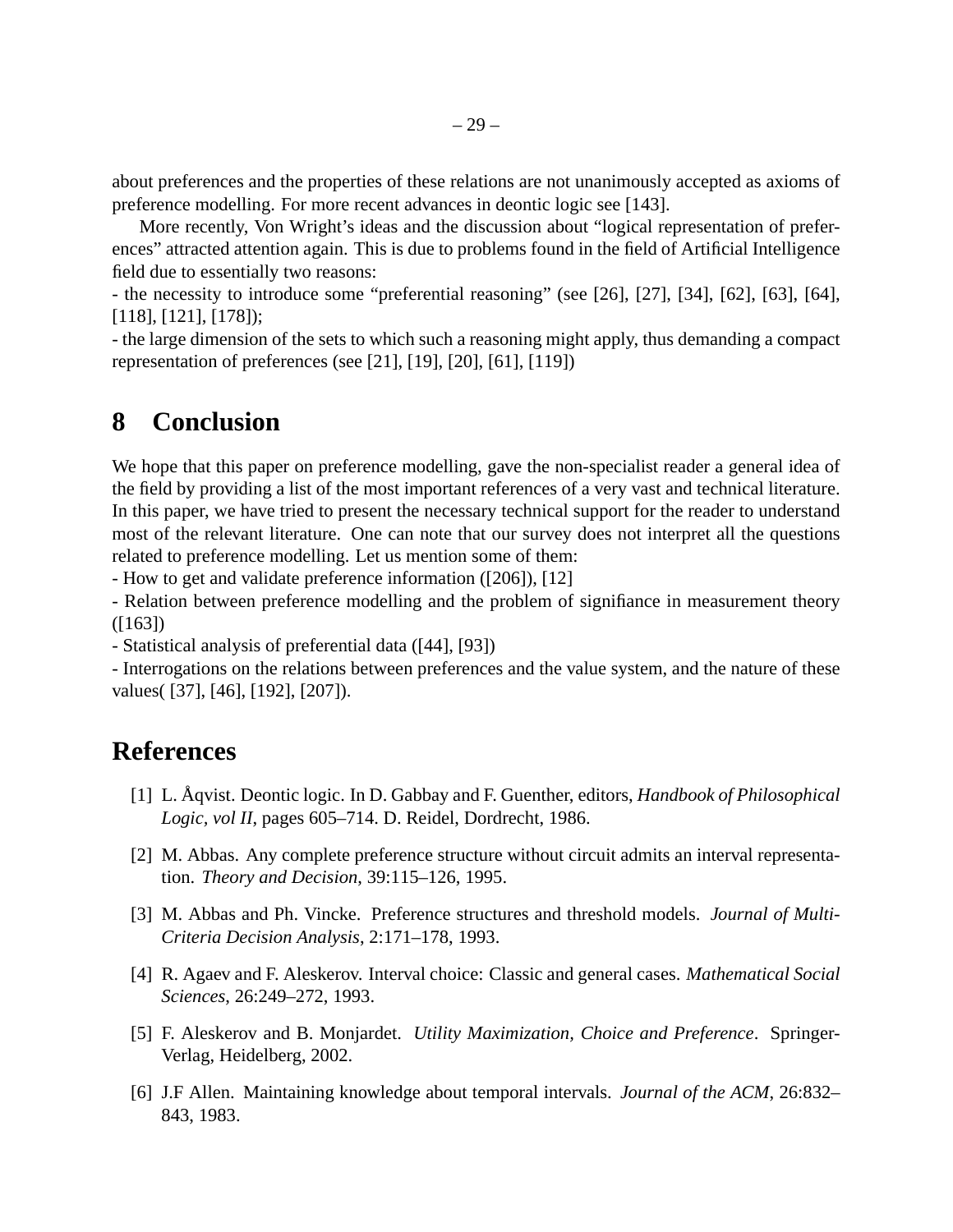- [7] C. Alsina. On a family of connectives for fuzzy sets. *Fuzzy sets and Systems*, 16:231–235, 1985.
- [8] O. Arieli and A. Avron. The value of the four values. *Artificial Intelligence*, 102:97–141, 1998.
- [9] W.E. Armstrong. The determinateness of the utility function. *The Economic Journal*, 49:453–467, 1939.
- [10] W.E Armstrong. Uncertainity and utility function. *Economics Journal*, 58:1–10, 1948.
- [11] W.E Armstrong. A note on the theory of consummer's behavior. *Oxford Economics*, 2:119– 122, 1950.
- [12] C.A. Bana e Costa and J.C. Vansnick. Preference relation and MCDM. In T. Gal, T. Stewart, and T. Hanne, editors, *Multicriteria Decision Making: Advances in MCDM models, Algorithms, Theory, and Applications*, International Series in Operations Research & Management Science, pages 4.1–4.23, Dordrecht, 1999. Kluwer Academic.
- [13] J. P. Barthélémy, A. Guénoche, and O. Hudry. Median linear orders: Heuristics and a branch and bound algorithm. *European Journal of Operational Research*, pages 313–325, 1989.
- [14] J. P. Barthélémy and B. Monjardet. The median procedure in cluster analysis and social choice theory. *Mathematical Social Sciences*, pages 235–267, 1981.
- [15] J.P Barthélemy, Cl. Flament, and B. Monjardet. Ordered sets and social sciences. In I. Rankin, editor, *Ordered Sets*, pages 721–787. D. Reidel, Dordrecht, 1982.
- [16] A.F Beardon, J.C Candeal, G. Herden, E. Induráin, and G.B Mehta. The non-existence of a utility function and a structure of non-representable preference relations. *Journal of Mathematical Economics*, 37:17–38, 2002.
- [17] N.D Belnap. How a computer should think. In *Proceedings of the Oxford International Symposium on Contemporary Aspects of Philosophy*, pages 30–56. Oxford, England, 1976.
- [18] N.D Belnap. A useful four-valued logic. In G. Epstein and J. Dunn, editors, *Modern uses of multiple valued logics*, pages 8–37. D. Reidel, Dordrecht, 1977.
- [19] S. Benferhat, D. Dubois, S. Kaci, and H. Prade. Bipolar representation and fusion of preferences in the possibilistic logic framework. In *Proceedings of the 8th International Conference on Knowledge Representation and Reasoning, KR'02*, pages 421–432. Morgan Kauffamn, San Francisco, 2002.
- [20] S. Benferhat, D. Dubois, S. Kaci, and H. Prade. Possibilistic logic representation of preferences: relating prioritized goals and satisfaction levels expressions. In *Proceedings of the 15th European Conference on Artificial Intelligence, ECAI 2002*, pages 685–689. ISO Press, Amsterdam, 2002.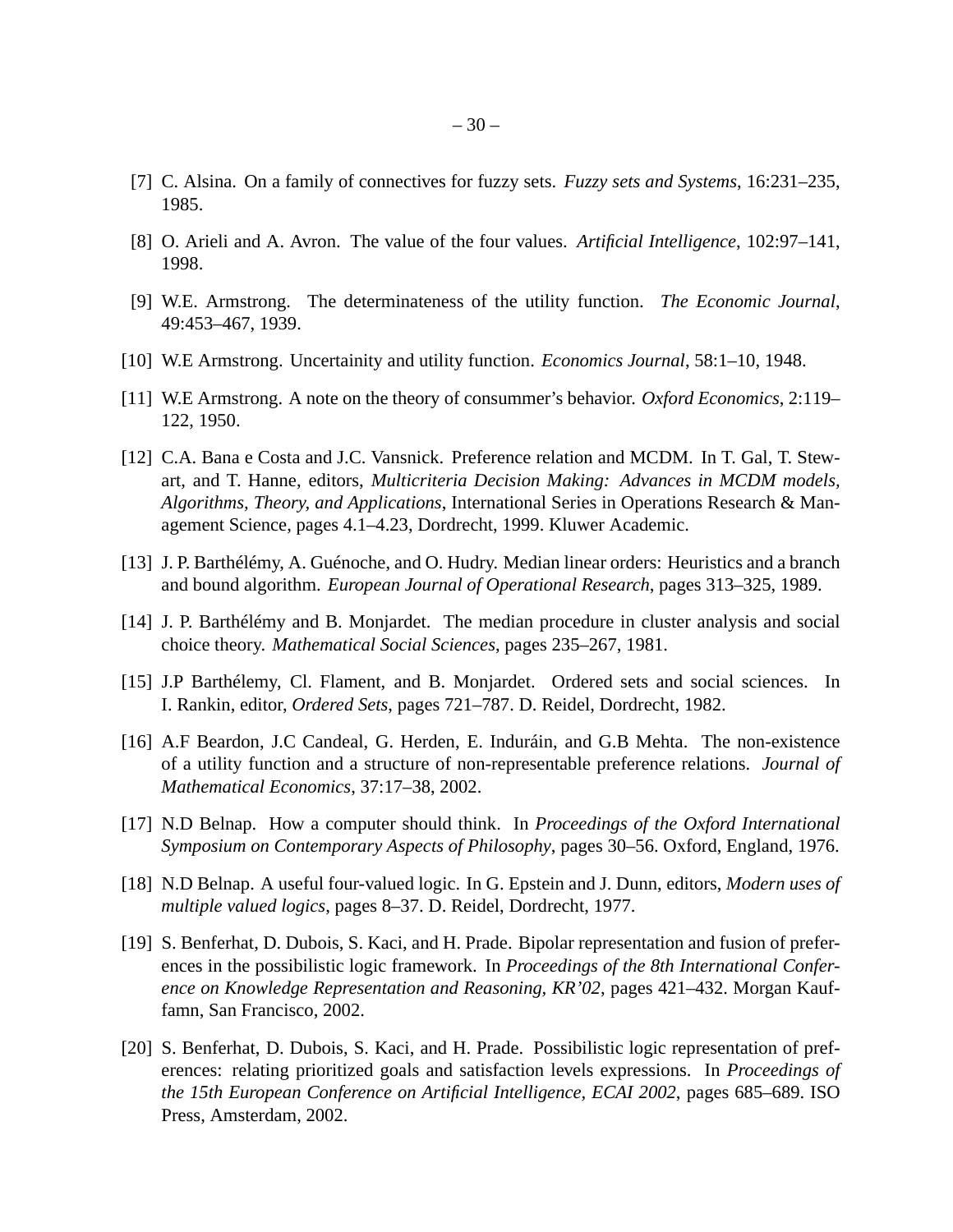- [21] S. Benferhat and S. Kaci. A possibilistic logic handling of strong preferences. In *Proceedings 9th IFSA World Congress and 20th NAFIPS International Conference*, volume 2, pages 962–967. IEEE Press, Piscataway, 2001.
- [22] S. Benzer. The fine structure of the gene. *Scientific American*, 206(1):70–84, 1962.
- [23] J.A Bergstra, I. Bethke, and P. Rodenburg. A propositional logic with four values: true, false, divergent and meaningless. *Journal of Applied Non-Classical Logics*, 5:199–217, 1995.
- [24] J. C. Bermond. Ordres à distance minimum d'un tournoi et graphes partiels sans circuits maximaux. *Mathématiques et Sciences Humaines*, 37:5–25, 1972.
- [25] W. Bossert, Y. Sprumont, and K. Suzumura. Upper semicontinuous extensions of binary relations. *Journal of Mathematical Economics*, 37:231–246, 2002.
- [26] C. Boutilier. Toward a logic for qualitative decision theory. In *Proceedings of the 4th International Conference on Knowledge Representation and Reasoning, KR'94*, pages 75– 86. Morgan Kaufmann, San Francisco, 1994.
- [27] C. Boutilier, R.I. Brafman, H.H. Hoos, and D. Poole. Reasoning with conditional ceteris paribus preference statements. In *Proceedings of the 15th Conference on Uncertainty in Artificial Intelligence, UAI'99*, pages 71–80. Morgan Kaufmann, San Francisco, 1999.
- [28] D. Bouyssou. Modelling inaccurate determination, uncertainty, imprecision using multiple criteria. In A.G. Lockett and G. Islei, editors, *Improving Decision Making in Organisations*, LNEMS 335, pages 78–87. Springer-Verlag, Berlin, 1989.
- [29] D. Bouyssou. Outranking relations: do they have special properties? *Journal of Multi-Criteria Decision Analysis*, 5:99–111, 1996.
- [30] D. Bouyssou, T. Marchant, M. Pirlot, P. Perny, A. Tsoukiàs, and Ph. Vincke. *Evaluation and decision models: a critical perspective*. Kluwer Academic, Dordrecht, 2000.
- [31] D. Bouyssou and M. Pirlot. Conjoint measurement without additivity and transitivity. In N. Meskens and M. Roubens, editors, *Advances in decision analysis*, pages 13–29. Kluwer Academic, Dordrecht, 1999.
- [32] D. Bouyssou and M. Pirlot. A characterization of strict concordance relations. In D. Bouyssou, E. Jacquet-Lagrèze, P. Perny, R. Slowinski, D. Vanderpooten, and Ph. Vincke, editors, *Aiding Decisions with Multiple Criteria: Essays in Honour of Bernard Roy*, pages 121–145. Kluwer, Dordrecht, 2002.
- [33] D. Bouyssou and M. Pirlot. Non transitive decomposable conjoint measurement. *Journal of Mathematical Psychology*, 46:677–703, 2002.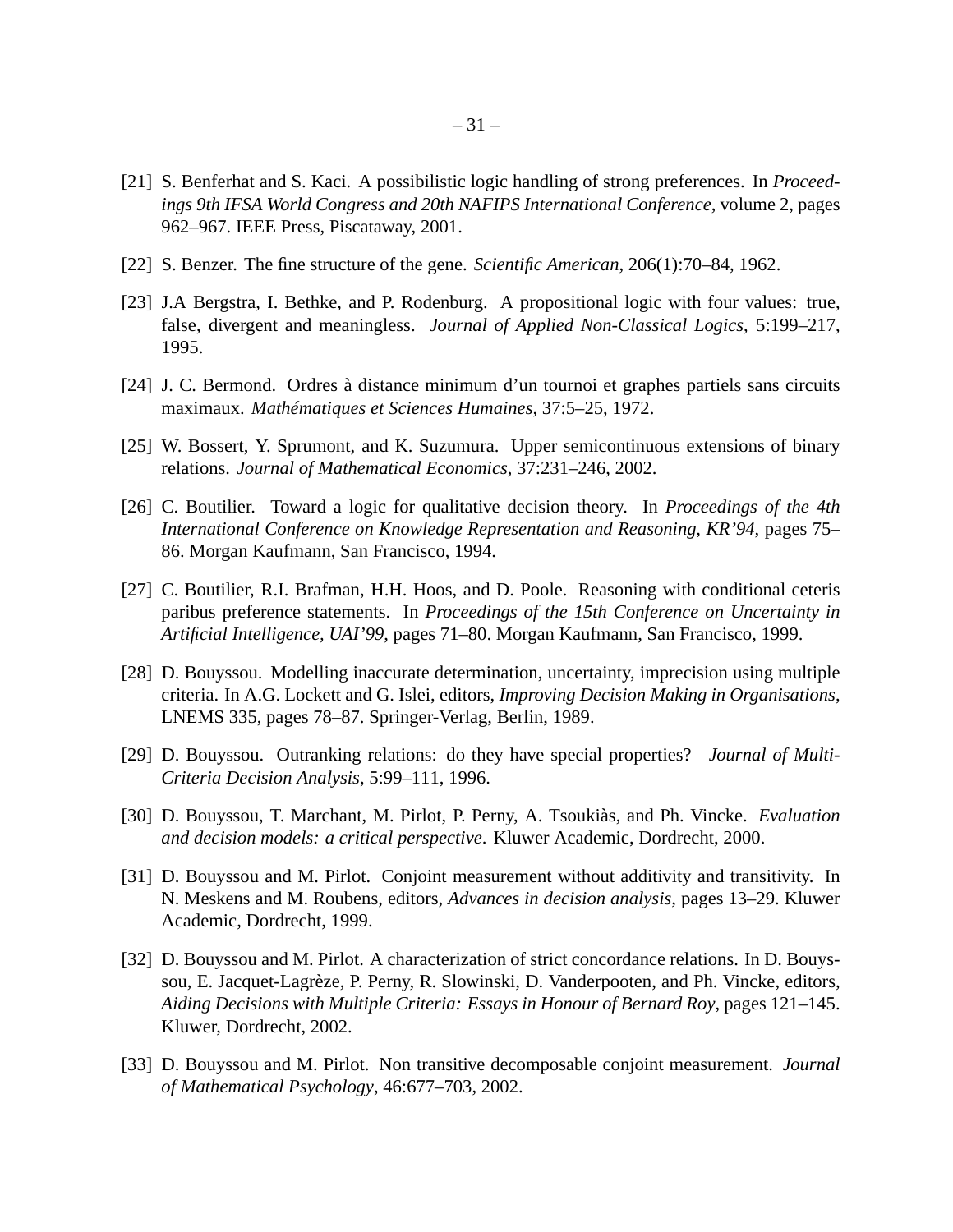- [34] R.I. Brafman and N. Friedman. On decision-theoretic foundations for defaults. *Artificial Intelligence*, 133:1–33, 2001.
- [35] J.P Brans, B. Mareschal, and Ph. Vincke. Promethee: a new family of outranking methods in multicriteria analysis. In J.P Brans, editor, *Operational Research, IFORS 84*, pages 477– 490. North Holland, Amsterdam, 1984.
- [36] D. S. Briges and G. B. Mehta. *Representations of preference orderings*. Springer-Verlag, Berlin, 1995.
- [37] J. Broome. *Weighting Goods*. Basil Blackwell, London, 1991.
- [38] A. V. Carrano. Establishing the order to human chromosome-specific dna fragments. In A. Woodhead and B. Barnhart, editors, *Biotechnology and the Human Genome*, pages 37– 50. Plenum Press, New York, 1988.
- [39] I. Charon-Fournier, A. Germa, and O. Hudry. Utilisation des scores dans des méthodes exactes déterminant les ordres médians des tournois. *Mathématiques, Informatique et Sciences Humaines*, 119:53–74, 1992.
- [40] A. Chateauneuf. Continuous representation of a preference relation on a connected topological space. *Journal Mathematical Economics*, 16:139–146, 1987.
- [41] R.M. Chisholm and E. Sosa. Intrinsic preferability and the problem of supererogation. *Synthese*, 16:321–331, 1966.
- [42] R.M. Chisholm and E. Sosa. On the logic of intrinsically better. *American Philosophical Quarterly*, 3:244–249, 1966.
- [43] M. Cohen and J.-Y Jaffray. Rational behavior under complete ignorance. *Econometrica*, 48:1281–1299, 1980.
- [44] C.H. Coombs. *A theory of data*. Wiley, New York, 1964.
- [45] C.H. Coombs and J.E.K Smith. On the detection of structures in attitudes and developmental processes. *Psychological Reviews*, 80:337–351, 1973.
- [46] T.A Cowan and P.C Fishburn. Foundations of preference. In *Essays in honor of Werner Leinfellner*, pages 261–271. D. Reidel, Dordrecht, 1988.
- [47] M.B. Cozzens and F.S. Roberts. Double semiorders and double indifference graphs. *SIAM Journal on Algebraic and Discrete Methods*, 3:566–583, 1982.
- [48] B. De Baets, E. Kerre, and B. Van De Walle. Fuzzy preference structures and their characterization. *Journal of Fuzzy Mathematics*, 3:373, 1995.
- [49] De Morgan. On the symbols of logic i. *Transactions of the Cambridge Philosophical Society*, 9:78–127, 1864.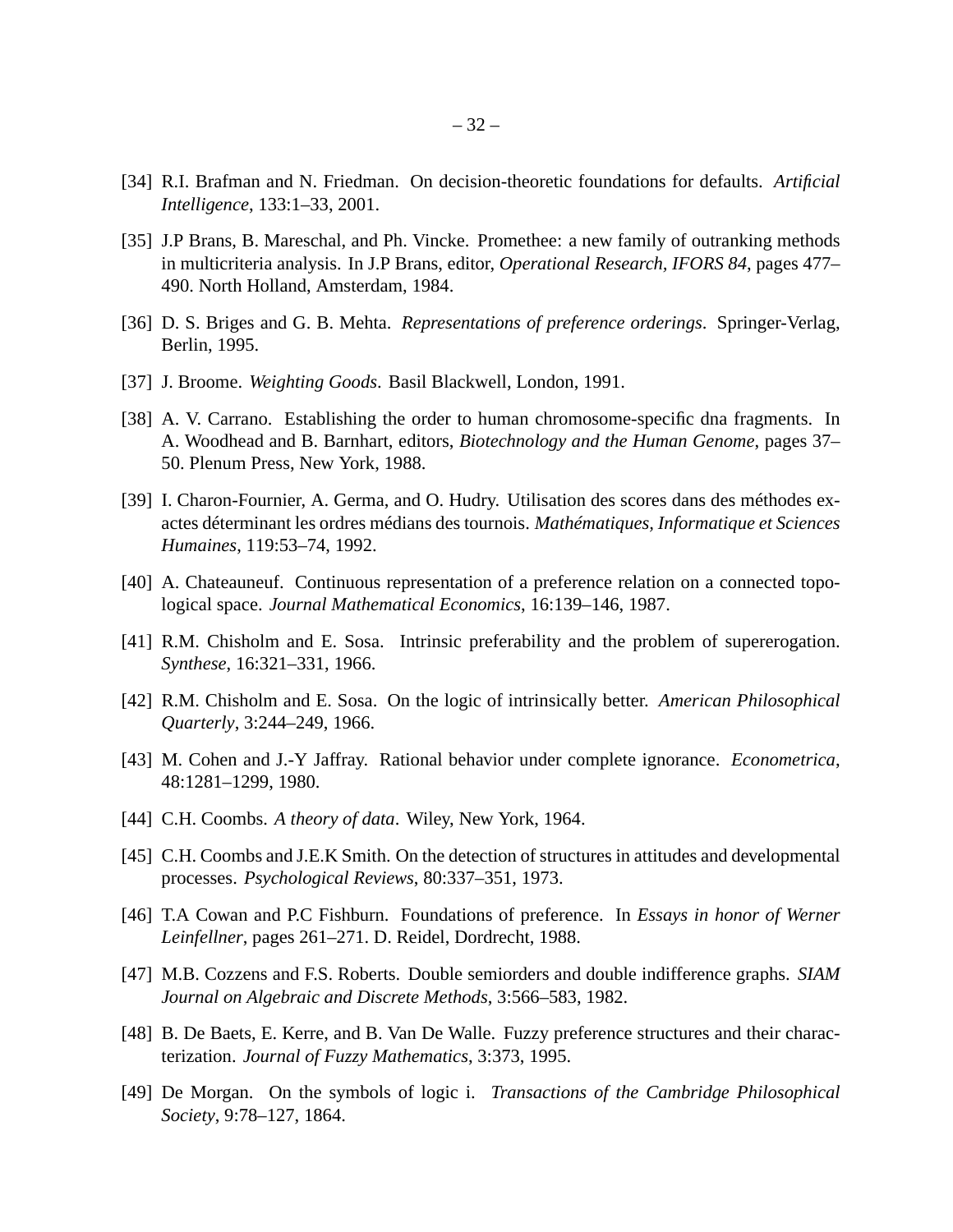- [50] G. Debreu. Representation of a preference ordering by a numerical function. In R. Thrall, C.H. Coombs, and R. Davies, editors, *Decision Processes*, pages 159–175. Wiley, New York, 1954.
- [51] G. Debreu. *Theory of Value: An Axiomatic Analysis of Economic Equilibrium*. John Wiley and Sons Inc., New York, 1959.
- [52] L.C. Dias and A. Tsoukiàs. On the constructive and other approaches in decision aiding. In C.A Hengeller Antunes and J. Figueira, editors, *Proceedings of the 57th meeting of the EURO MCDA working group*, 2003. to appear.
- [53] M. A. Diaye. Variable interval orders. *Mathematical Social Sciences*, 38:21–33, 1999.
- [54] P. Doherty, D. Driankov, and A. Tsoukiàs. Partial logics and partial preferences. In *Proceedings of the CEMIT 92 international conference, Tokyo*, pages 525–528, 1992.
- [55] J.P. Doignon. Thresholds representation of multiple semiorders. *SIAM Journal on Algebraic and Discrete Methods*, 8:77–84, 1987.
- [56] J.P. Doignon. Sur les représentations minimales des semiordres et des ordres d'intervalles. *Mathématiques et Sciences Humaines*, 101:49–59, 1988.
- [57] J.P Doignon, A. Ducamp, and J.C Falmagne. On realizable biorders and the biorder dimension of a relation. *Journal of Mathematical Psychology*, 28:73–109, 1984.
- [58] J.P. Doignon and J.C. Falmagne. Well graded families of relations. *Discrete Mathematics*, 173 (1-3):35–44, 1997.
- [59] J.P Doignon, B. Monjardet, M. Roubens, and Ph. Vincke. Biorder families, valued relations and preference modelling. *Journal of Mathematical Psychology*, 30:435–480, 1986.
- [60] J. Dombi. A general class of fuzzy operators, the de morgan class of fuzzy operators and fuzziness measures induced by fuzzy operators. *Fuzzy Sets and Systems*, 8(2):149–163, 1982.
- [61] C. Domshlak and R.I. Brafman. CP-nets reasoning and consistency testing. In *Proceedings of the 8th International Conference on Knowledge Representation and Reasoning, KR'02*, pages 121–132. Morgan Kaufmann, San Francisco, 2002.
- [62] J. Doyle. Constructive belief and rational representation. *Computational Intelligence*, 5:1– 11, 1989.
- [63] J. Doyle. Rationality and its roles in reasoning. In *Proceedings of the 8th National Conference on Artificial Intelligence, AAAI 90*, pages 1093–1100. MIT Press, Cambridge, 1990.
- [64] J. Doyle. Reasoned assumptions and rational psychology. *Fundamenta Informaticae*, 20:35–73, 1994.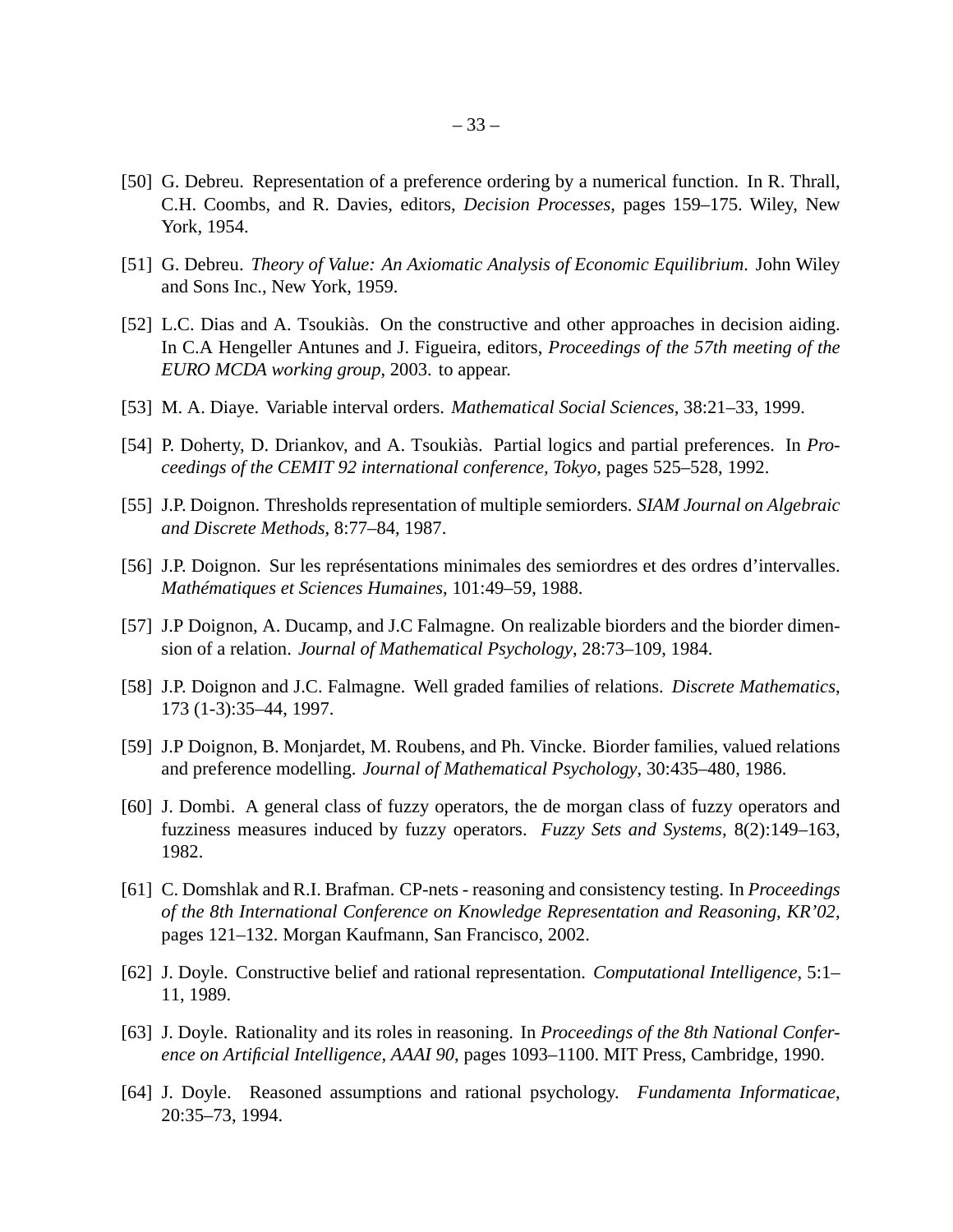- [65] J. Doyle and M.P. Wellman. Modular utility representation for decision-theoretic planning. *Proceeding of the First International Conference on Artificial Intelligence Planning Systems*, pages 236–242, 1992.
- [66] D. Dubarle. Essai sur la généralisation naturelle de la logique usuelle. *Mathématique, Informatique, Sciences Humaines, Nº 107:17-73, 1989. 1963 manuscript, published posthu*mously.
- [67] D. Dubois and H. Prade. Operations on fuzzy numbers. *International Journal of Systems Sciences*, 9:613–626, 1978.
- [68] D. Dubois and H. Prade. *Fuzzy sets and systems Theory and applications*. Academic press, New York, 1980.
- [69] D. Dubois and H. Prade. Ranking fuzzy numbers in the setting of possibility theory. *Information Sciences*, 30:183–224, 1983.
- [70] D. Dubois and H. Prade. *Possibility theory*. Plenum Press, New-York, 1988.
- [71] D. Dubois and H. Prade. Possibility theory, probability theory and multiple-valued logics: A clarification. *Annals of Mathematics and Artificial Intelligence*, 32:35–66, 2001.
- [72] B. Dushnik and E.W. Miller. Partially ordered sets. *American Journal of Mathematics*, 63:600–610, 1941.
- [73] F. Fages and P. Ruet. Combining explicit negation and negation by failure via belnap's logic. *Theoretical Computer Science*, 171:61–75, 1997.
- [74] G.T Fechner. *Elemente der Psychophysik*. Breitkof und Hartel, 1860.
- [75] P.C. Fishburn. *Utility Theory for Decision Making*. Wiley, New York, 1970.
- [76] P.C. Fishburn. Interval representations for interval orders and semiorders. *Journal of Mathematical Psychology*, 10:91–105, 1973.
- [77] P.C. Fishburn. Nontransitive measurable utility. *Journal of Mathematical Psychology*, 26:31–67, 1982.
- [78] P.C. Fishburn. *Interval Orders and Interval Graphs*. J. Wiley, New York, 1985.
- [79] P.C. Fishburn. Nontransitive additive conjoint measurement. *Journal of Mathematical Psychology*, 35:1–40, 1991.
- [80] P.C. Fishburn. Nontransitive preferences in decision theory. *Journal of Risk and Uncertainty*, 4:113–134, 1991.
- [81] P.C. Fishburn. Generalisations of semiorders: a review note. *Journal of Mathematical Psychology*, 41:357–366, 1997.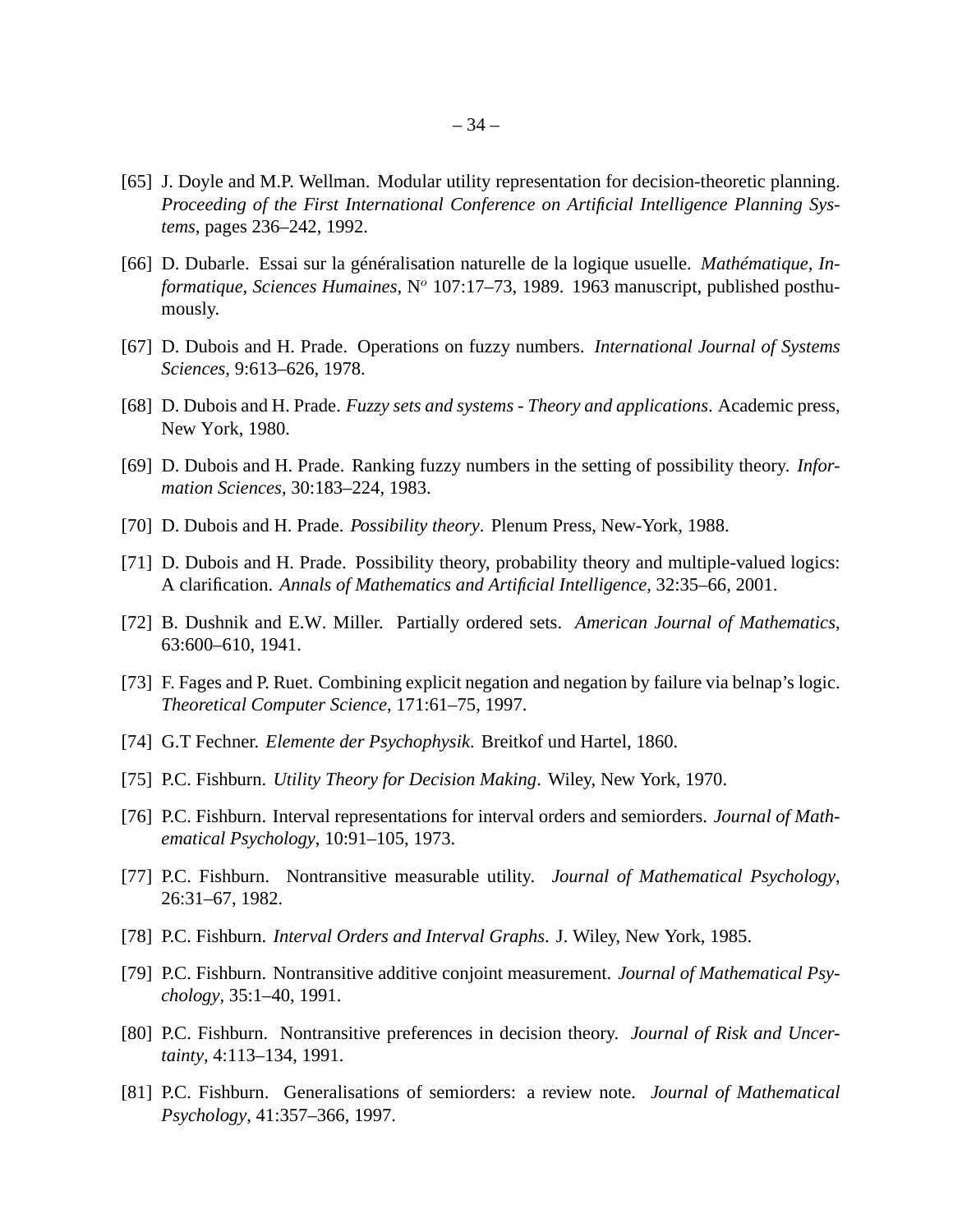- [82] P.C. Fishburn and B. Monjardet. Norbert wiener on the theory of measurement(1914, 1915, 1921). *Journal of Mathematical Psychology*, 36:165–184, 1992.
- [83] M.C Fitting. Bilattices and the semantics of logic programming. *Journal of Logic Programming*, 11:91–116, 1991.
- [84] J. Fodor and M. Roubens. *Fuzzy preference modelling and multicriteria decision support*. Kluwer Academic Publishers, 1994.
- [85] J.C Fodor. An axiomatic approach to fuzzy preference modelling. *Fuzzy Sets and Systems*, 52:47–52, 1992.
- [86] J.C Fodor. Valued preference structures. *European Journal of Operational Research*, 79:277–286, 1994.
- [87] J.M Font and M. Moussavi. Note on a six valued extension of three valued logics. *Journal of Applied Non-Classical Logics*, 3:173–187, 1993.
- [88] Ph. Fortemps and R. Slowinski. A graded quadrivalent logic for ordinal preference modelling : Loyola-like approach. *Fuzzy Optimization and Decision Making*, 1:93–111, 2002.
- [89] M. Frank. On the simultaneous associativity of f(x, y) and x+y-f(x, y). *Aequationes Mathematicae*, 19:194–226, 1979.
- [90] N. Georgescu-Roegen. The pure theory of consumer's behavior. *Quarterly Journal of Economics*, 50:545–593, 1936.
- [91] M.C Golumbic and R. Shamir. Complexity and algorithms for reasoning about time. a graph theoretic approach. *Journal of the ACM*, 40:1108–1133, 1993.
- [92] J.A Gougen. The logic of inexact concepts. *Synthese*, 19:325–373, 1969.
- [93] P.E Green, D.S Tull, and G. Albaum. *Research for marketing decisions*. Englewood Cliffs, 1988. 2nd edition.
- [94] S. Halldén. *On the Logic of Better*. Library of Theoria, Lund, 1957.
- [95] C. Halldin. Preference and the cost of preferential choice. *Theory and Decision*, 21:35–63, 1986.
- [96] E. Halphen. La notion de vraisemblance. Technical Report 4(1), Publication de l'I.S.U.P, 1955.
- [97] D. J Hand. *Discrimination and Classification*. John Wiley, 1981.
- [98] E. Hansen. *Global Optimization Using Interval Analysis*. M. Dekker, 1992.
- [99] B. Hansson. Choice structures and preference relations. *Synthese*, 18:443–458, 1966.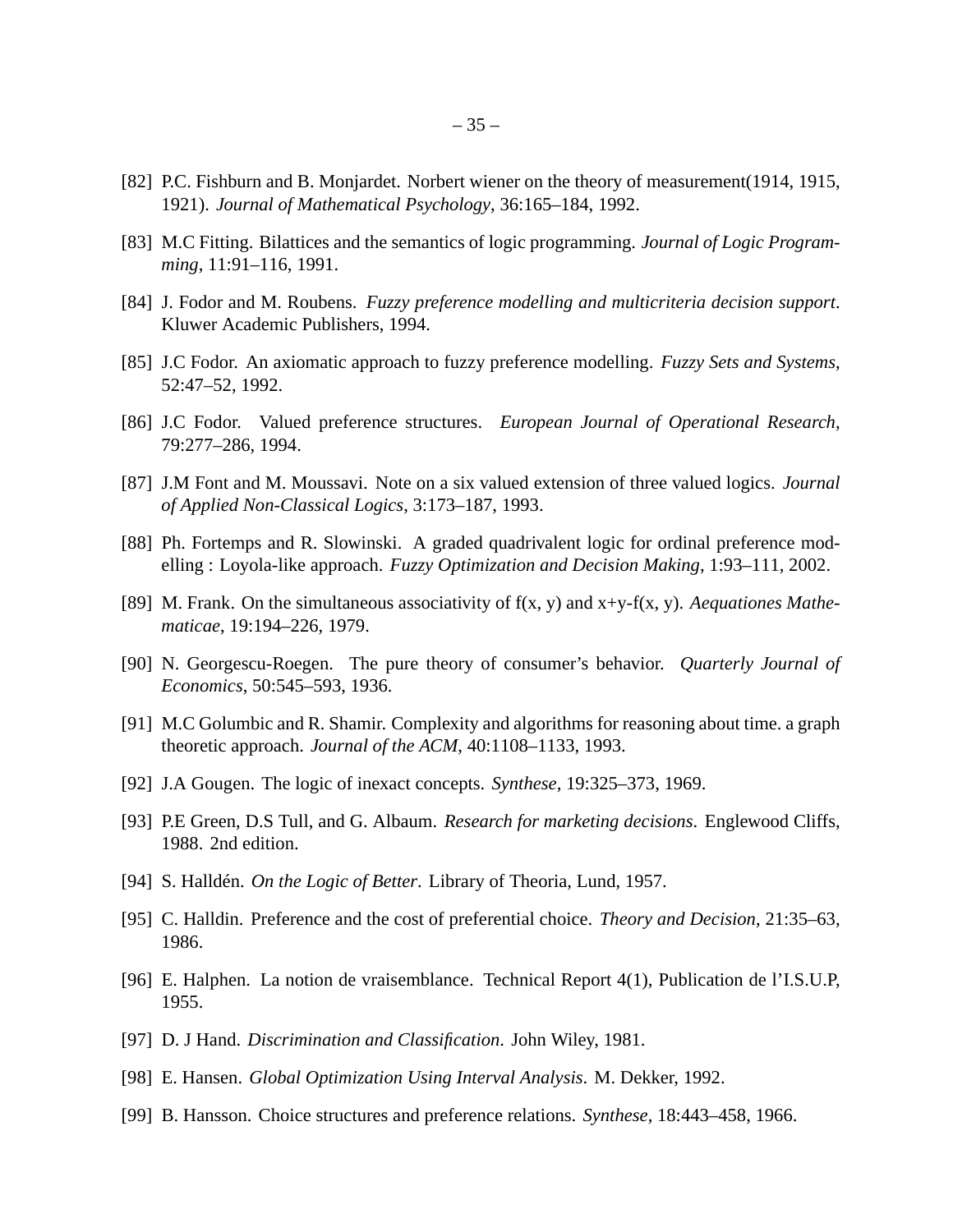- [100] B. Hansson. Foundamental axioms for preference relations. *Synthese*, 18:423–442, 1966.
- [101] F. R. Hodson, D. G. Kendall, and P. Tautu. *Mathematics in the Archaeological and Historial Sciences*. Edinburgh University Press, 1971.
- [102] H.S Houthakker. The logic of preference and choice. In A.T Tymieniecka, editor, *Contributions to Logic and Methodology in honour of J.M. Bochenski*, pages 193–207. North Holland, Amsterdam, 1965.
- [103] O. Huber. An axiomatic system for multidimensional preferences. *Theory and Decision*, 5:161–184, 1974.
- [104] O. Huber. Non transitive multidimensional preferences. *Theory and Decision*, 10:147–165, 1979.
- [105] O. Hudry and F. Woirgard. Ordres médians et ordres de slater des tournois. *Mathématiques, Informatique et Sciences Humaines*, 133:23–56, 1996.
- [106] J.-Y. Jaffray and P.P. Wakker. Decision making with belief functions: Compatibility and incompatibility with the sure-thing principle. *Journal of Risk and Uncertainty*, 7:255–271, 1993.
- [107] M. Janowitz, F-J. LaPointe, F.R. McMorris, B. Mirkin, and F.S. Roberts, editors. *Bioconsensus*. DIMACS Series, Volume 61. American Mathematical Society, Providence, 2003.
- [108] R.C. Jeffrey. *The logic of decision*. Mc. Graw Hill, New York, 1965.
- [109] J. Kacprzyk and M. Roubens. *Non Conventional Preference Relations in Decision Making*. Springer Verlag, LNMES n. 301, Berlin, 1988.
- [110] D. Kahneman, P. Slovic, and A. Tversky. *Judgement under uncertainty Heuristics and biases*. Cambridge University Press, Cambridge, 1981.
- [111] D. Kahneman and A. Tversky. Prospect theory: an analysis of decision under risk. *Econometrica*, 47:263–291, 1979.
- [112] Y. Kaluzhny and A.Y Muravitsky. A knowledge representation based on the belnap's four valued logic. *Journal of Applied Non-Classical Logics*, 3:189–203, 1993.
- [113] R. M. Karp. Mapping the genome: some combinatorial problems arising in molecular biology. In *Procceding 25th STOC, ACM Press*, pages 278–285, 1993.
- [114] A. Kaufmann. *Theory of Fuzzy Sets*. Academic Press, New York, 1975.
- [115] A. Kaufmann and M. M. Gupta. *Introduction to Fuzzy Arthmetic-Theory and Application*. Van Nostrand Reinhold, New York, 1985.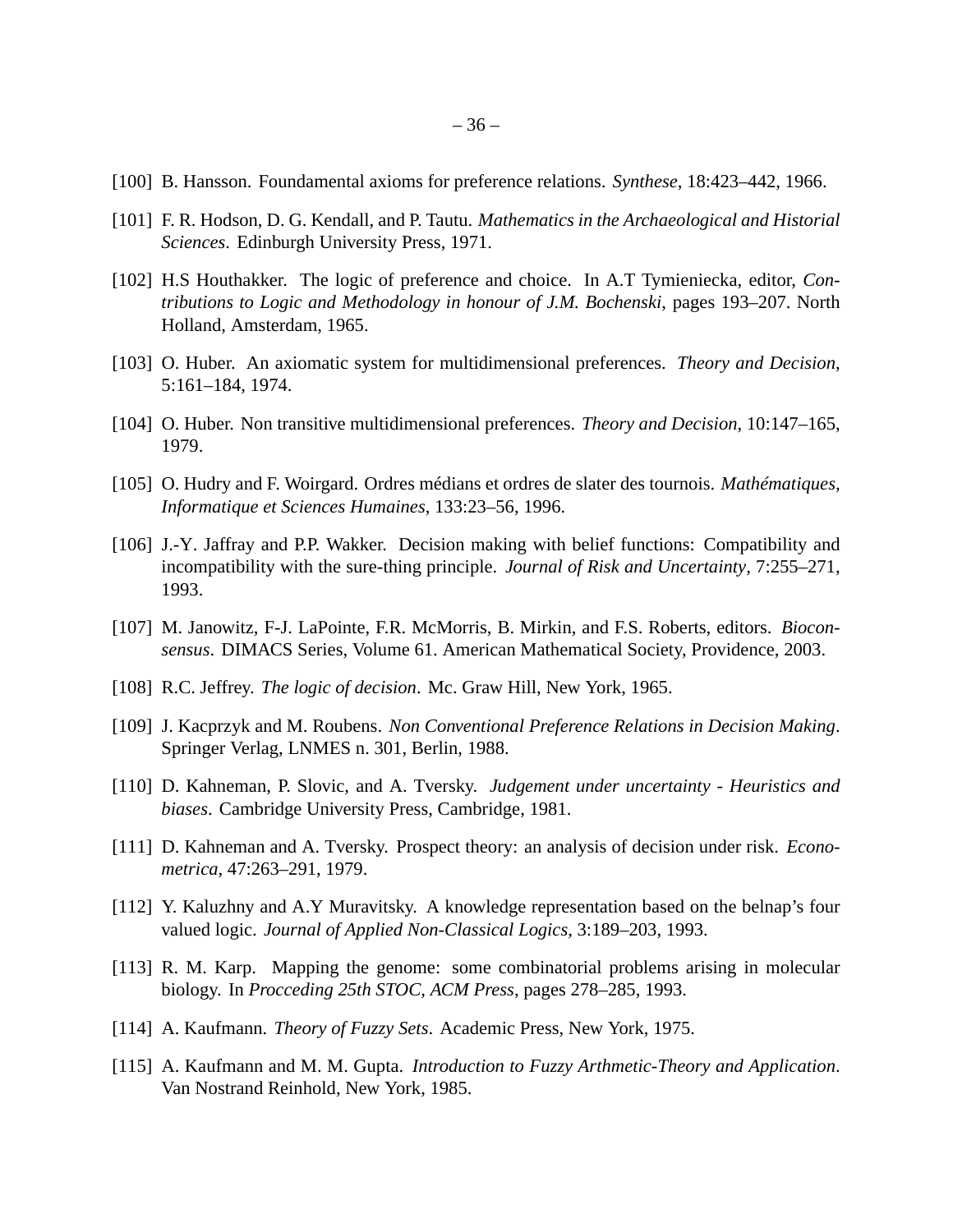- [116] R.L. Keeney and H. Raiffa. *Decisions with multiple objectives: Preferences and value tradeoffs*. J. Wiley, New York, 1976.
- [117] D.H. Krantz, R.D. Luce, P. Suppes, and A. Tversky. *Foundations of measurement*, volume 1: Additive and polynomial representations. Academic Press, New York, 1971.
- [118] S. Kraus, D. Lehmann, and M. Magidor. Nonmonotonic reasoning, preferential models and cumulative logics. *Artificial Intelligence*, 44:167–207, 1990.
- [119] C. Lafage and J. Lang. Logical representation of preferences for group decision making. In *Proceedings of the 7th International Conference on Knowledge Representation and Reasoning, KR'2000*, pages 457–468, 2000.
- [120] E Lawler. *Combinatorial Optimization: Networks and Matroids*. Holt, Rinehart, Winston, 1976.
- [121] D. Lehmann. Nonmonotonic logics and semantics. *Journal of Logic and Computation*, 11:229–256, 2001.
- [122] E. Li and R. J. Lee. Comparison of fuzzy numbers based on the probabiliy measure of fuzzy events. *Comp. and Math. with Applications*, 15:887–896, 1988.
- [123] R.D. Luce. Semiorders and a theory of utility discrimination. *Econometrica*, 24:178–191, 1956.
- [124] R. Massaglia and A. Ostanello. N-tomic: a support system for multicriteria segmentation problems. In P. Korhonen, A. Lewandowski, and J. Wallenius, editors, *Multiple Criteria Decision Support*, pages 167–174. Springer Verlag, LNEMS 356, Berlin, 1991.
- [125] K. O. May. Intransitivity, utility and the aggregation of preference patterns. *Econometrica*, 22:1–13, 1954.
- [126] E. Mendelson. *Introduction to Mathematical Logic*. Van Nostrand, Princeton, 1964.
- [127] J. Mitas. Minimal representation of semiorders with intervals of same length. In V. Bouchitté and M. Morvan, editors, *Orders, algorithms and applications*, pages 162–175. LNCS 831, Springer-Verlag, Berlin, 1994.
- [128] M. Mizumoto and K. Tanaka. The four operations of arithmetic on fuzzy numbers. *Syst. Comput. Controls*, 7(5):73–81, 1976.
- [129] M. Mizumoto and K. Tanaka. Some properties of fuzzy sets of type 2. *Inf. Control*, 31:312– 340, 1976.
- [130] B. Monjardet. Axiomatiques et propriétés des quasi ordres. *Mathématiques et Sciences Humaines*, 63:51–82, 1978.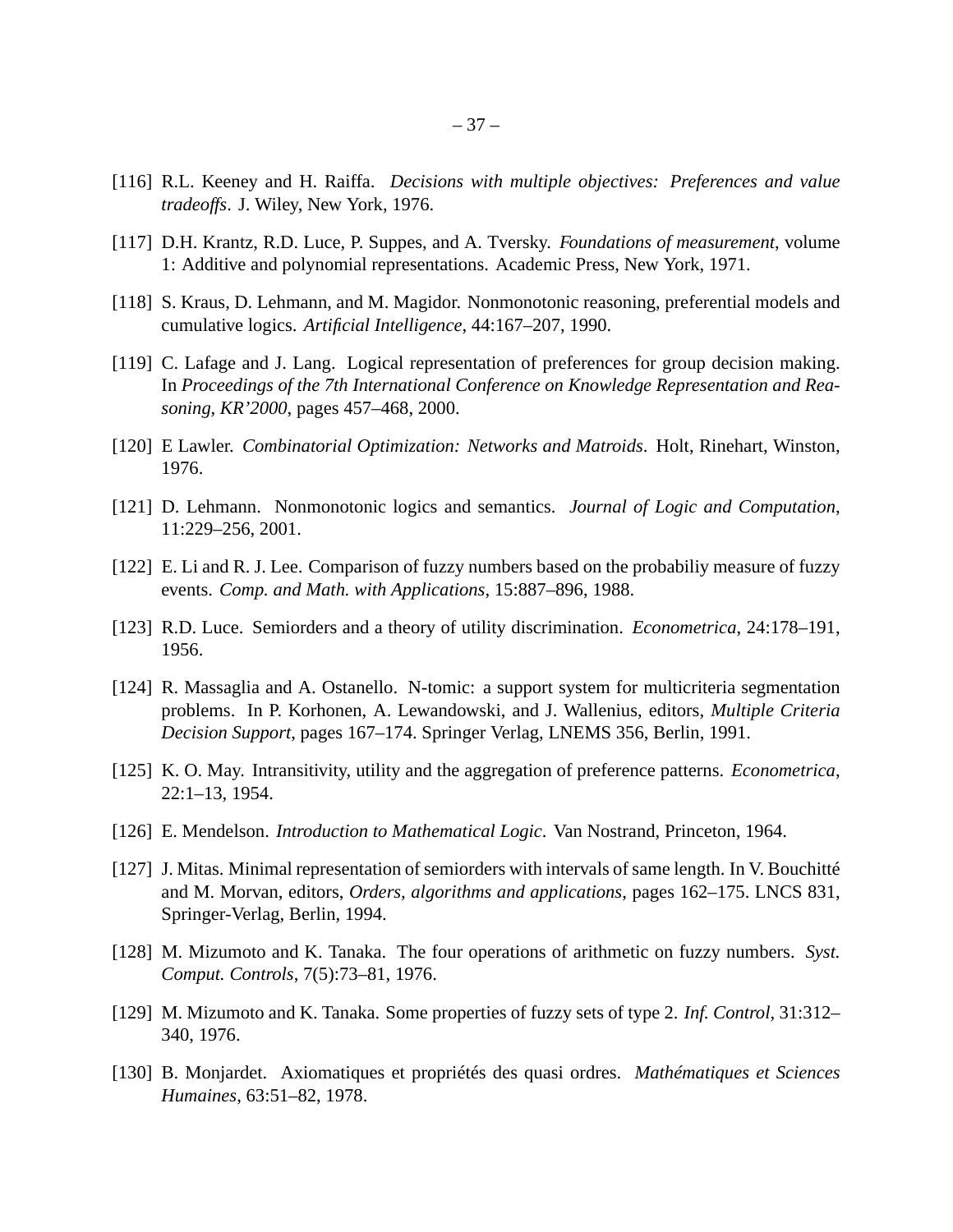- [131] B. Monjardet. Relations à éloignement minimum des relations binaires: note bibliographique. *Mathématiques, Informatique et Sciences Humaines*, 67:115–122, 1979.
- [132] R. Moore. *Interval Analysis*. Prentice-Hall, 1966.
- [133] J.A. Moreno. A transitivity approach to preference relational systems. *European Journal of Operational Research*, pages 68–75, 1992.
- [134] J. Moscarola and B. Roy. Procédure automatique d'examen de dossiers fondée sur une segmentation trichotomique en présence de critères multiples. *RAIRO Recherche Opérationnelle*, 11(2):145–173, 1977.
- [135] J.D. Mullen. Does the logic of preference rest on a mistake? *Metaphilosophy*, 10:247–255, 1979.
- [136] R. Nagaraja. Current approaches to long-range physical mapping of the humon genome. In R. Anand, editor, *Techniques for the analysis of complex genomes*, pages 1–18. Academic Publishers, 1992.
- [137] S. Nahmias. Fuzzy variables. *Fuzzy Sets and Systems*, 1:97–110, 1976.
- [138] Y. Nakamura. Real interval representations. *Journal of Mathematical Psychology*, 46:140– 177, 2002.
- [139] A. Ngo The. *Structures de préférence non conventionnelles en aide à la décision*. PhD thesis, Université Paris Dauphine, Paris, 2002.
- [140] A. Ngo The and A. Tsoukiàs. Numerical representation of pqi interval orders. *Discrete Applied Mathematics*, To appear, 2003.
- [141] A. Ngo The, A. Tsoukiàs, and Ph. Vincke. A polynomial time algorithm to detect PQI interval orders. *International Transactions in Operational Research*, 7:609–623, 2000.
- [142] T.H Nguyen, V. Kreinovitch, V. Nesterov, and M. Nakamura. On hardware support for interval computations and for soft computing: theorems. *IEEE Transactions on Fuzzy Systems*, 5:108–127, 1978.
- [143] D. Nute. *Defeasible deontic logic*. Kluwer Academic, Dordrecht, 1997.
- [144] E. Oloriz, J.C Candeal, and E. Induráin. Representability of interval orders. *Journal of Economic Theory*, 78:219–227, 1998.
- [145] S.A Orlovsky. Decision making with a fuzzy preference relation. *Fuzzy Sets and Systems*, 1:155–167, 1978.
- [146] S.N Ovchinnikov and M. Roubens. On strict preference relations. *Fuzzy Sets and Systems*, 43:319–326, 1991.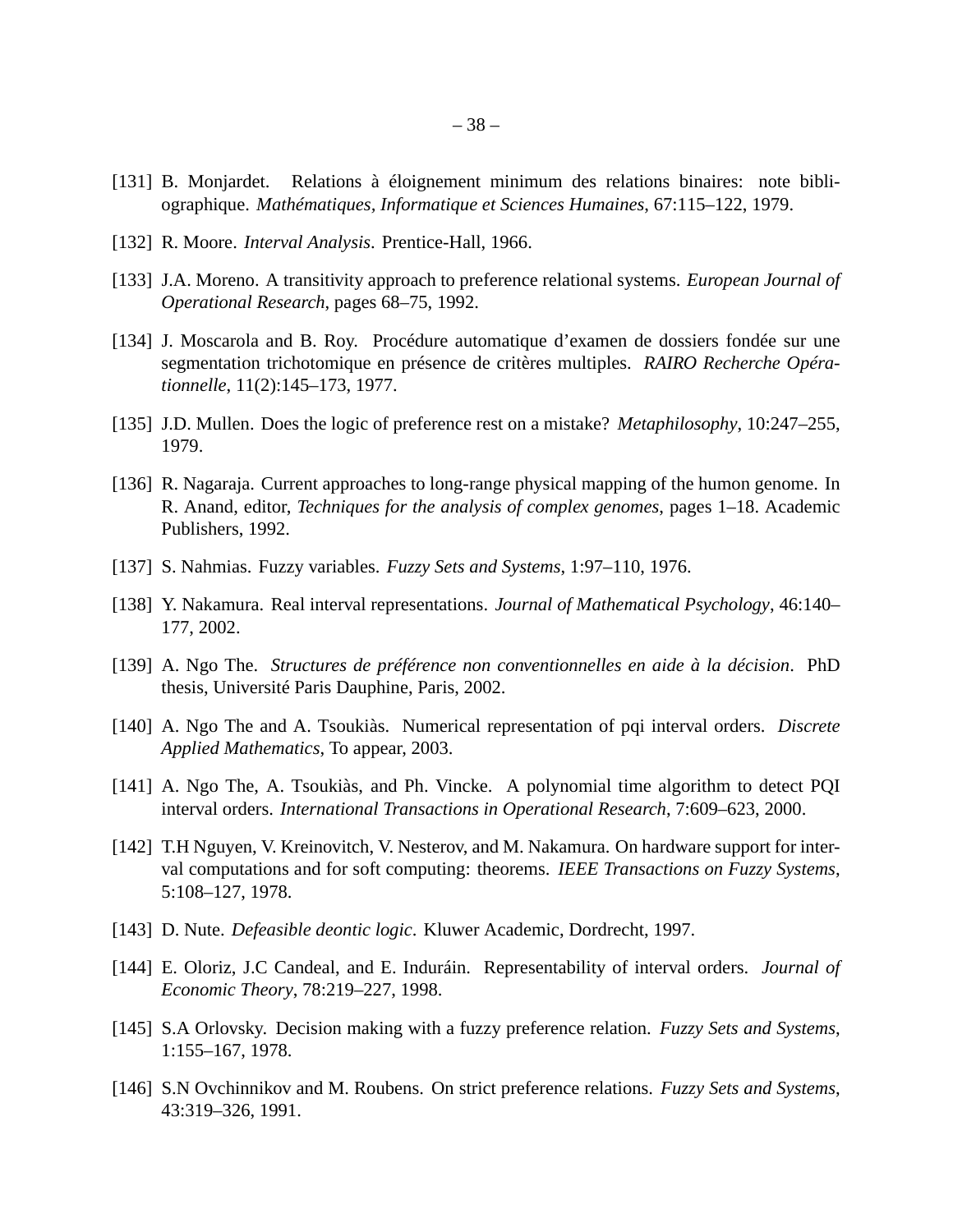- [147] Z. Pawlak and R. Slowinski. Decision analysis using rough sets. *International Transactions on Operational Research*, 1:107–114, 1994.
- [148] I. Pe'er and R. Shamir. Satisfiability problems on intervals and unit intervals. *Theoretical Computer Science*, 175:349–372, 1997.
- [149] C.S Peirce. On the algebra of logic. *American Journal of Mathematics*, 3:15–57, 1880.
- [150] C.S Peirce. On the logic of number. *American Journal of Mathematics*, 4:85–95, 1881.
- [151] C.S Peirce. *A theory of probable inference*, pages 187–203. John Hopkins University, Baltimore, 1883.
- [152] P. Perny. Multicriteria filtering methods based on concordance/non-discordance principles. *Annals of Operations Research*, 80:137–167, 1998.
- [153] P. Perny and M. Roubens. Fuzzy preference modelling. In R. Slowinski, editor, *Fuzzy sets in decision analysis, operations research and statistics*, pages 3–30. Kluwer Academic, Dordrecht, 1998.
- [154] P. Perny and B. Roy. The use of fuzzy outranking relations in preference modelling. *Fuzzy Sets and Systems*, 49:33–53, 1992.
- [155] P. Perny and O. Spanjaard. Preference-based search in state space graphs. In *Proceedings of the AAAI'2002 Conference*, pages 751–756, Edmonton, Canada, July 2002.
- [156] P. Perny and O. Spanjaard. A preference-based approach to spanning trees and shortest paths problems. *European Journal of Operational Research*, to appear.
- [157] P. Perny and A. Tsoukiàs. On the continuous extension of a four valued logic for preference modelling. In *Proceedings of the IPMU 1998 conference, Paris*, pages 302–309, 1998.
- [158] M. Pirlot. Minimal representation of a semiorder. *Theory and Decision*, 28:109–141, 1990.
- [159] M. Pirlot and Ph. Vincke. *Semi Orders*. Kluwer Academic, Dordrecht, 1997.
- [160] H. Poincaré. *La Valeur de la Science*. Flammarion, Paris, 1905.
- [161] N. Rescher. Semantic foundations for the logic of preference. In N. Rescher, editor, *The logic of decision and action*, pages 37–62. University of Pittsburgh, Pittsburgh, 1967.
- [162] N. Rescher. *Introduction to Value Theory*. Prentice Hall, Englewood Cliffs, 1969.
- [163] F.S. Roberts. *Measurement theory, with applications to Decision Making, Utility and the Social Sciences*. Addison-Wesley, Boston, 1979.
- [164] M. Roubens and Ph. Vincke. On families of semiorders and interval orders imbedded in a valued structure of preference: a survey. *Information Sciences*, 34:187–198, 1984.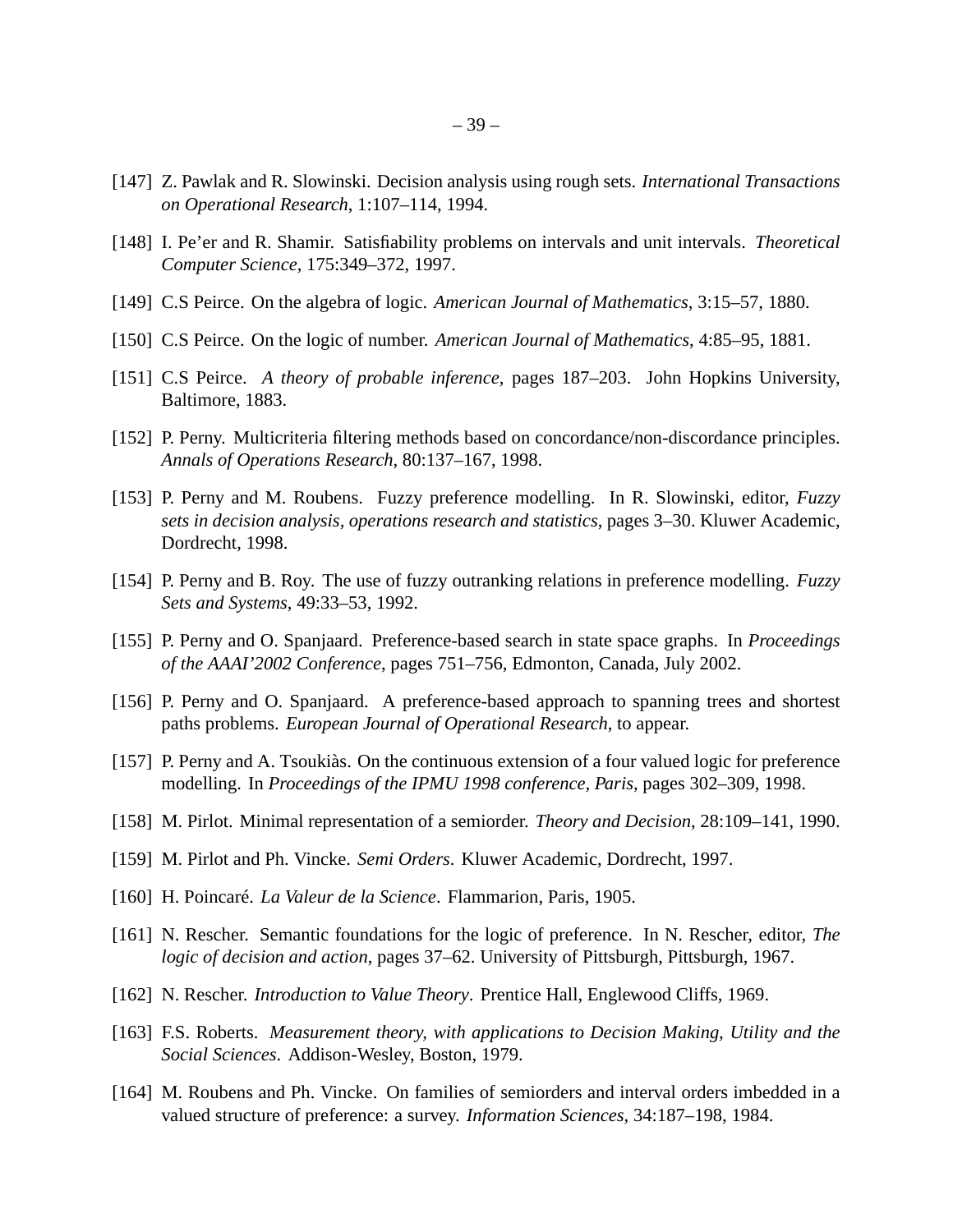- [165] M. Roubens and Ph. Vincke. *Preference Modeling*. LNEMS 250, Springer Verlag, Berlin, 1985.
- [166] M. Roubens and Ph. Vincke. Fuzzy possibility graphs and their application to ranking fuzzy numbers. In J. Kacprzyk and M. Roubens, editors, *Non-conventional Preference Relations in Decision Making*, pages 119–128. LNEMS 301, Springer-Verlang, Berlin, 1988.
- [167] B. Roy. Partial preference analysis and decision aid: The fuzzy outranking relation concept. In D.E Bell, R.L. Keeney, and H. Raiffa, editors, *Conflicting objectives in Decisions*, pages 40–75. J. Wiley, New York, 1977.
- [168] B. Roy. Main sources of inaccurate determination, uncertainty and imprecision in decision models. In B. Munier and M. Shakun, editors, *Compromise, Negotiation and group decision*, pages 43–67. Reidel, Dordrecht, 1988.
- [169] B. Roy. The outranking approach and the foundations of ELECTRE methods. *Theory and Decision*, 31:49–73, 1991.
- [170] B. Roy. *Multicriteria Methodology for Decision Aiding*. Kluwer Academic, Dordrecht, 1996.
- [171] B. Roy and D. Bouyssou. *Aide Multicritère à la Décision: Méthodes et Cas*. Economica, Paris, 1993.
- [172] B. Roy and Ph. Vincke. Relational systems of preference with one or more pseudo-criteria: Some new concepts and results. *Management Science*, 30:1323–1335, 1984.
- [173] B. Roy and Ph. Vincke. Pseudo-orders: definition, properties and numerical representation. *Mathematical Social Sciences*, 14:263–274, 1987.
- [174] B. Schweizer and A. Sklar. *Probabilistic Metric Spaces*. Elsevier Science, New York, 1983.
- [175] D. Scott. Some ordered sets in computer science. In I. Rival, editor, *Ordered Sets*, pages 677–718. D. Reidel, Dordrecht, 1982.
- [176] D. Scott and P. Suppes. Foundational aspects of theories of measurement. *Journal of Symbolic Logic*, 23:113–128, 1958.
- [177] A.K. Sen. Social choice theory. In K.J. Arrow and M.D. Intriligator, editors, *Handbook of mathematical economics*, volume 3, pages 1073–1181. North-Holland, Amsterdam, 1986.
- [178] Y. Shoham. Nonmonotonic logic: Meaning and utility. In *Proceedings of the 10th International Joint Conference in Artificial Intelligence, IJCAI87*, pages 388–393. Morgan Kaufmann, San Francisco, 1987.
- [179] P. Slater. Inconsisitencies in a schedule of paired comparisons. *Biometrika*, 48:303–312, 1961.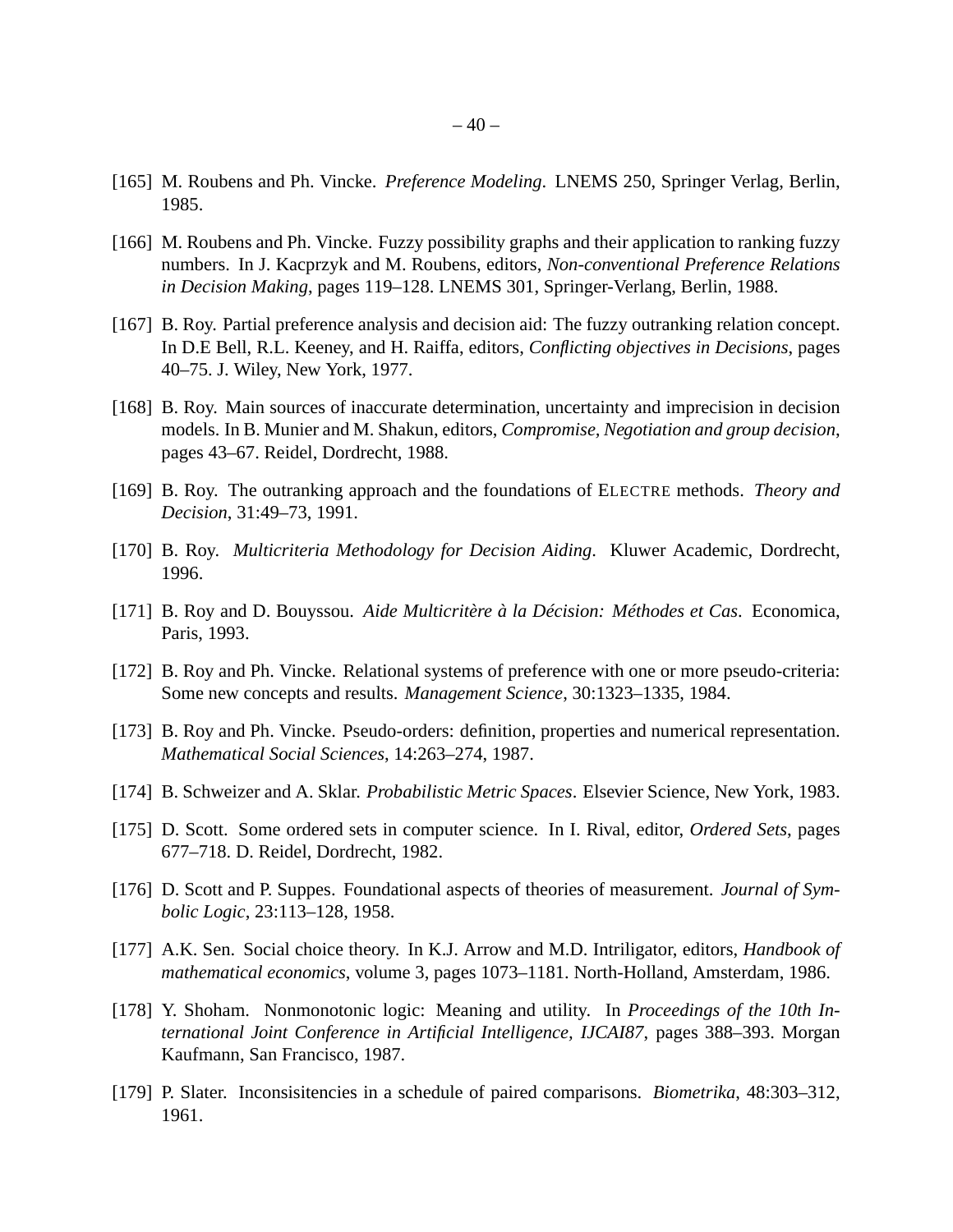- [180] R. Slowinski, editor. *Fuzzy sets in decision analysis, operations research and statistics*. Kluwer Academic, Dordrecht, 1998.
- [181] B. Subiza. Numerical representation of acyclic preferences. *Journal of Mathematical Psychology*, 38:467–476, 1994.
- [182] P. Suppes, D. H. Krantz, R.D. Luce, and A. Tversky. *Foundations of Measurement*, volume 2: Geometrical, threshold and probabilistic representations. Academic Press, New York, 1989.
- [183] A. S. Tanguiane. *Aggregation and Representation of Preferences*. Springer-Verlag, Berlin, 1991.
- [184] A. Tarski. Contributions to the theory of models i, ii. *Indagationes Mathematicae*, 16:572– 588, 1954.
- [185] A. Tarski. Contributions to the theory of models iii. *Indagationes Mathematicae*, 17:56–64, 1955.
- [186] R. Thomason and J. Horty. Logics for inheritance theory. In M. Reinfrank, J. de Kleer, M.L. Ginsberg, and E. Sandewall, editors, *Non-Monotonic Reasoning*, pages 220–237. Springer Verlag, Berlin, 1987. LNAI 346.
- [187] W.T Trotter. *Combinatorics and partially ordered sets*. John Hopkins University Press, Baltimore, 1992.
- [188] A. Tsoukiàs. Preference modelling as a reasoning process: a new way to face uncertainty in multiple criteria decision support systems. *European Journal of Operational Research*, 55:309–318, 1991.
- [189] A. Tsoukiàs. Sur la généralisation des concepts de concordance et discordance en aide multicritre à la décision, 1997. Mémoire présenté pour l'obtention de l'habilitation à diriger des recherches, Université Paris Dauphine, appeared also as Document du LAMSADE. n. 117.
- [190] A. Tsoukiàs. A first-order, four valued, weakly paraconsistent logic and its relation to rough sets semantics. *Foundations of Computing and Decision Sciences*, 12:85–108, 2002.
- [191] A. Tsoukiàs, P. Perny, and Ph. Vincke. From concordance/discordance to the modelling of positive and negative reasons in decision aiding. In D. Bouyssou, E. Jacquet-Lagrèze, P. Perny, R. Slowinski, D. Vanderpooten, and Ph. Vincke, editors, *Aiding Decisions with Multiple Criteria: Essays in Honour of Bernard Roy*, pages 147–174. Kluwer Academic, Dordrecht, 2002.
- [192] A. Tsoukiàs and Ph. Vincke. A survey on non conventional preference modelling. *Ricerca Operativa*, 61:5–49, 1992.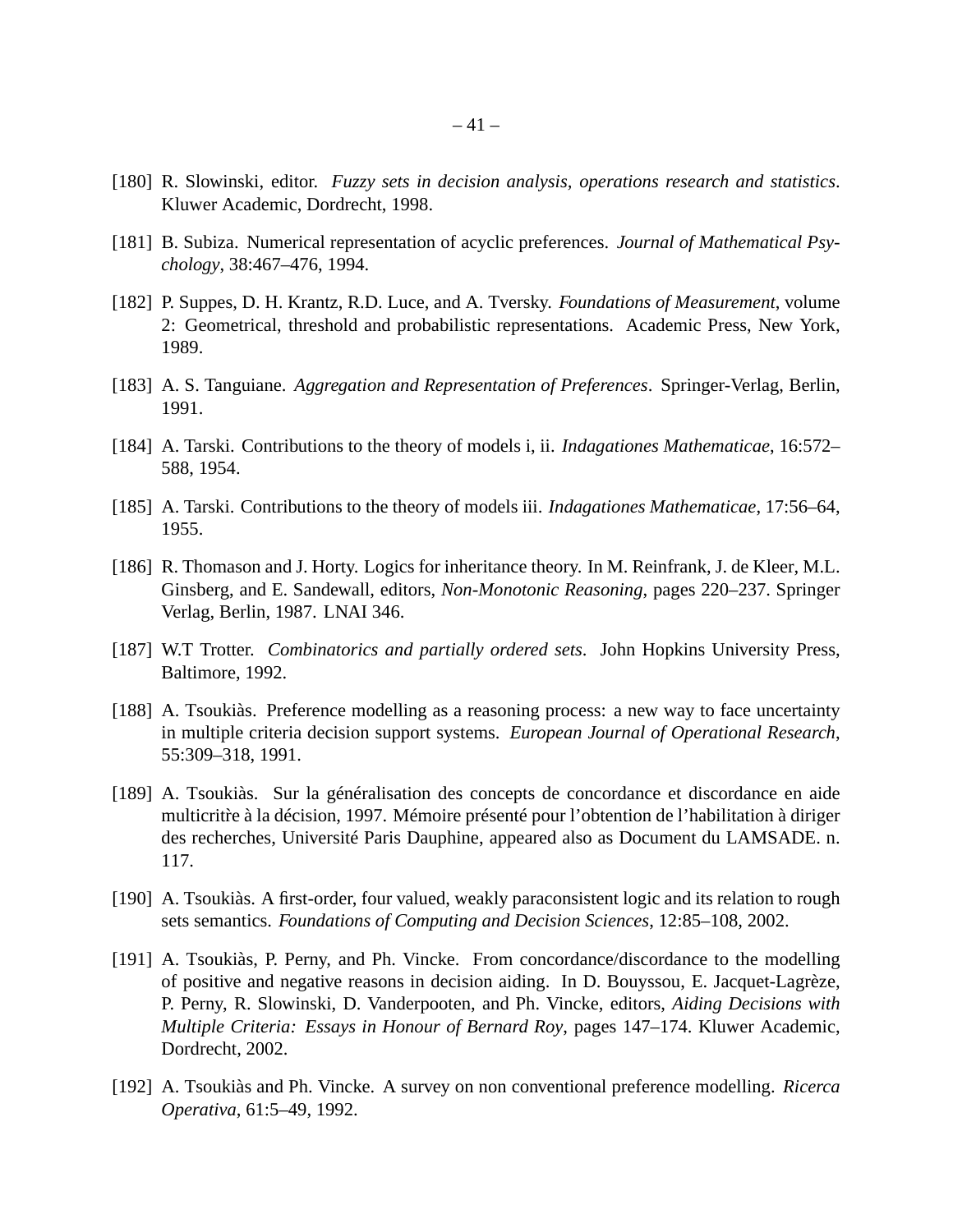- [193] A. Tsoukiàs and Ph. Vincke. A new axiomatic foundation of partial comparability. *Theory and Decision*, 39:79–114, 1995.
- [194] A. Tsoukiàs and Ph. Vincke. Extended preference structures in MCDA. In J. Climaco, editor, *Multicriteria Analysis*, pages 37–50. Springer Verlag, Berlin, 1997.
- [195] A. Tsoukiàs and Ph. Vincke. Double threshold orders: A new axiomatization. *Journal of Multi-criteria Decision Analysis*, 7:285–301, 1998.
- [196] A. Tsoukiàs and Ph. Vincke. A characterization of pqi interval orders. *Discrete Applied Mathematics*, 127(2):387–397, 2003.
- [197] A. Tversky. Intransitivity of preferences. *Psychological Review*, 76:31–48, 1969.
- [198] L. Valadares Tavares. Generalized transitivity and preferences modelling: the concept of hyper-order. *European Journal of Operational Research*, 36:14–26, 1988.
- [199] D. van Dalen. *Logic and Structure*. Springer Verlag, Berlin, 1983.
- [200] B. Van De Walle, B. De Baets, and E. Kerre. Recent advances in fuzzy preference modelling. *Intelligent Systems and Soft Computing for Nuclear Science and Industry*, pages 98–104, 1996.
- [201] B. Van De Walle, B. De Baets, and E. Kerre. Charaterizable fuzzy preference structures. *Annals of Operations Research*, 80:105–136, 1998.
- [202] Ph. Vincke. P,Q,I preference structures. In J. Kacprzyk and M. Roubens, editors, *Non conventional preference relations in decision making*, pages 72–81. LNEMS 301, Springer Verlag, Berlin, 1988.
- [203] Ph. Vincke. *Multicriteria Decision-Aid*. J. Wiley, New York, 1992.
- [204] Ph. Vincke. Preferences and numbers. In A. Colorni, M. Paruccini, and B. Roy, editors, *A-MCD-A - Aide Multi Critère à la Décision - Multiple Criteria Decision Aiding*, Joint Research Center, pages 343–354. The European Commission, 2001.
- [205] K. Vind. Independent preferences. *Journal of Mathematical Economics*, 20:119–135, 1991.
- [206] D. von Winterfeldt and W. Edwards. *Decision Analysis and Behavorial Research*. Cambridge University Press, Cambridge, 1986.
- [207] G.H von Wright. *The logic of preference*. Edinburgh University Press, Edinburgh, 1963.
- [208] G.H von Wright. The logic of preference reconsidered. *Theory and Decision*, 3:140–169, 1972.
- [209] S. Weber. A general concept of fuzzy connectives, negations and implications based on t-norms and t-conorms. *Fuzzy Sets and Systems*, 11(2):115–134, 1983.